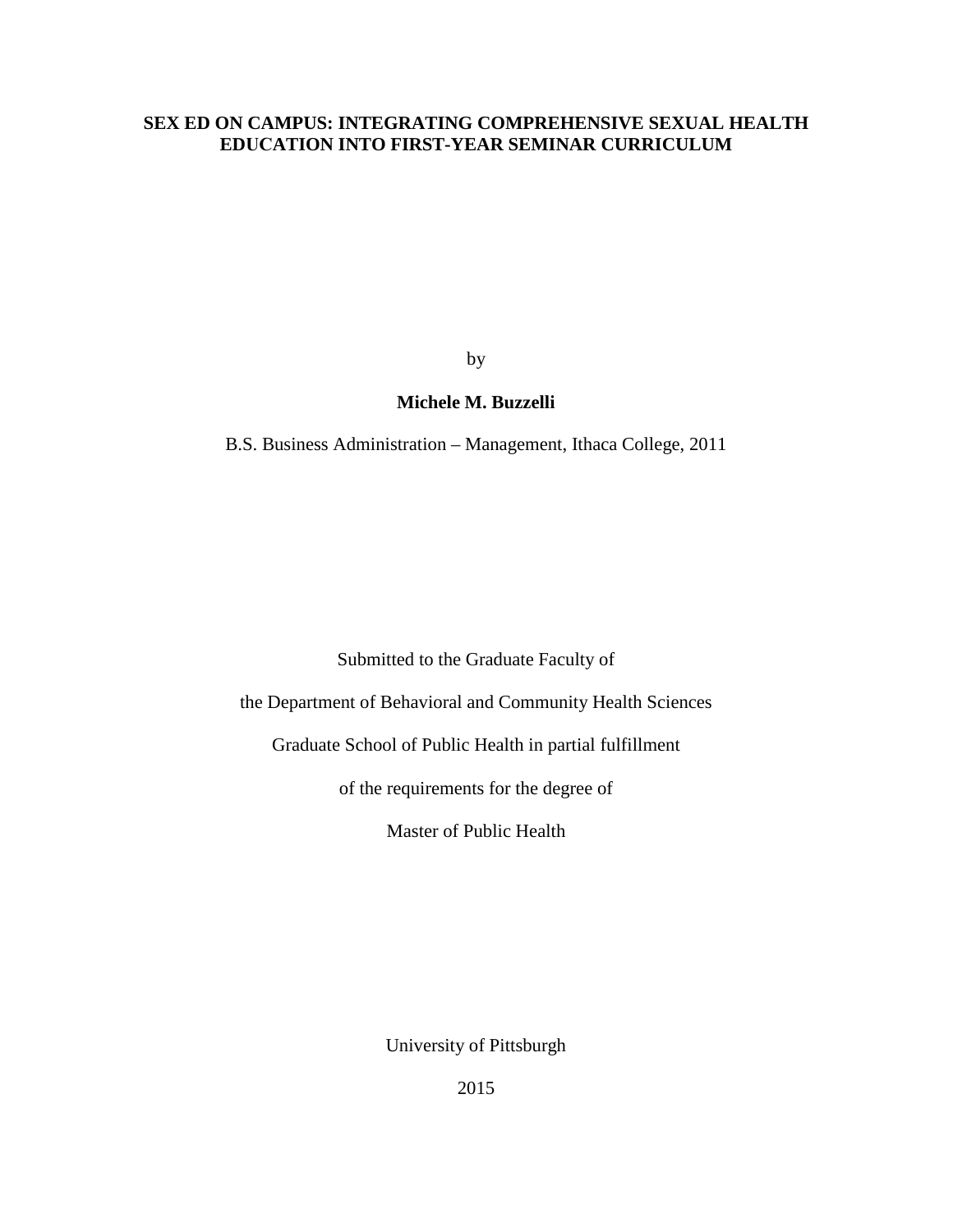#### UNIVERSITY OF PITTSBURGH

## GRADUATE SCHOOL OF PUBLIC HEALTH

This thesis was presented

by

## **Michele M. Buzzelli**

It was defended on

### **November 30, 2015**

and approved by

#### **Thesis Advisor:**

Martha Ann Terry, PhD Assistant Professor Behavioral and Community Health Sciences Graduate School of Public Health University of Pittsburgh

#### **Committee Member:**

Mary E. Hawk, DrPH Assistant Professor Behavioral and Community Health Sciences Graduate School of Public Health University of Pittsburgh

#### **Committee Member:**

Jeannette E. South-Paul, MD Andrew W. Mathieson Professor, Department Chair Department of Family Medicine University of Pittsburgh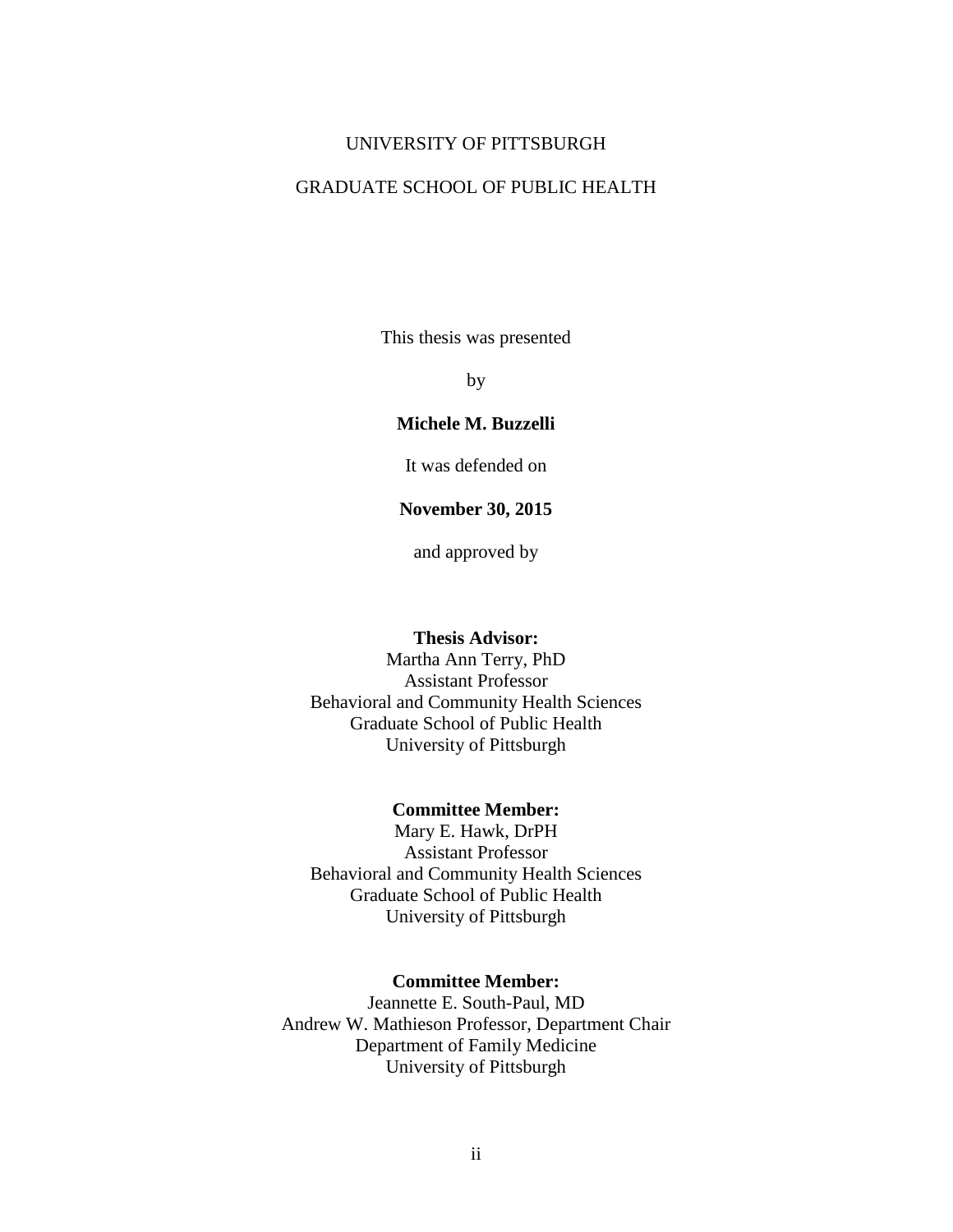Copyright © by Michele M. Buzzelli

2015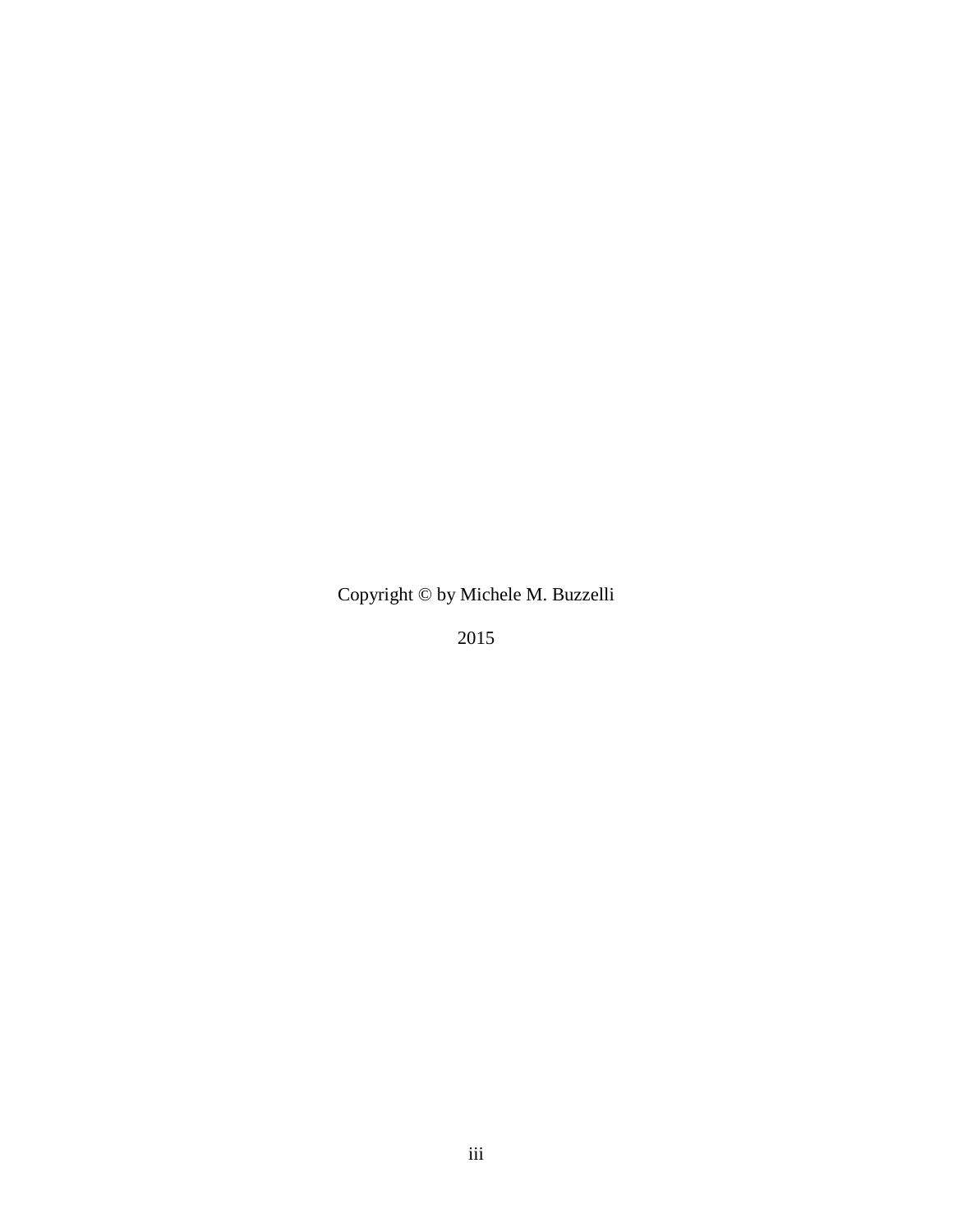# **SEX ED ON CAMPUS: INTEGRATING COMPREHENSIVE SEXUAL HEALTH EDUCATION INTO FIRST-YEAR SEMINAR CURRICULUM**

Michele M. Buzzelli, MPH

University of Pittsburgh, 2015

#### **ABSTRACT**

Students enter college and university campuses with staggeringly varied sexual health education backgrounds. This is due, in part, to sub-par sexual health curricula available through public secondary schools across the United States (US), made apparent through, among other things, one of the highest teen pregnancy rates in the developed world. In order to provide students with the education and tools necessary for protecting against sexually transmitted infections and unplanned pregnancies, this thesis proposes an innovative model for integrating comprehensive sexual health education into a first-year seminar course. Rooted in peer education, teaching assistants (TAs) for the first-year seminar serve as educators and mentors for students enrolled in the course. Health center staff will provide administrative support and training for peer TA/educators, and monitor program progress through a two-phase, three year implementation period. Longitudinal monitoring of course enrollee behavior will allow program staff to assess any changes in student sexual health knowledge and behavior after course completion. If implemented, this model has the potential to significantly impact the public health of college and university campuses in the US through an innovative framework for expanded comprehensive sexual health education.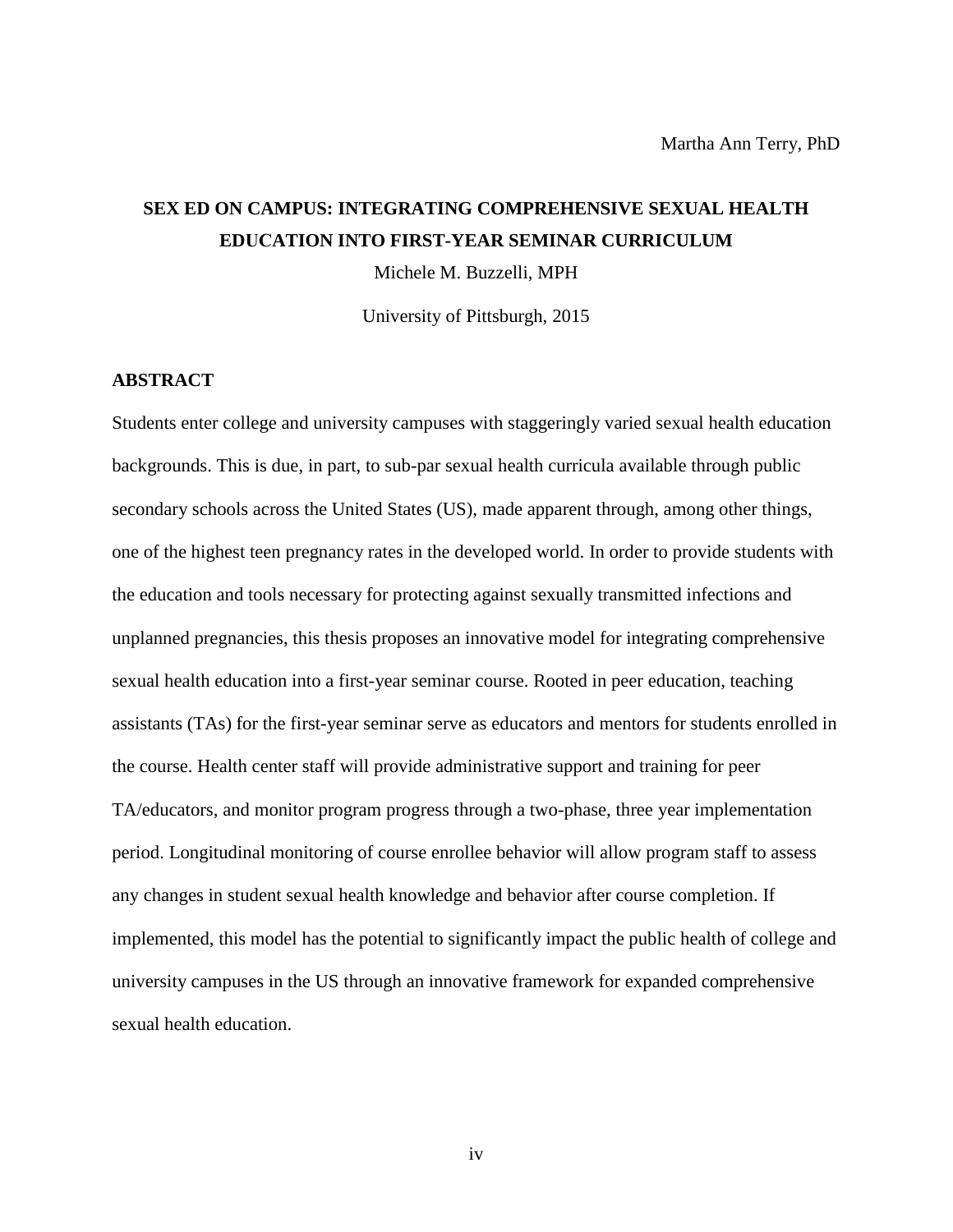# **TABLE OF CONTENTS**

| 1.0 |     |                                                 |  |
|-----|-----|-------------------------------------------------|--|
| 2.0 |     |                                                 |  |
| 3.0 |     | HIGH SCHOOL SEXUAL HEALTH EDUCATION PROGRAMS  8 |  |
| 4.0 |     |                                                 |  |
|     | 4.1 | EXISTING CAMPUS PROGRAMMING AND RESOURCES 19    |  |
| 5.0 |     |                                                 |  |
|     | 5.1 |                                                 |  |
|     | 5.2 |                                                 |  |
| 6.0 |     |                                                 |  |
|     | 6.1 |                                                 |  |
|     | 6.2 |                                                 |  |
|     |     | 6.2.1                                           |  |
|     |     | 6.2.2                                           |  |
|     |     | 6.2.3                                           |  |
|     |     | 6.2.4                                           |  |
|     |     | 6.2.5                                           |  |
|     |     | 6.2.6                                           |  |
|     | 6.3 |                                                 |  |
|     |     | 6.3.1                                           |  |
|     |     | 6.3.2                                           |  |
|     |     | 6.3.3                                           |  |
|     |     | 6.3.4                                           |  |
|     | 6.4 |                                                 |  |
| 7.0 |     |                                                 |  |
|     |     |                                                 |  |
|     |     |                                                 |  |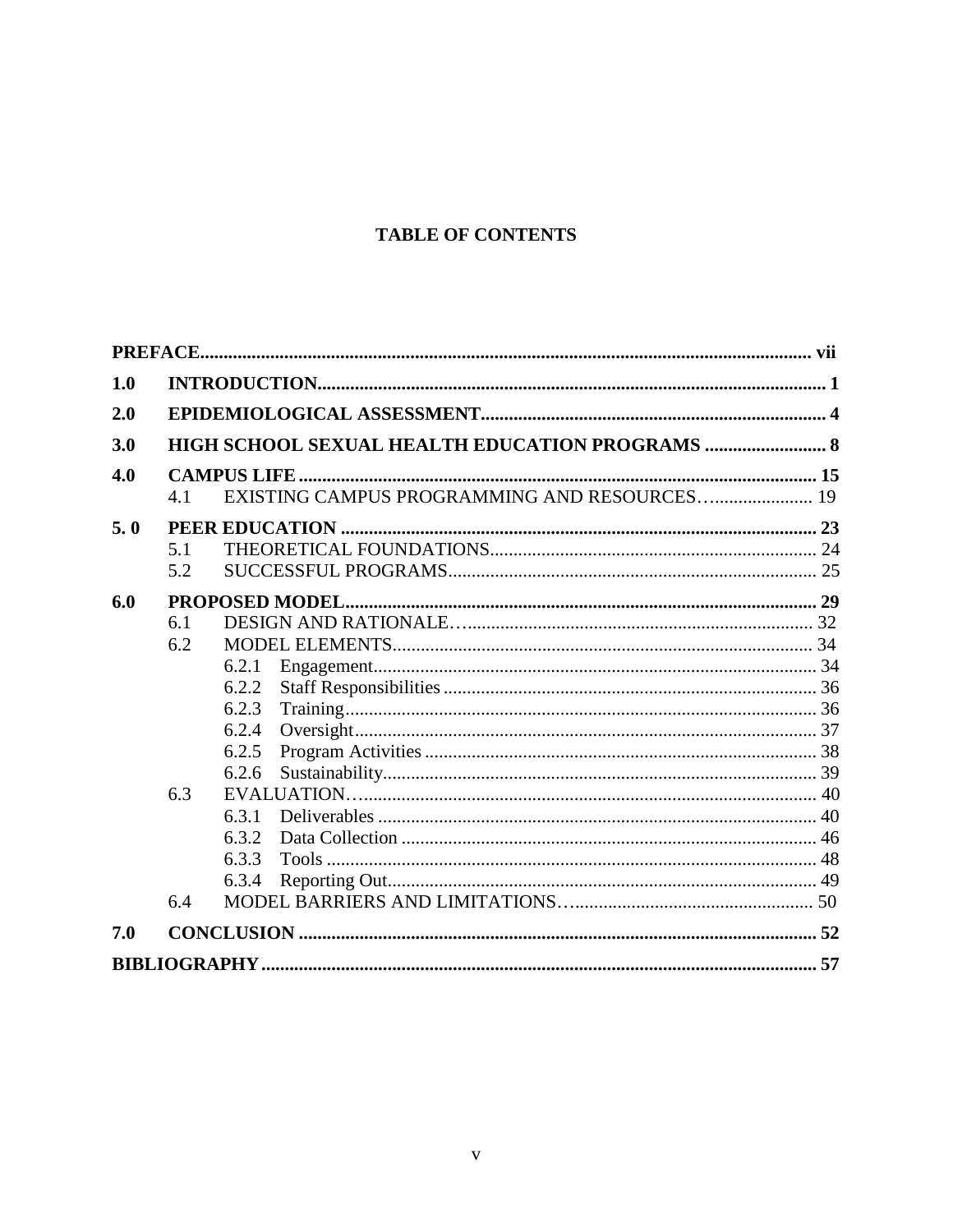# **LIST OF TABLES**

[Table 1. Suggested Timeline for Program Surveys......................................................................](#page-54-0) 47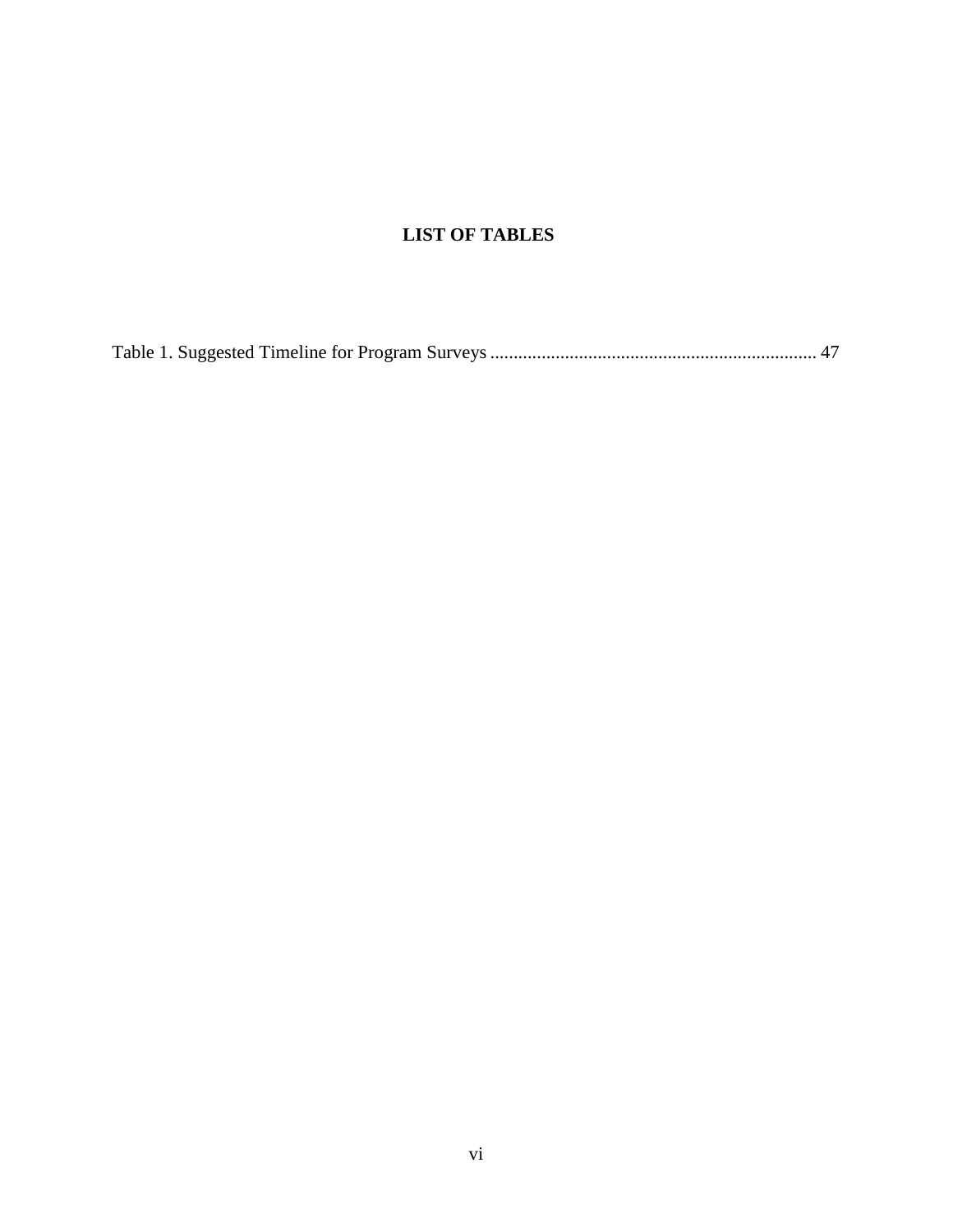### **PREFACE**

<span id="page-6-0"></span>The past couple of years have been very challenging for a whole host of reasons. I honestly do not know what I would have done or where I would be without my advisor and confidant, Dr. Martha Terry. Thank you, thank you for listening when I needed to vent and always being the rock and cheerleader in my corner when everything else felt like sheer chaos.

Dr. Hawk, thank you for having faith in my ideas and abilities, and reminding me that it is very possible to find success doing what you love.

Dr. South-Paul, thank you for accepting me into the Maikuru family with open arms. I have learned so much and this has been an experience I will never forget.

To my crazy family, thank you for being completely okay with my less than traditional career trajectory. We may not always see eye-to-eye, but I know that we always have each other's backs. To Gee Gee, thank you for always wanting to hear how school was going and making me realize that I am, in fact, capable of figuring it all out. To Pop, thank you for turning me into a fearlessly opinionated, strong, and independent person. I wish you were here to celebrate this but I know that you have been by my side throughout this entire process.

Most importantly, however, I thank my mom who is not only my best friend and quite possibly the best 11<sup>th</sup> hour unofficial proofreader on the planet, but also my superhero. Without you, Pittsburgh would not have been possible, and neither would this degree. Thank you for supporting your kid who one day, out of nowhere, decided that all she really wanted to do was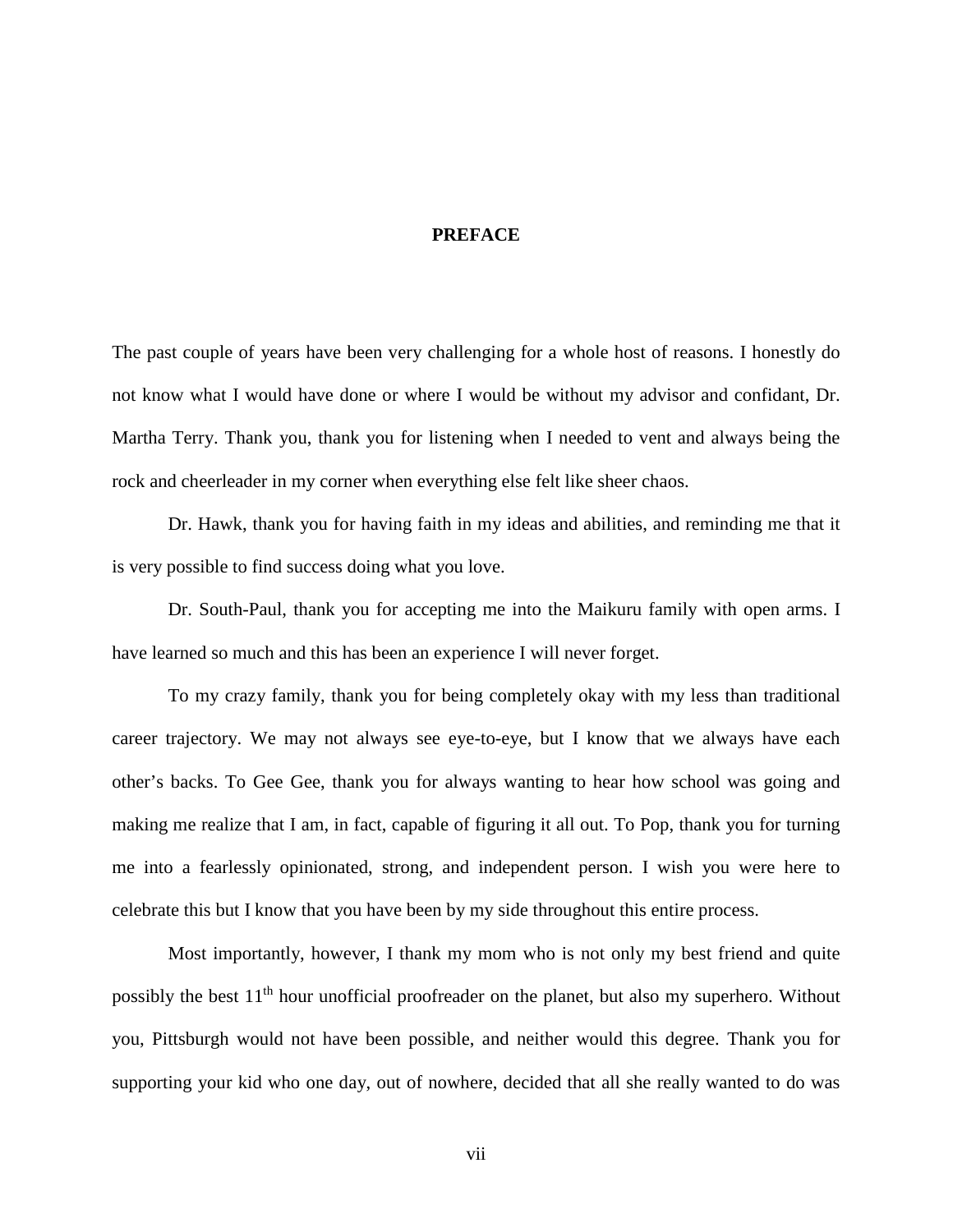talk about safe sex. You are more of a role model to your family, your students, and everyone you touch than you realize. Thank you for always being there and believing in me, especially when I did not always believe in myself. 143.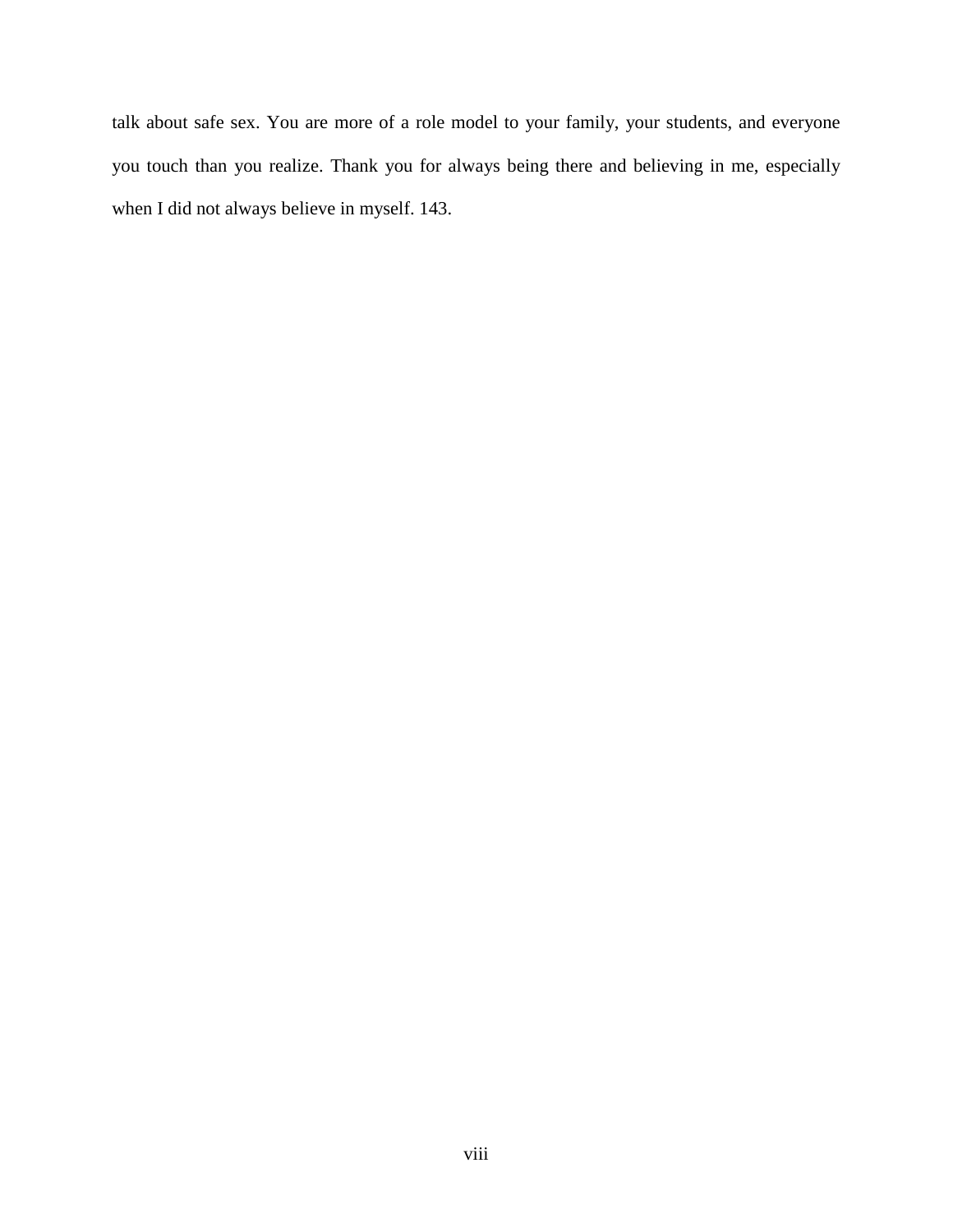#### **1.0 INTRODUCTION**

<span id="page-8-0"></span>In the United States (US), emphasis is placed on sexual health education for high school students to encourage avoiding unhealthy sexual encounters and delaying subsequent pregnancies for adolescent and other young mothers. With this emphasis, the sexual health of college and university-bound adolescents and young adults is often deemed as a lower priority. However, these students need accurate, relevant, and comprehensive sexual health education. Now is the time to implement evidence-based programs specifically targeting this population.

Having a child at a young age negatively impacts a girl's educational and economic outcomes (Basch, 2011). Because of the cyclical nature of teenage pregnancy, girls who have children at a young age often do not realize they are also impacting the educational, economic, and health outcomes of their children (Basch, 2011; Doğan-Ateş & Carrión-Basham, 2007; Jutte et al., 2010; Meade, Kershaw, & Icovicks, 2008). Young mothers are less likely to finish school, either high school or college, or to continue with educational opportunities, thus further interrupting academic and career trajectories (Basch, 2011).

Beyond possible negative health outcomes resulting from unsafe and ill-informed sexual health practices, studies suggest that individuals face embarrassment and anxiety over the course of their lives as a result of being misinformed or uninformed in those early adolescent years (Ansuini, Fiddler-Woite, & Woite, 1996; Sales et al., 2007). This, however, has yet to impact misinformed parents in the population having comprehensive conversations with their children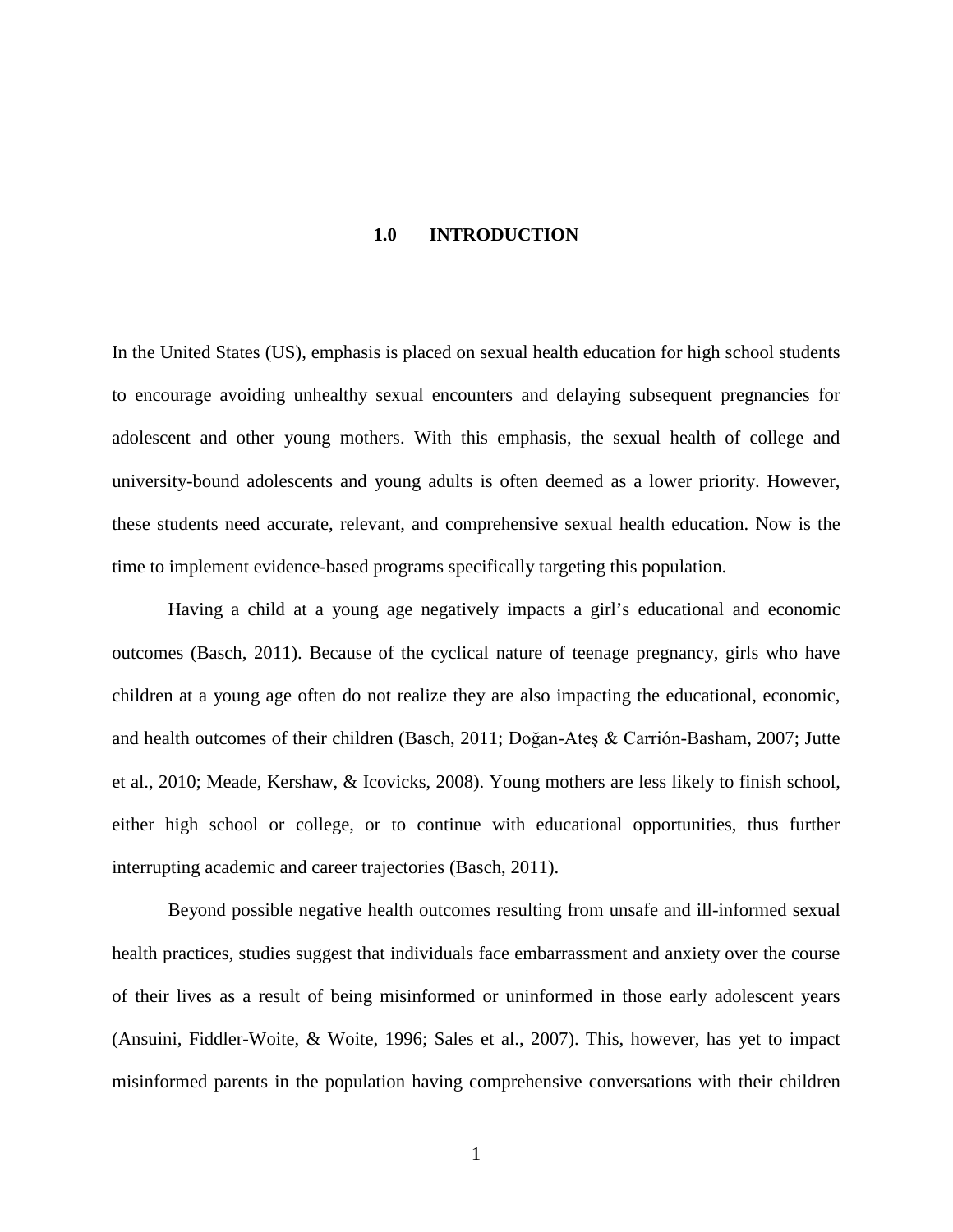about sex, if those conversations happen at all (Ansuini et al., 1996). Neglecting to change this behavior and relegating another generation to the same experiences only further perpetuates the cycle of Americans being poorly educated in the arena of sexual and reproductive health. High school programs are more harmful than helpful, as outlined in later sections, and a majority of parents are reluctant to address the issue. Thus, adolescents and young adults in the US need a safety net, and university-based sexual health education curricula have the potential to be just that.

College campuses are full of adolescent hormones and freedom from parental supervision. These factors, plus ready availability of drugs and alcohol, provide the perfect foundation for sexually transmitted infections (STIs) and unwanted pregnancies (Prince & Bernard, 1998). Data show that STIs are a huge problem on college campuses (Centers for Disease Control and Prevention [CDC], 2014; Kirby & Laris, 2009; Potter, Trussell, & Moreau, 2009). This is due, in part, to a lack of effective secondary school behavioral and sexual health education programs (Kirby, 2008; Kirby & Laris, 2009; Lindau, Tetteh, Kasza, & Gilliam, 2008). If we cannot immediately change state-level legislation regarding sexual health education programs in public schools, then we must equip these young adults with information in another arena. With more and more high school students continuing their studies, campuses provide the ideal locations to disseminate this information.

Becoming pregnant and/or acquiring a STI can impede a female college student's academic and career trajectory (Basch, 2011). This is due to a lack of necessary knowledge and skills exacerbated, in part, by inadequate sexual health education as part of students' secondary education curriculum. This thesis proposes a model for embedding a comprehensive sexual health education program into a first-year seminar course for matriculating college and/or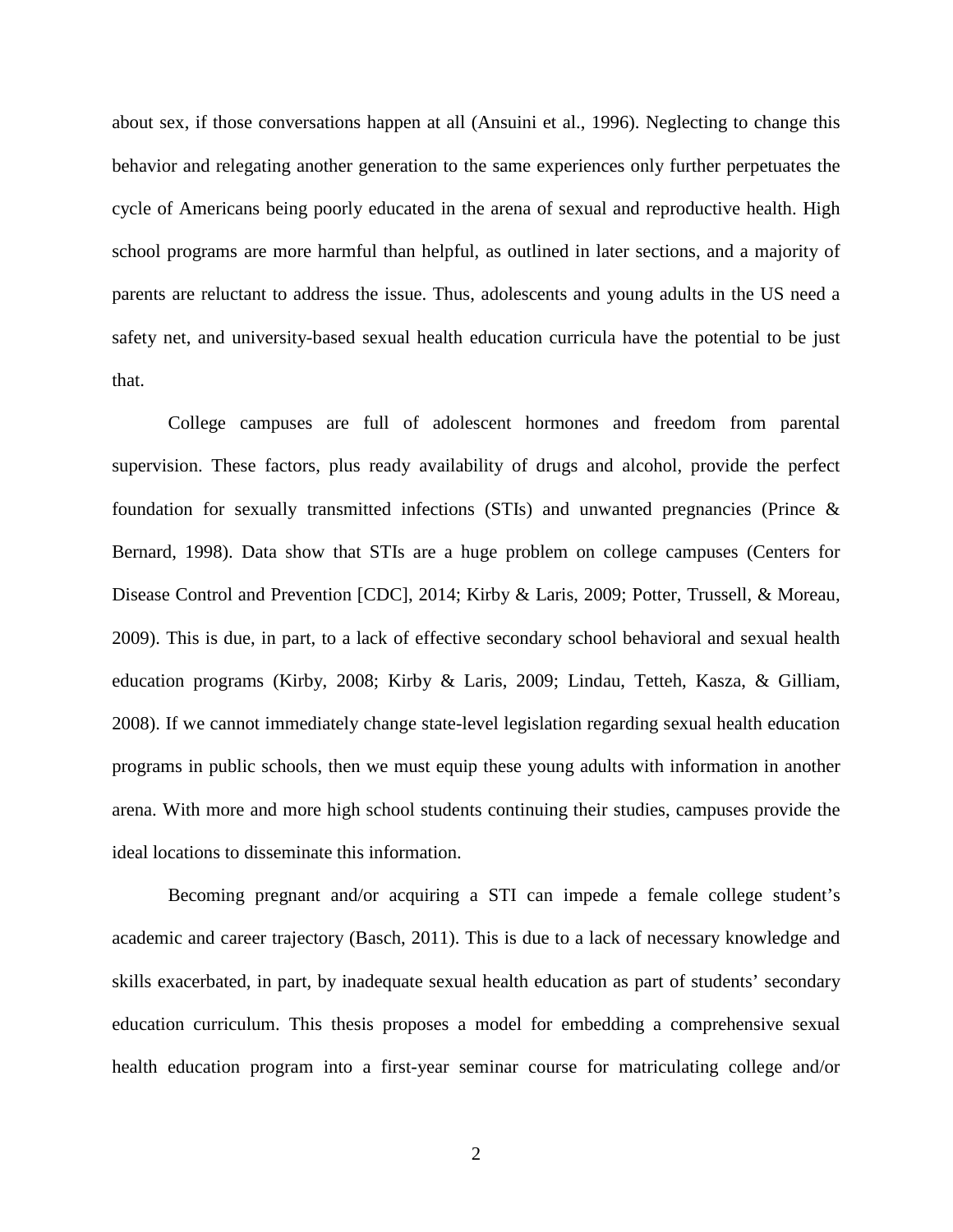university students. This program, rooted in peer education, can provide much needed education and support that facilitate safe, healthy sexual experiences that do not interrupt academic achievement. The author will also examine historical policy and program decisions behind why such programs are necessary on college campuses.

This thesis will begin with an epidemiological review of the impacts of pregnancy and sexually transmitted infections on the adolescent and young adult population in the US, followed by an overview of existing sexuality education programs in public secondary schools. This will be followed by a discussion of existing social pressures and cultural norms on sexual health knowledge and behaviors in college and university campus environments. These sections will provide support for why university-based sexual health education programs are needed.

The author will then outline what peer education is and the theoretical foundations that support its success with the college population in the sexual health arena. Examples of successful evidence-based programs will be provided. Finally, the author will propose, in detail, a model through which to integrate a comprehensive sexual health program into existing first-year seminar curriculum, including an evaluation plan for monitoring the program's immediate and long-term impact.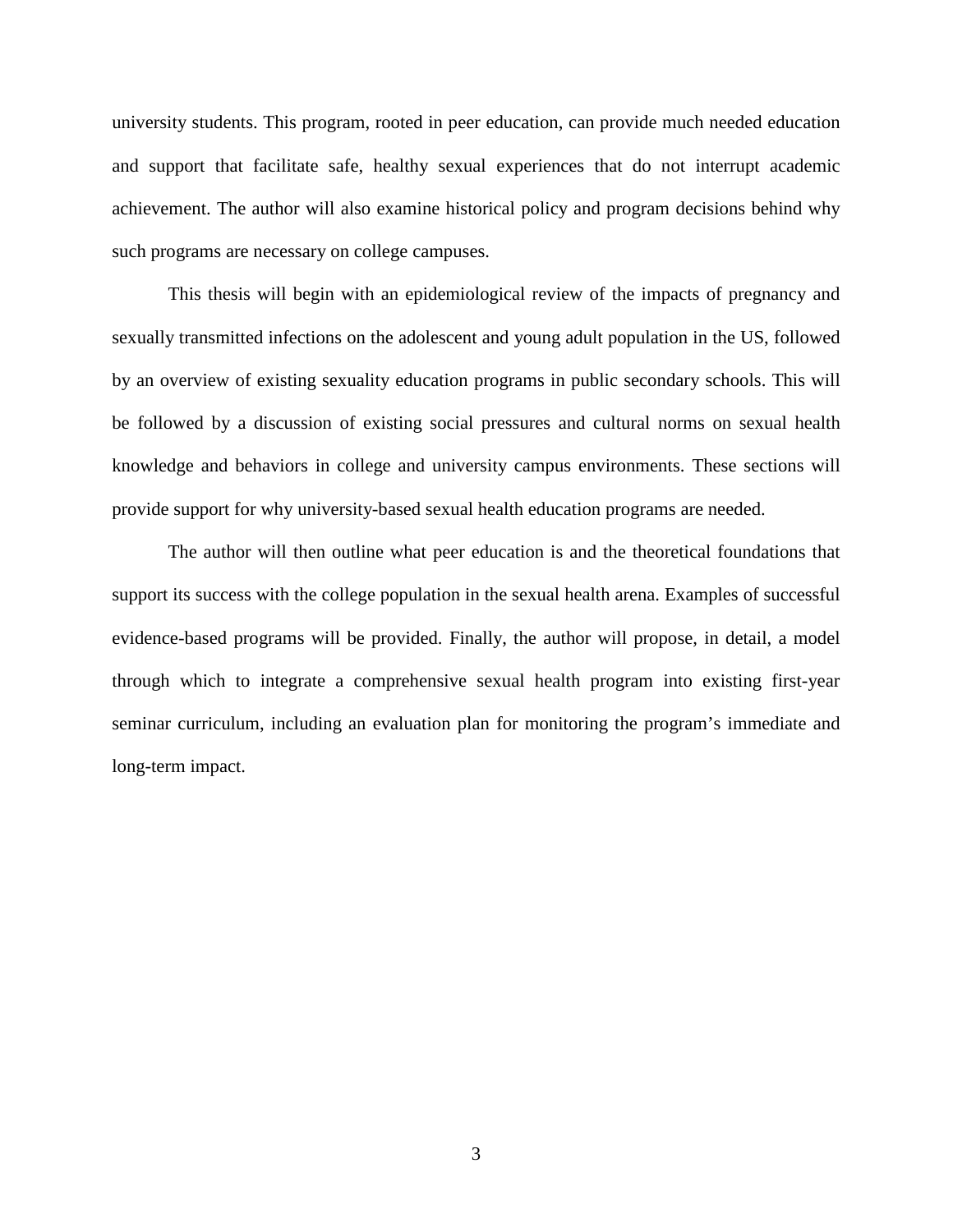#### <span id="page-11-0"></span>**2.0 EPIDEMIOLOGICAL ASSESSMENT**

Teen pregnancy is a continually persistent problem in the US, with over 30% of adolescent females becoming pregnant before their  $20<sup>th</sup>$  birthday (Kirby & Laris, 2009). Although the teen birth rate declined through the early to mid 2000s, rates increased by approximately 3% in 2006. A smaller 1% increase was reported for the following year. Overall teen birth rates for 2006 when the increase was first observed are similar to those recorded in 2001 (Yang & Gaydos, 2010). The rate of teen pregnancy in this country is significantly higher than rates in other developed countries across the globe (Basch, 2011; Hall, Moreau, & Trussell, 2011; Kavanaugh, Williams, & Schwarz, 2011; Kirby & Laris, 2009; Lindau et al., 2008; Meade et al., 2008; Stanger-Hall & Hall, 2011). This has become so much of a national problem that the US Department of Health and Human Services (DHHS) identified reducing adolescent pregnancies as a Healthy People 2020 objective under the document's Family Planning category (US DHHS, 2014).

Outside of concerns about children raising children, adolescent parenthood significantly impacts the educational attainment of both mother and child, as well as the perpetuation of cyclical, cultural reinforcement of the social acceptability of teen child rearing. The children of teen parents are three to four times more likely to become teen parents themselves (Basch, 2011; Doğan-Ateş & Carrión-Basham, 2007; Jutte et al., 2010; Meade et al., 2008), and children born to teen mothers have lower standardized test scores in both math and reading (Sullivan et al.,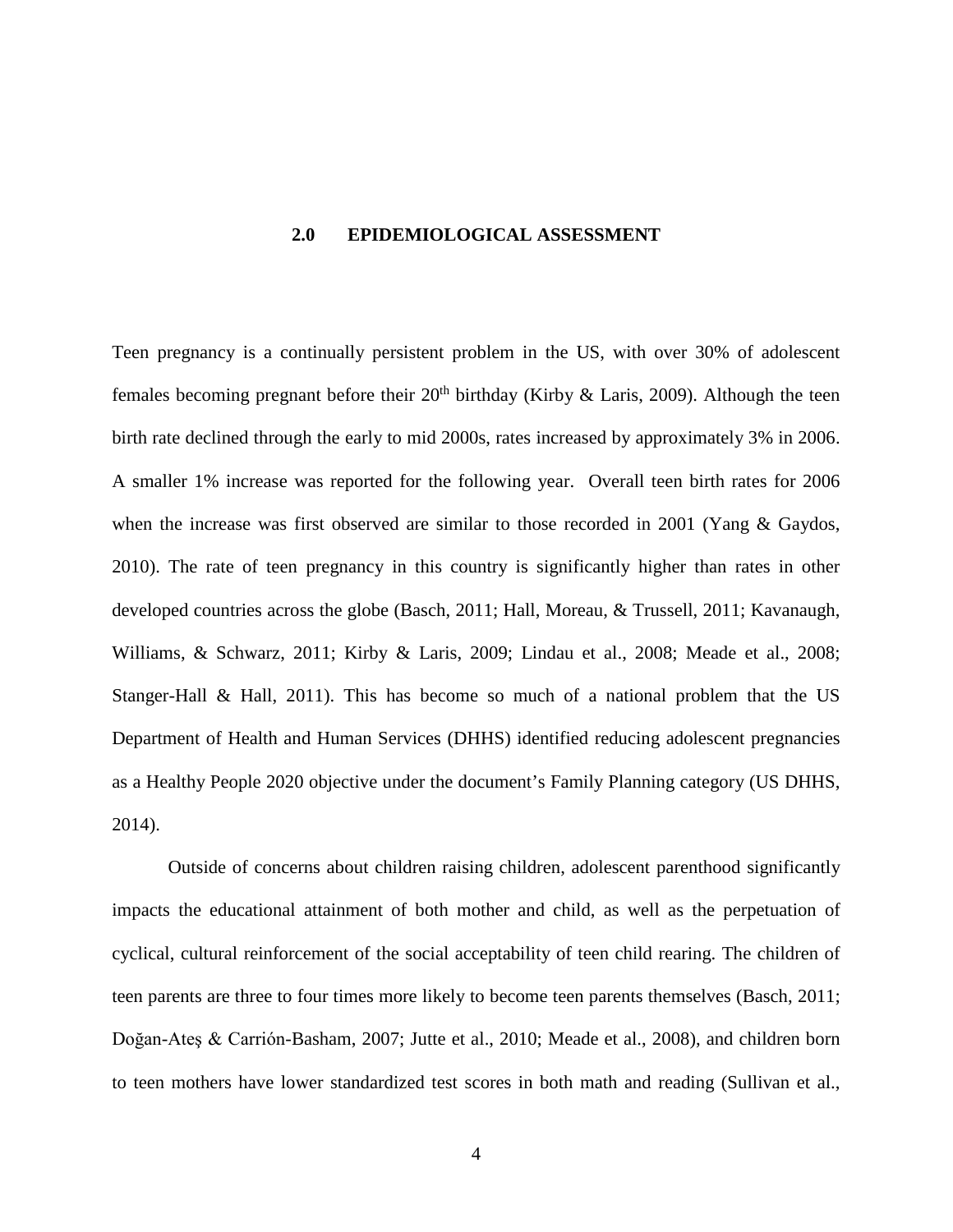2011). Adolescent mothers will attain, on average, two fewer years of education than adolescents who do not become pregnant (Basch, 2011; Kirby & Laris, 2009; Jutte et al., 2010). They also encounter greater difficulties creating developmentally appropriate environments for their children than adult mothers, a characteristic that may be linked to their mother's educational attainment (Sullivan et al., 2011).

Poorer reproductive health outcomes for adolescent females are documented in several studies (Basch, 2011; Doğan-Ateş & Carrión-Basham, 2007; Hall et al., 2011; Hall, Moreau, & Trussell, 2012; Kavanaugh et al. 2011; Lindau et al., 2008; Meade et al., 2008; Stanger-Hall & Hall, 2011), and this is especially true for African American and Hispanic teens versus their non-Hispanic white peers (Dehlendorf, Rodriguez, Levy, Borrero, & Steinauer, 2010; Hoover, Tao, Berman, & Kent, 2010; Kirby & Laris, 2009; Lindau et al., 2008; US DHHS, 2010). According to a recent National Survey of Family Growth, the rate of unintended pregnancies among African American and Hispanic populations is 69% and 54%, respectively, while the teen birth rate among the non-Hispanic white population is 40% (Dehlendorf et al., 2010). These survey findings do not directly address teen pregnancy rates within these populations. However, they may speak to cultural norms rooted in those communities.

Unplanned adolescent pregnancy is not the only potential negative outcome of unsafe sexual encounters. Across the US, adolescents and young adults between the ages of 15 and 24 comprise 25% of the total sexually active population in the country (Kirby & Laris, 2009), but account for 50% of all new cases of STIs (Potter et al., 2009). The most prevalent STIs on college campuses are chlamydia and gonorrhea.

According to the most recent data available from the CDC (2014), rates of chlamydia were 3,291.5 cases per 100,000 among 15-19 year old females and 816.3 per 100,000 among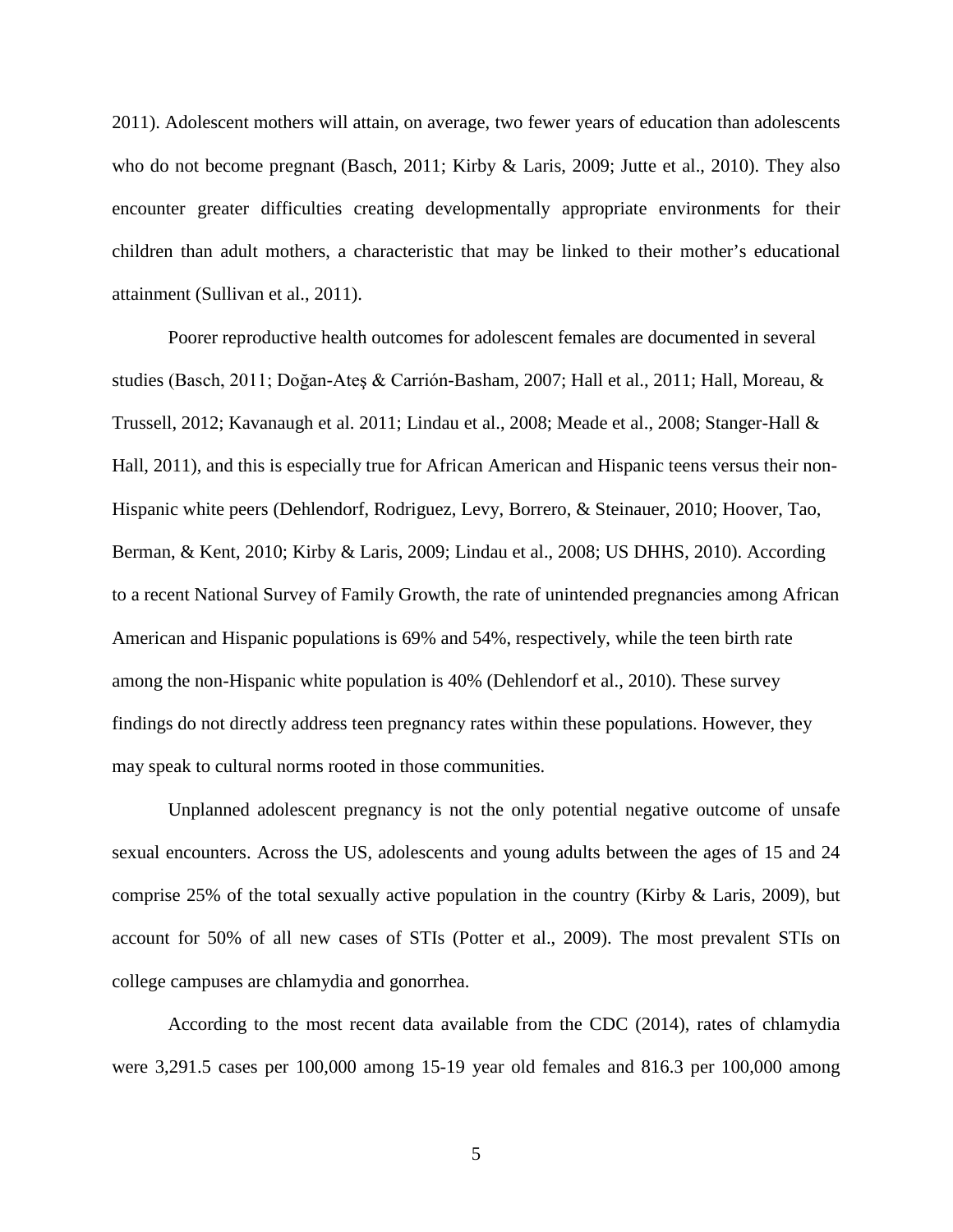males in 2012. That same year, rates among 20-24 year old females and males were 369.5 per 100,000 and 1,350.4 per 100,000, respectively. Rates of gonorrhea followed a similar pattern with higher rates among 20-24 year old women and men, with 5785 and 462.8 per 100,000, respectively, than their 15-19 year old counterparts, with 521.1 per 100,000 in females and 239.0 per 100,000 in males (CDC, 2014).

Findings from the spring 2015 American College Health Association's (ACHA) National College Health Assessment II (NCHA II) indicate that within the previous year, 1.4% of students report seeing a health professional for a chlamydia infection, and 0.03% for gonorrhea, out of a group of nearly 75,000 students attending 108 schools across the country. A small percentage of students also receive treatment for genital herpes, genital warts/HPV, and HIV infection. Over 10% of students report receiving treatment for a urinary tract infection. In the same time frame, 0.4% of students say that STIs negatively impact academic performance. Less than 1% of students also experience significant difficulties in school as a result of pregnancy or a partner's pregnancy (ACHA, 2015).

Additionally, findings from the ACHA 2014 Pap and STI Survey using data from the 2013 calendar year indicate that across 150 academic institutions, 4.57% of females and 7.87% of males test positive for chlamydia. The rate of gonorrhea is 1.5% among males and 0.57% among females. Nearly 6% of female students also have positive pregnancy tests (Eastman-Mueller, Zhang, & Roberts; 2015). While these data may appear insignificant, it is important to remember that the majority of women and men who contract chlamydia, gonorrhea, and/or other STIs are asymptomatic. Without the presence of symptoms it is difficult to encourage testing. This often leads to significantly underreported STI rates and innumerable undiagnosed cases (CDC, 2015a; CDC, 2015b).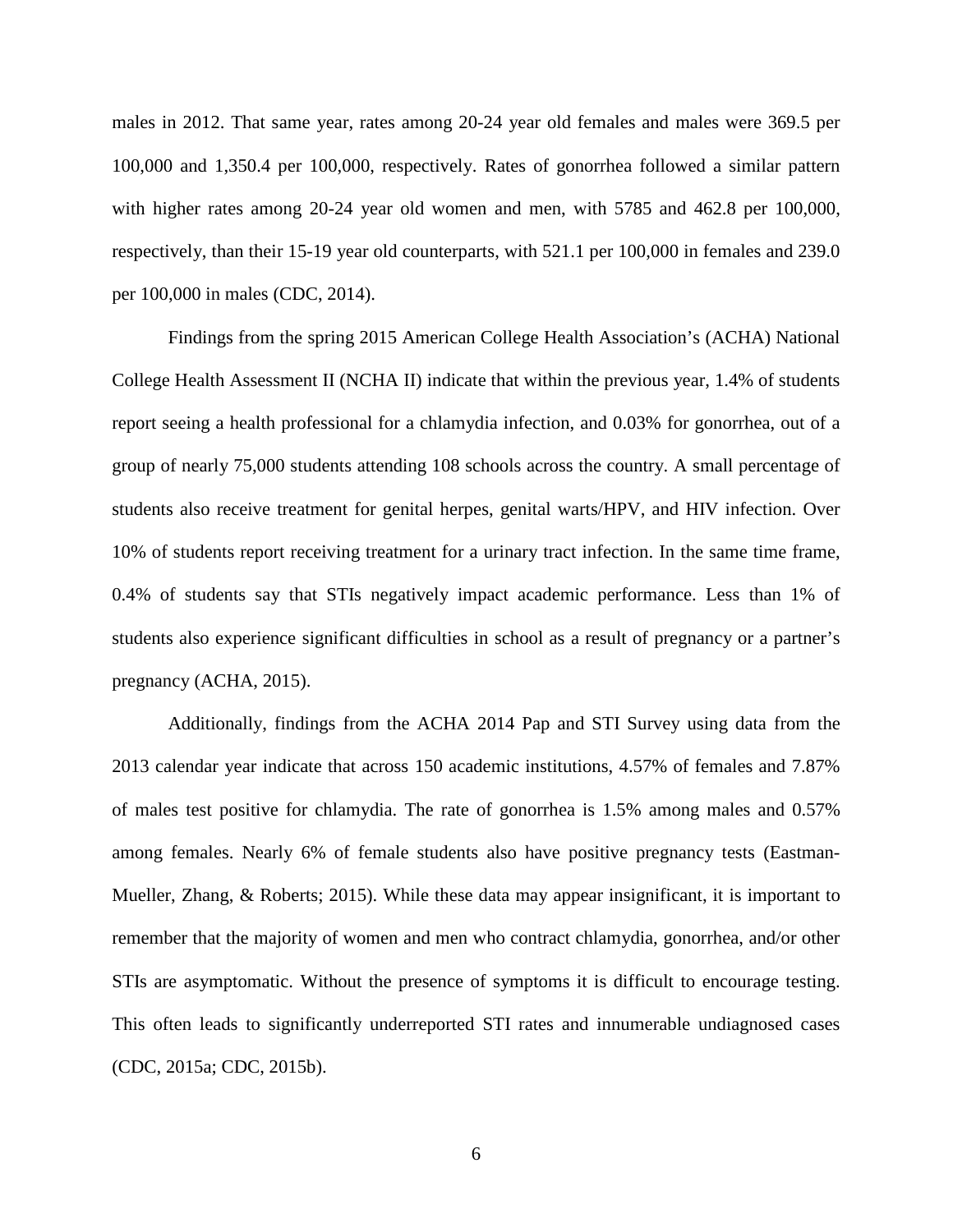Left untreated, women with gonorrhea are at an increased risk for developing pelvic inflammatory disease (PID), which can lead to chronic pelvic pain and the development of internal abscesses, generally on the fallopian tubes. In more severe cases, PID can lead to infertility and/or increased risk for ectopic pregnancy (CDC, 2015a). Although rare, men with untreated gonorrhea can experience infertility due to complications with epididymitis (CDC, 2015a), or the inflammation of the tube that stores and carries sperm (Mayo Clinic, 2015). Similar health problems are found in individuals with untreated chlamydia (CDC, 2015b).

Beyond data from the annual ACHA surveys, data specific to the 17-22 year old age bracket relevant to college students is limited. Nevertheless, the above data is the most accurate population-specific STI and pregnancy information that is currently available. The data, however, show that existing secondary school-based sexual health education programs may not be as helpful as intended. As such, we must implement another educational safety net for these young adults.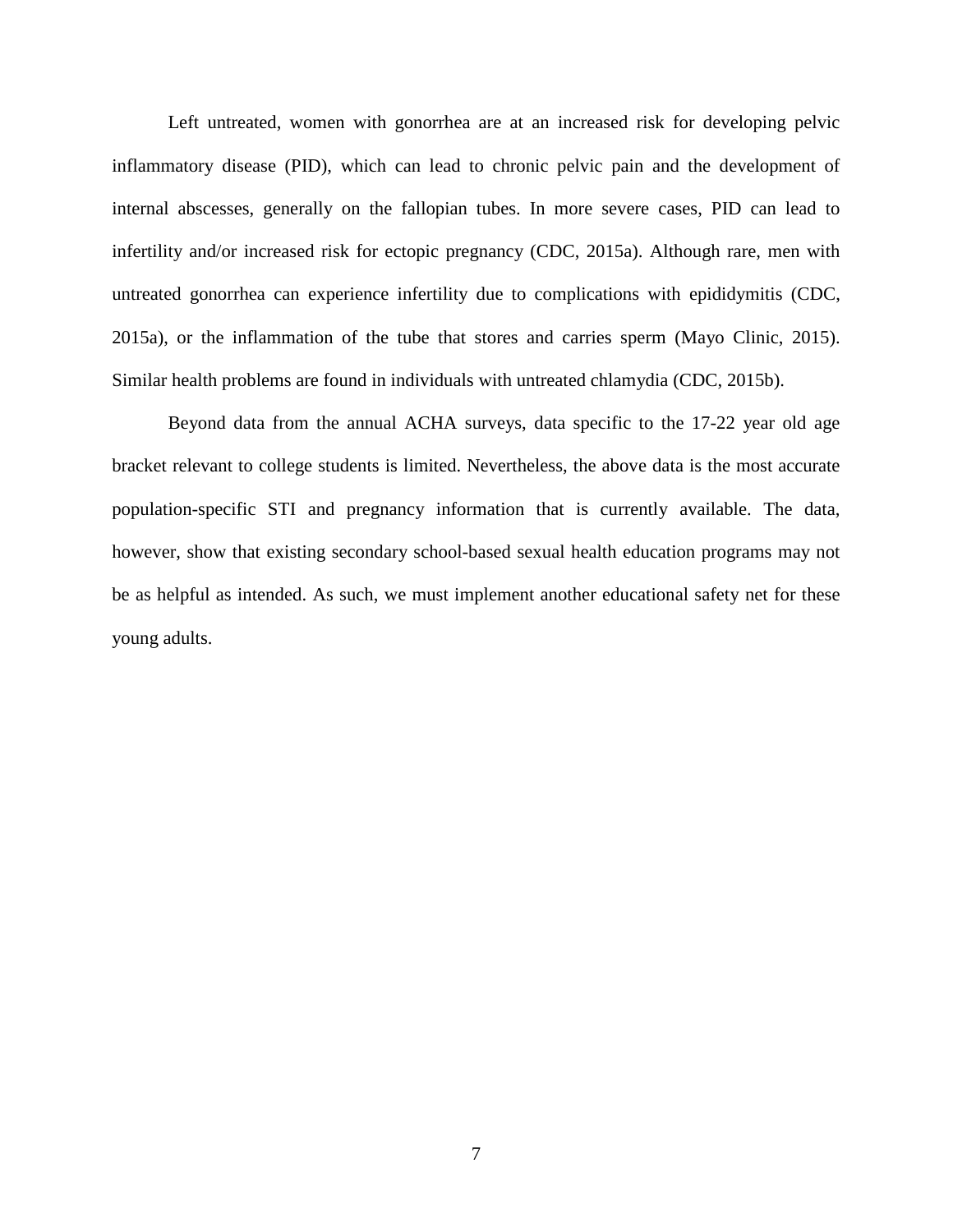#### <span id="page-15-0"></span>**3.0 HIGH SCHOOL SEXUAL HEALTH EDUCATION PROGRAMS**

Across the US, a large number of adolescents receive some form of sexual health education as part of their public school health curriculum. These secondary school-based sexual health education programs can be loosely categorized under two large umbrellas: abstinence-only and comprehensive. As with most broad terms, these categories are often hard to define. While definitions will be offered in this paper, it is important to note that because of variations in individual curricula at the state and/or local level, these descriptions may not be wholly inclusive.

The phrase "abstinence-only education" means different things to different people. Traditionally, abstinence-only education has revolved around giving messages about postponing all sexual activity until marriage. On the other hand, some individuals may perceive abstinenceonly to mean refraining from only penile-vaginal heterosexual intercourse (Roberts & Kennedy, 2006). In this case, individuals choosing to participate in other sexual acts such as oral sex, anal sex, and mutual masturbation may still be considered to be virgins and/or practicing abstinence. Abstinence-only educational curricula often involve pleas to morality that are linked to religious beliefs (Santelli et al., 2006). As one example, the fundamental ideology of abstinence-only education is drawn from Christian beliefs that sex should occur only within the confines of a marriage and for procreative purposes, as is the belief of excluding discussions regarding lesbian,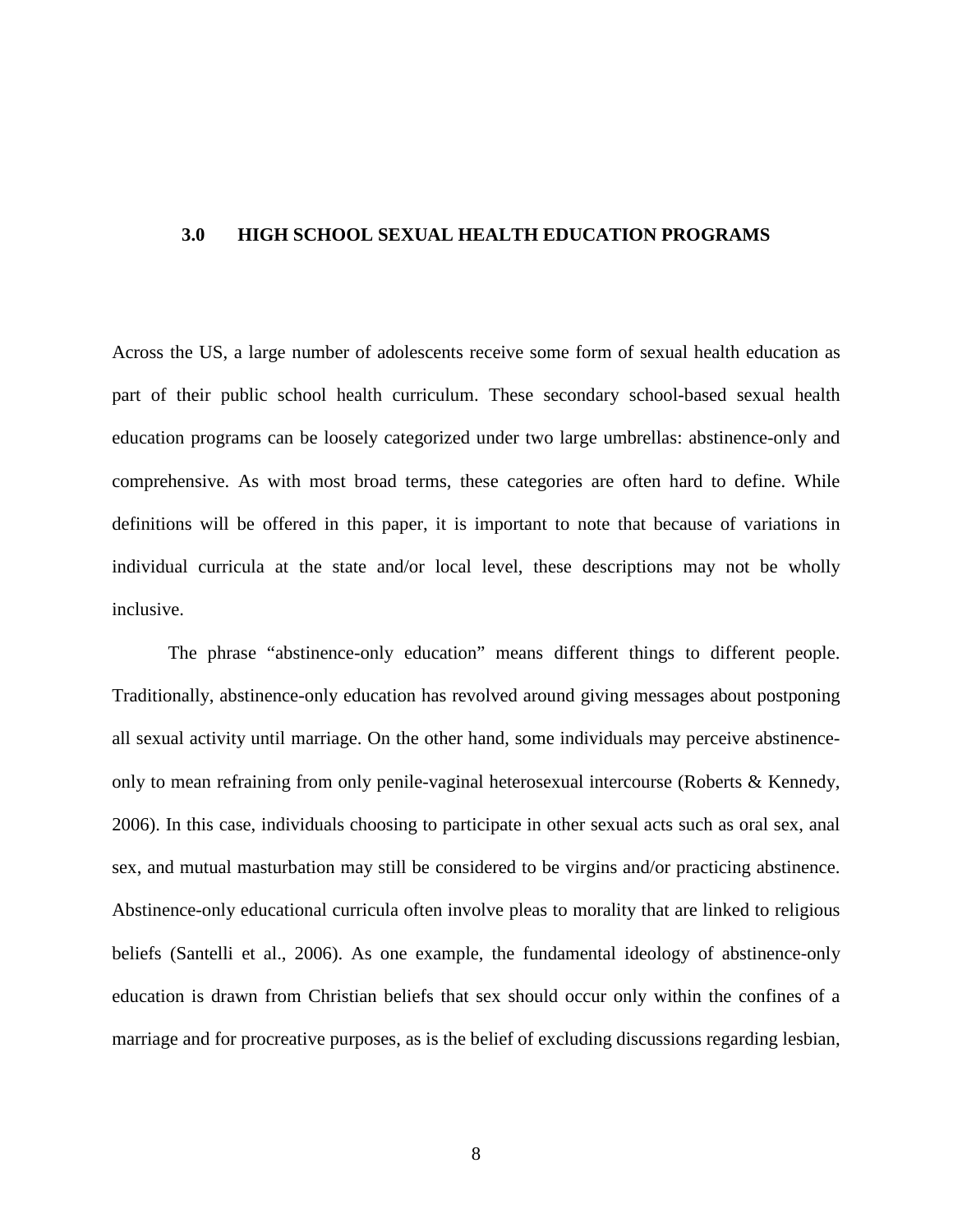gay, bisexual, transgender, queer (LGBTQ) perspectives. These sexualities and individuals who identify as such are considered sinful under Christian religions (Rasmussen, 2010).

Defining comprehensive sexual health education is just as challenging. At its core, a comprehensive program often stresses abstinence as the best pregnancy and STI prevention strategy but provides adolescents with information regarding STIs, including HIV/AIDS, as well as contraceptive use and effectiveness (Eisenberg, Bernat, Bearinger, & Resnick, 2008). More progressive programs require that education be age appropriate and medically accurate. For example, discussion of different types of sexual activity (e.g. oral versus penile/vaginal sexual intercourse) is appropriate by the early teen years but would be inappropriate for elementary school students, most of whom have not yet reached puberty. More appropriate discussions for younger age groups may include differentiations between acceptable and unacceptable touching. Regarding medical accuracy, discussions about the probability of contracting gonorrhea and the symptoms should be explicitly factual, as should the reported effectiveness of contraceptives. Some programs also include life skills regarding avoiding coercion, healthy decision-making, and family communication and information inclusive of LGBTQ sexual orientations (Guttmacher Institute, 2015). While some programs may additionally include information on healthy relationships this is not a content requirement regularly reviewed by the Guttmacher Institute.

The US has battled the issue of which, if any, type of reproductive health education should be offered in public schools for many decades. In 2007, 21 of 30 states with laws pertaining to abstinence education stressed that the only fundamental sexual health teaching standard was the abstinence-only until marriage curriculum (Stanger-Hall & Hall, 2011). The first time federal funding for both abstinence-only and comprehensive sexual health education

9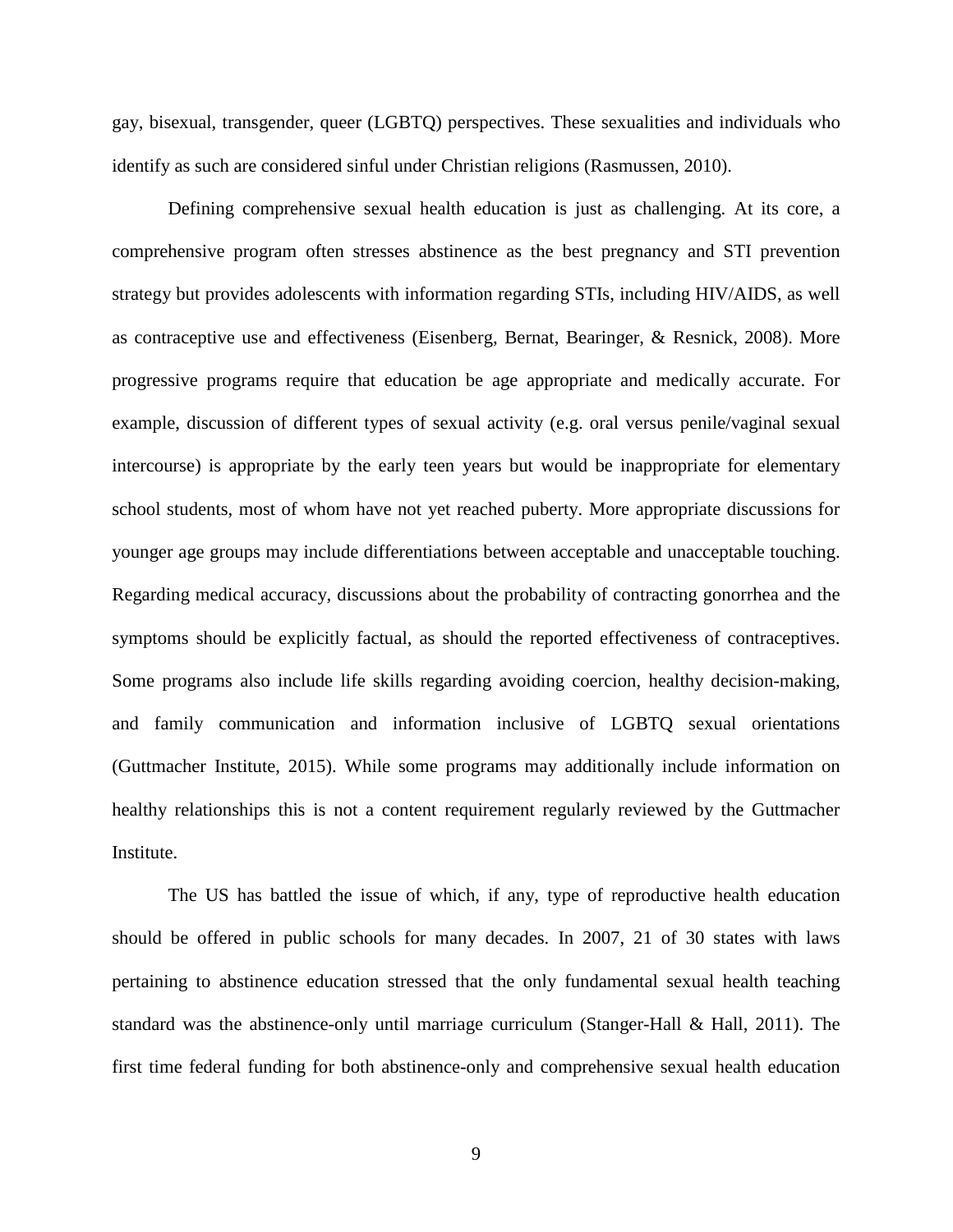became available was in 2009 (Lamb, 2010; Stanger-Hall & Hall, 2011). In the following year continued and expanded funding, including Title V funding, became available for abstinenceonly education, to the tune of a \$250 million re-appropriation (Stanger-Hall  $\&$  Hall, 2011). The main requirement for obtaining Title V funding is that programs stress that abstinence is expected of all children and adolescents, and is the only way to prevent STIs and unplanned pregnancies (Kohler, Manhart, & Lafferty, 2008).

The availability of federal funding for comprehensive sex education in the late 2000s had little impact on the type of sexual health education available for public high school students in the US; one poll suggests that with a support level of 38% and opposition of 50%, abstinenceonly education is the least supported and most opposed sexual health education strategy, yet is continually the most prevalent curriculum across the country (Stanger-Hall & Hall, 2011). Findings from a study conducted in 2011 indicate that of the 48 states included in the analysis, 21 stressed using an abstinence-only curriculum in public schools at the state law and/or policy level, with an additional seven states placing a strong emphasis on abstinence education (Stanger-Hall & Hall, 2011). Additionally, when asked about preferences for school-based sexual health education curricula, 90% of parents of school-aged youth, regardless of gender, race, or religion, favored a comprehensive model that includes stressing abstinence as the best prevention method and also covers additional pregnancy prevention strategies (Eisenberg et al., 2008). This suggests that there is a disconnect between what parents think adolescents should be learning in schools and what is ultimately taught.

The latest *State Policies in Brief: Sex and HIV Education* from the Guttmacher Institute (2015) highlights that less than half of states in the US, including the District of Columbia, mandate the inclusion of sex education in public school curricula at the state level. While over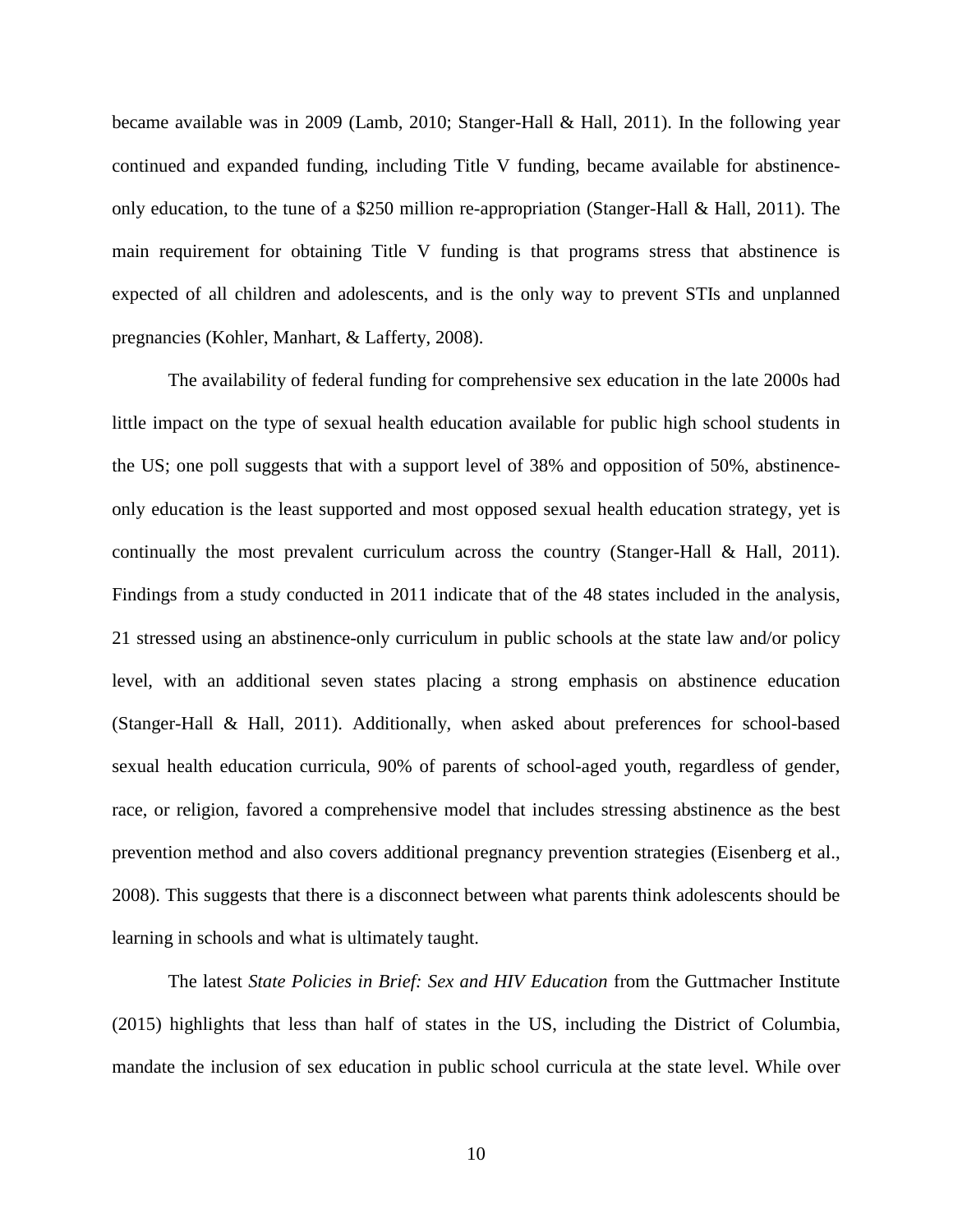half of states require that the curriculum be age appropriate, only 26% require that content be medically accurate. Just over one third of states require that contraception information be included in sexual health education programs in public schools, and medical accuracy is mandatory in fewer than 75% of these states. Additionally, parents in 35 states are legally allowed to opt out of sex education classes for their children, for a variety of reasons (Guttmacher Institute, 2015).

Of the 50 states and the District of Columbia, only 13 states require any discussion of sexual orientation. With the growing awareness of LGBTQ issues, these discussions are more important than ever. Of these states, over 30% require that information on sexual orientation be negatively framed (Guttmacher Institute, 2015).

Additionally, less than 30% of states require that the education provided be medically accurate, including but not limited to how STIs spread and progress (Guttmacher Institute, 2015). The teen birth rates in all but one of these states, Utah, are significantly higher than the national average of 26.5 births per 10,000 girls (The National Campaign to Prevent Teen and Unplanned Pregnancy, 2013), suggesting a possible correlation between provision of inadequate sexual health information at the secondary school level and teen pregnancy. Possible explanations for Utah being the outlier in this group may include the impact of Mormonism on sexual behavior.

Hall, Moreau, and Trussell (2012) illuminate the conclusion that while comprehensive programs bolster positive sexual health outcomes for adolescent populations, formal abstinenceonly programs either have no benefit or may actually be deleterious to participating youth. Several other studies have produced similar findings (Eisenberg et al., 2008; Kirby, 2008; Kirby & Laris, 2009; Lamb, 2010; Stanger-Hall & Hall, 2011). Mathematica Policy Research, Inc.'s (Mathematica) 2002 interim report of its evaluation of high school abstinence education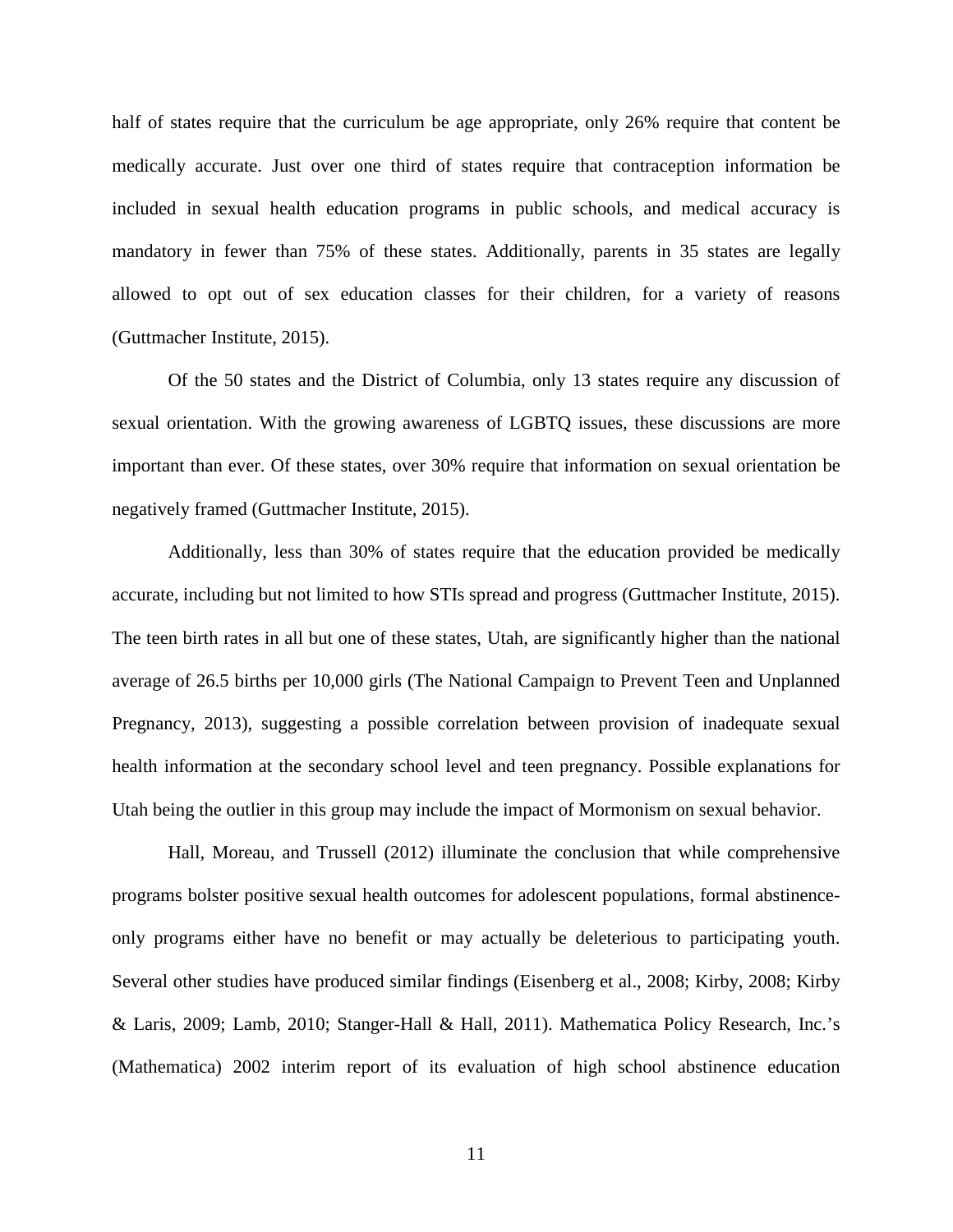programs using Title V funding streams provides a comprehensive view of curricula content, participant perceptions, and interim identifications of effectiveness (Devaney, Johnson, Maynard, & Trenholm, 2002). While another interim report was published in 2005 covering first-year impacts of the four sites being reviewed (Maynard et al., 2005), the final 160-page landmark report was not published until 2007.

Findings from the final publication indicate that in the areas of sexual abstinence, unprotected sex, age at first intercourse, and the distribution of number of sexual partners, differences do not exist between youth in the abstinence education programs and the control groups. The evaluation also identifies that abstinence-only participants, while more likely to correctly identify STIs, are less likely to know and understand STI health consequences. Abstinence-only program participants were also "more likely to report that condoms are never effective at preventing [STIs]" (Trenholm et al., 2007, p. xx). Interestingly, Trenholm et al. (2007) identify peer support as key to adolescents continuing sexual abstinence, but peer networks that shift from middle to high school, an important period when adolescents are becoming more sexually aware and active, present challenges to lasting behavioral change.

The availability of funding for both types of curricula, however, does not guarantee the dissemination of accurate and appropriate information. One study of sexual health educators in Illinois reported that half had fewer than seven years of experience teaching the subject, with close to one third never having received any specialized training (Lindau et al., 2008). While having qualified teachers does not equate to giving accurate and appropriate information, more experienced educators may be more comfortable and able to better address students' questions. Many parents rely on the school curriculum for adequate sexual health information for adolescents but how is that acceptable if schools employ ill-qualified teachers?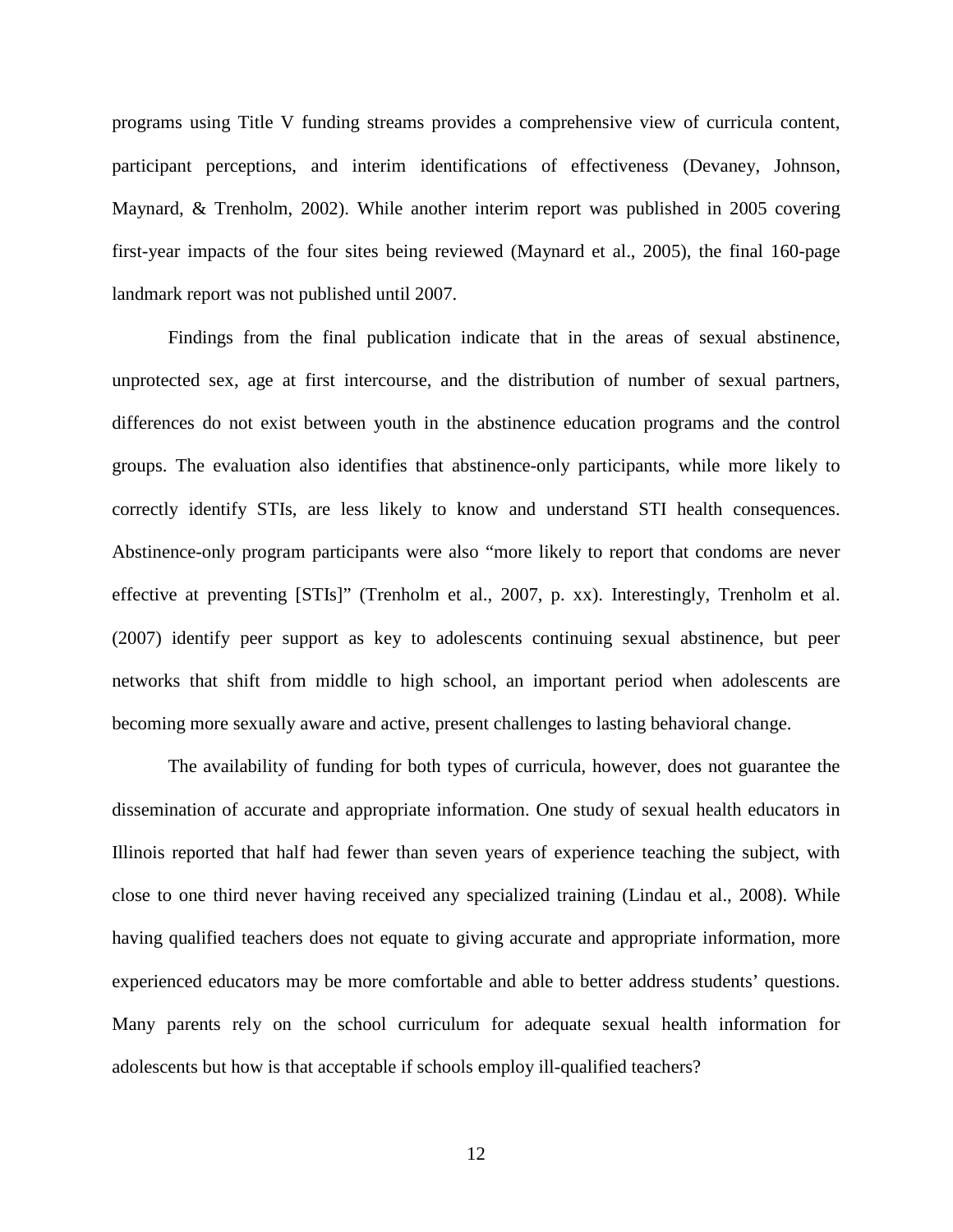Ensuring accuracy of curriculum information is not the only problem. Many adolescents rely on sources of sexual health information apart from what is available to them at school, including the cultural norms and behaviors of older friends and/or family members (Ahrold  $\&$ Meston, 2010; Dehlendorf et al., 2010; Doğan-Ateş & Carrión-Basham, 2007; Ford & Forthofer, 2010; Houston, Fang, Husman, & Peralta, 2007; Meade et al., 2008; Stanger-Hall & Hall, 2011). This is even more important for minority populations who are less likely to have access to alternative formal channels of accurate health information outside of the public school system (Lamb, 2010). Additionally, adolescents are influenced by anticipated parental reaction to behaviors as well as the information given to them by parents. For instance, in a study examining patterns of access to contraceptive services of over 2,000 adolescent females, findings indicate that "the more adolescents perceived their mother would disapprove of their sexual behavior or use of birth control, the less likely they were to ever have received contraceptive services" (Ford & Forthofer, 2010, p. 360).

When parents have appropriate discussions about reproduction and healthy sexual behavior with their children, these talks often occur too late. One longitudinal study showed that by the time parents sat down to discuss sexual health issues and services with adolescents, 40% were already sexually active (O'Brien et al., 2013). Across the US, by the age of 17, one half of all female adolescents has had sexual intercourse (Ely  $\&$  Dulmus, 2010), yet seniors in high school are less likely than freshmen and sophomores to use condoms (Basch, 2011; O'Brien et al., 2013).

Some factors influencing adolescent perceptions and use of reproductive health services are societal pressures (Houston et al., 2007; Kreager & Staff, 2009; Meade et al., 2008), cultural and ethnic norms (Doğan-Ateş & Carrión-Basham, 2007; Hoover et al., 2010), and religiosity

13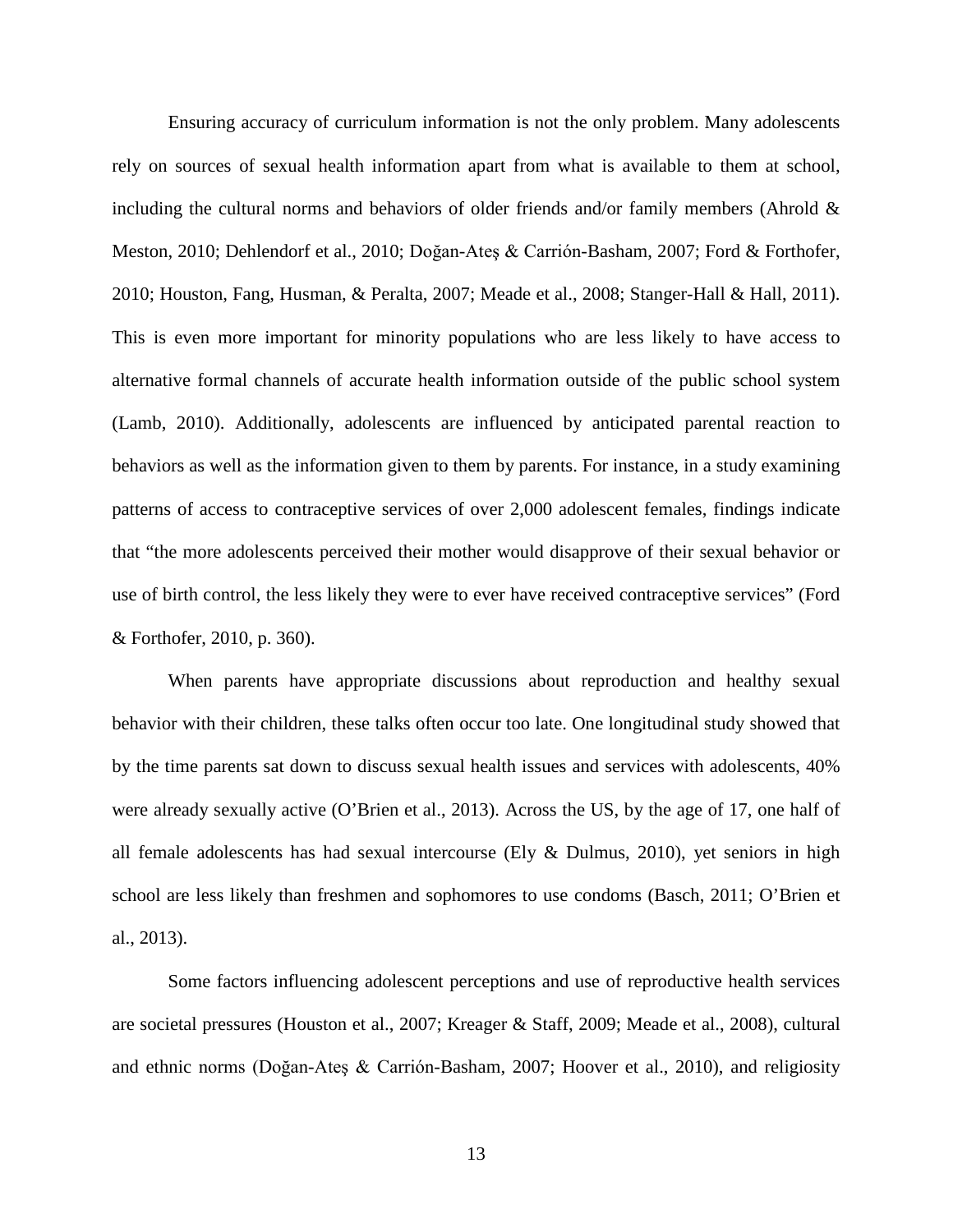(Hoover et al., 2010; Stanger-Hall & Hall, 2011). For instance, in a 2010 study of the impact of religiosity on sexual attitudes of ethnic minority women, the authors found that religion plays a major role in determining openness towards and acceptance of certain sexual behaviors, such as premarital intercourse (Ahrold & Meston, 2010). Additionally, it would be naïve not to underscore the impact of mainstream media on adolescent perceptions (Martens et al., 2006; O'Brien et al., 2013). Nearly 80% of primetime television currently involves content sexual in nature, with a small fraction of that addressing the risks and/or responsiblities associated with sex (O'Brien et al., 2013).

Understanding these and other factors influencing adolescent sexual health behavior at the high school level will provide a more thorough foundation upon which to build evidencebased interventions on a college campus. This cannot be done, however, without first knowing what behaviors and trends are happening at the college level. The author will next examine factors influencing the sexual health and behaviors of college students in campus settings.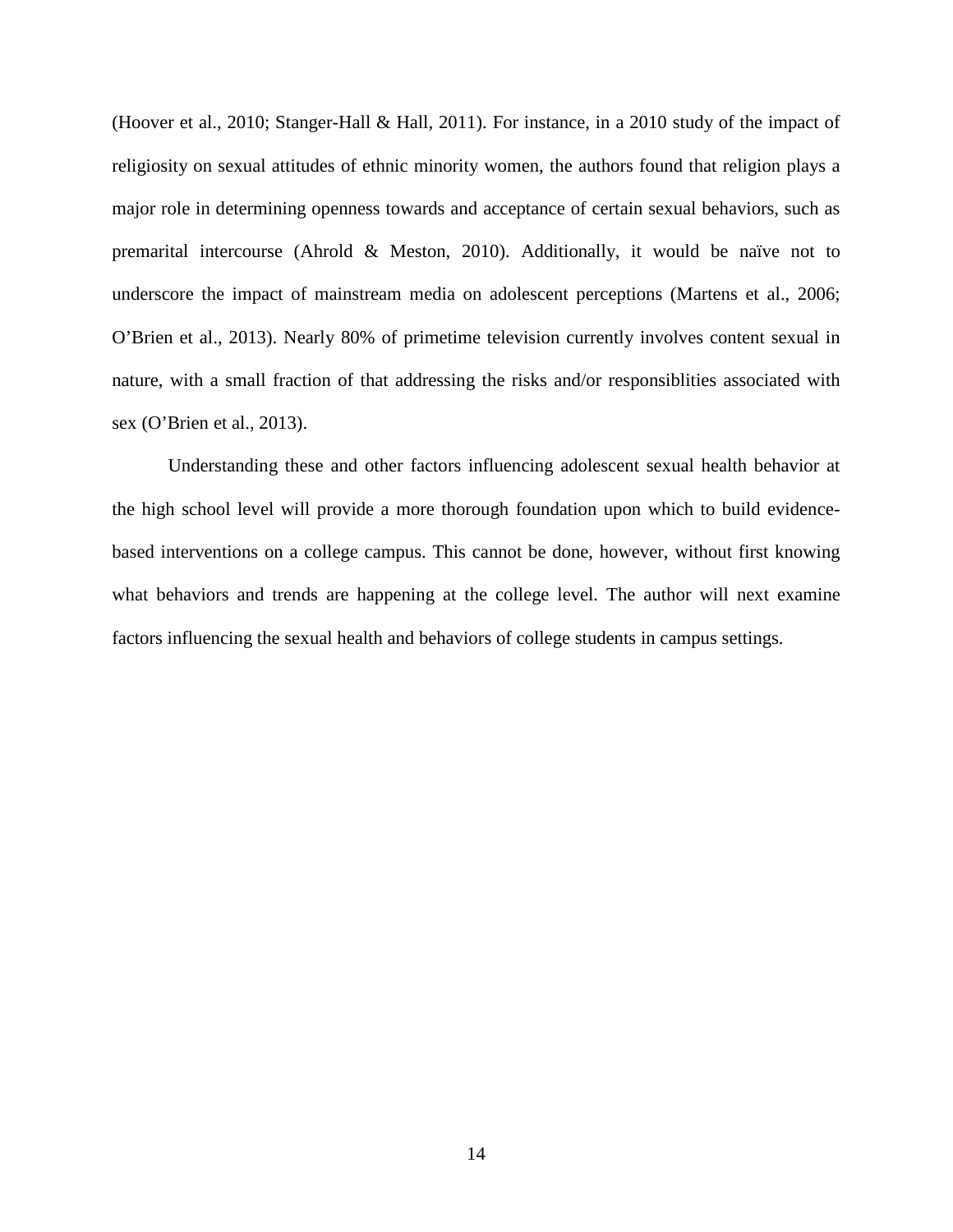#### **4.0 CAMPUS LIFE**

<span id="page-22-0"></span>College and university campuses are unique microcosms fostering constant growth and change. They exist as part of the larger community in which they are located, be that a city, town, or rural area. Choices made on campus can extend beyond the local community and impact individuals far beyond formal institutional boundaries (Dooris, 2001). The students attending these institutions are the next generation of societal leaders. Successfully reshaping cultural norms towards a healthy and sex-positive view will have ubiquitous effects across many generations (Leslie, Sparling, & Owen, 2001).

The majority of students will become future leaders only if they finish school. College and university students are more likely to remain in school if they feel like part of the campus community and are actively involved. Additionally, students with first semester grade point averages (GPAs) of 2.5 are nearly 50% more likely to withdraw from studies than students with a 3.5 GPA (Murtaugh, Burns, & Schuster, 1999). The program proposed in later sections facilitates the creation of social ties for first-year students so that they feel both academically and socially supported by fellow classmates and the campus community. Together, these factors encourage enrollment retention.

In addition, late adolescence is a period of self-discovery and newly found freedom when individuals can benefit from a more innovative, sex-positive approach (Lamb, 2010). This is a period when adolescents and young adults explore personal independence and begin discovering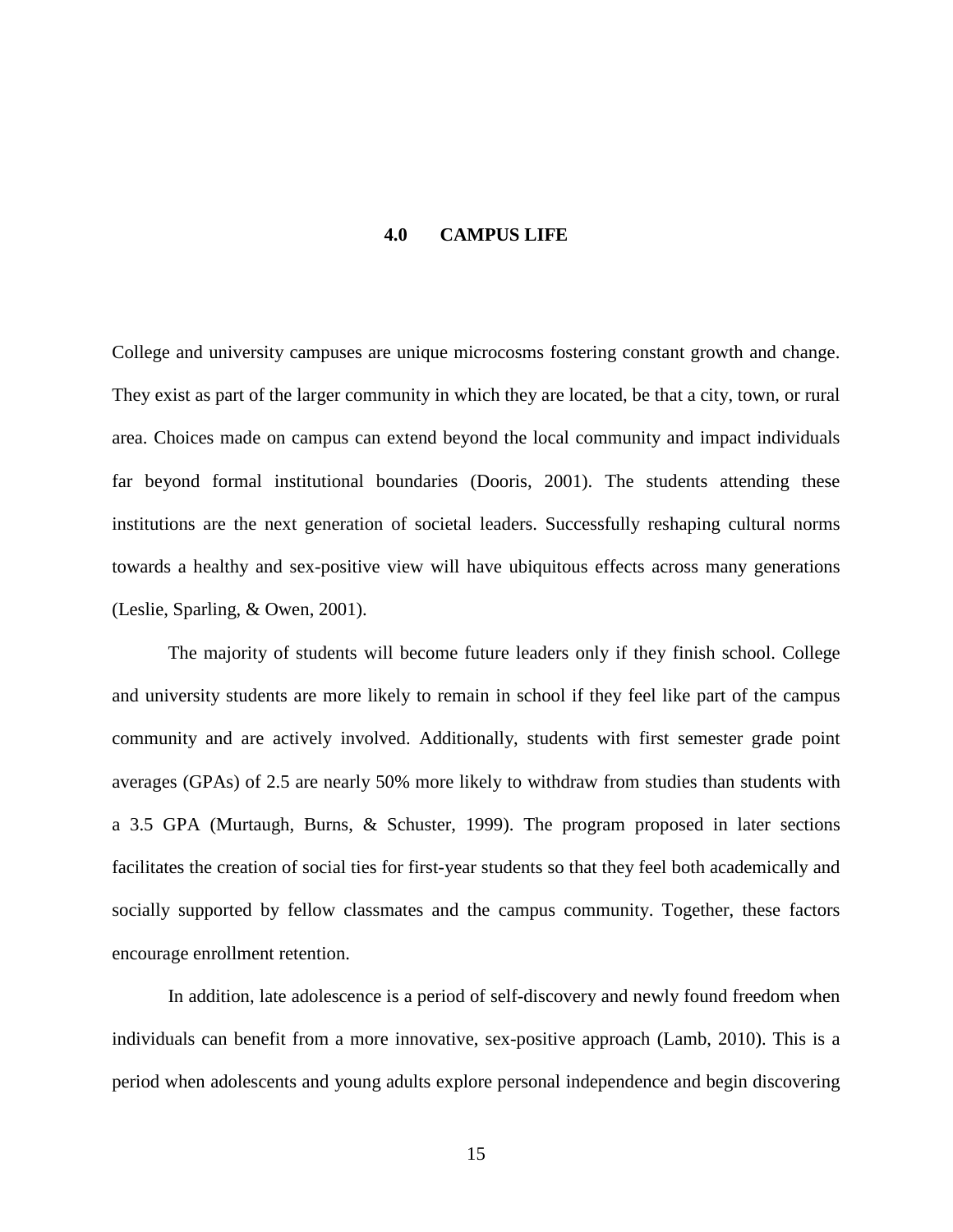not only what they want to be when they grow up, but also who they want to become (Auslander et al., 2007b; Leslie et al., 2001; Roberts & Kennedy, 2006). Adolescents and young adults enter the college and/or university campus with various levels of sexual health education because of their diverse backgrounds. With this in mind, providing all students with an accurate, relevant, and comprehensive sexual health education curriculum is crucial in ensuring that all students have access to the same information and resources.

While campus atmospheres are meccas of creativity and growth, students often participate in risky behavior, including drug and alcohol use, and sexual experiences. At some point between being college-bound in high school and actually being in college, undergraduate freshmen become more frequent users of marijuana and alcohol than former peers who decided to not continue their education (Duncan, Boisjoly, Kremer, Levy, & Eccles, 2005). One possible facilitating factor of this noted by scholars (Banyard et al., 2007; Berkowitz, 2004; Martens et al., 2006; Page, Hammermeister, & Scanlan, 2000) is the overestimation of actual drug and alcohol use of peers in college.

Few studies apply this concept of perceived social norms to sexual behavior of adolescents and young adults. Martens et al. (2006) note that high utilizers, students who engage in risky behavior (e.g. drug use, binge drinking, unsafe sexual encounters) on a regular basis, are more likely to believe that the way they behave is in line with the typical student's behavior. This held true for alcohol, tobacco, marijuana, cocaine, and amphetamine use, as well as oral, vaginal, and anal intercourse and number of sex partners (Martens et al., 2006; Page et al., 2000).

The use of alcohol and other drugs is linked to unsafe sexual interactions, primarily because insistence on condom use decreases when intoxicated. This is true even among individuals who are fully aware of the risks of unprotected sex (Stoner et al., 2008). One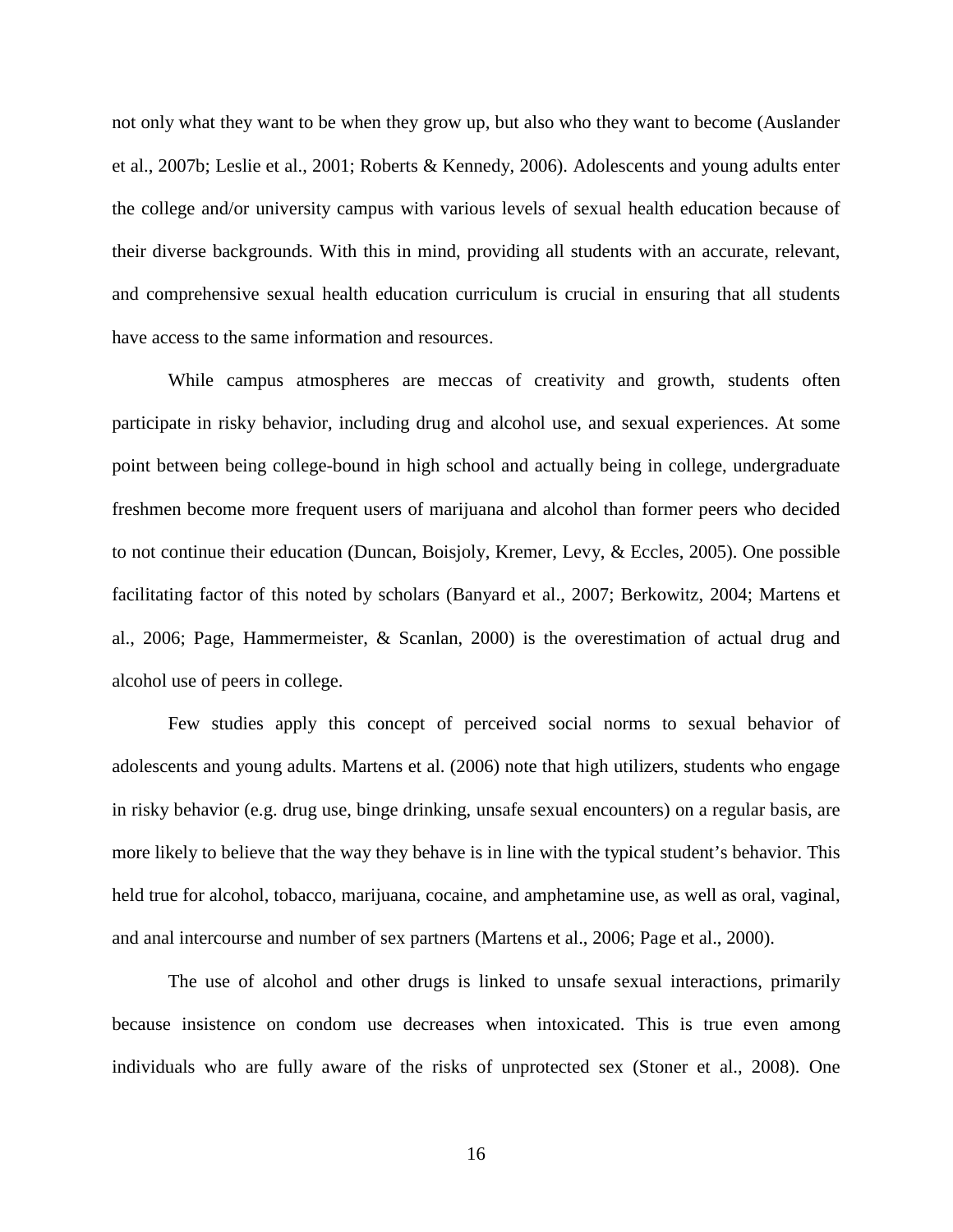individual characteristic that could mitigate the potentially negative health outcomes of unprotected sex while intoxicated is sexual assertiveness (Auslander, Perfect, Succop, & Rosenthal, 2007a; Ethier et al., 2006; Schry & White, 2013; Stoner et al., 2008), which is individuals having the self-efficacy to clearly and effectively communicate what they want and what they do not want in a sexual environment or interaction.

Sexual assertiveness is particularly important on college campuses because of the pervasive culture of rape and sexual coercion found in these environments (Banyard et al., 2007; Benson & Thomson, 1982; Schry & White, 2013). Over the course of one academic year, between one quarter and one third of female students on any given college campus are sexually assaulted (Schry & White, 2013). While female students are not the only ones violated, uncovering accurate male victimized rates is much more challenging because of cultural norms and pervasive historical gender roles. Additionally, men are much less likely to report any incidences or admit to physical or psychological distress (Banyard et al., 2007).

Sexual assertiveness is linked to partner communication. With sex remaining such a taboo topic in the US, sex partners are less likely to communicate their wants, needs, histories, or non-monogamous behavior. Men are five to seven times more likely than women to withhold this information from partners. Even when communication does occur, adolescents and young adults rarely have these discussions with every partner (Prince & Bernard, 1998).

Why is sex so taboo? Researchers posit many theories for this, including that sex can be "a source of anxiety, shame, and disgust for humans, and is always subject to cultural norms and social regulation" (Goldenberg, Cox, Pyszczynski, Greenburg, & Solomon, 2002, p. 310). Subconsciously, sex may also remind us that humans are not immortal; a fact that, for some, may be anxiety-ridden (Goldenberg et al., 2002). Dating back to the Middle Ages is that attitude that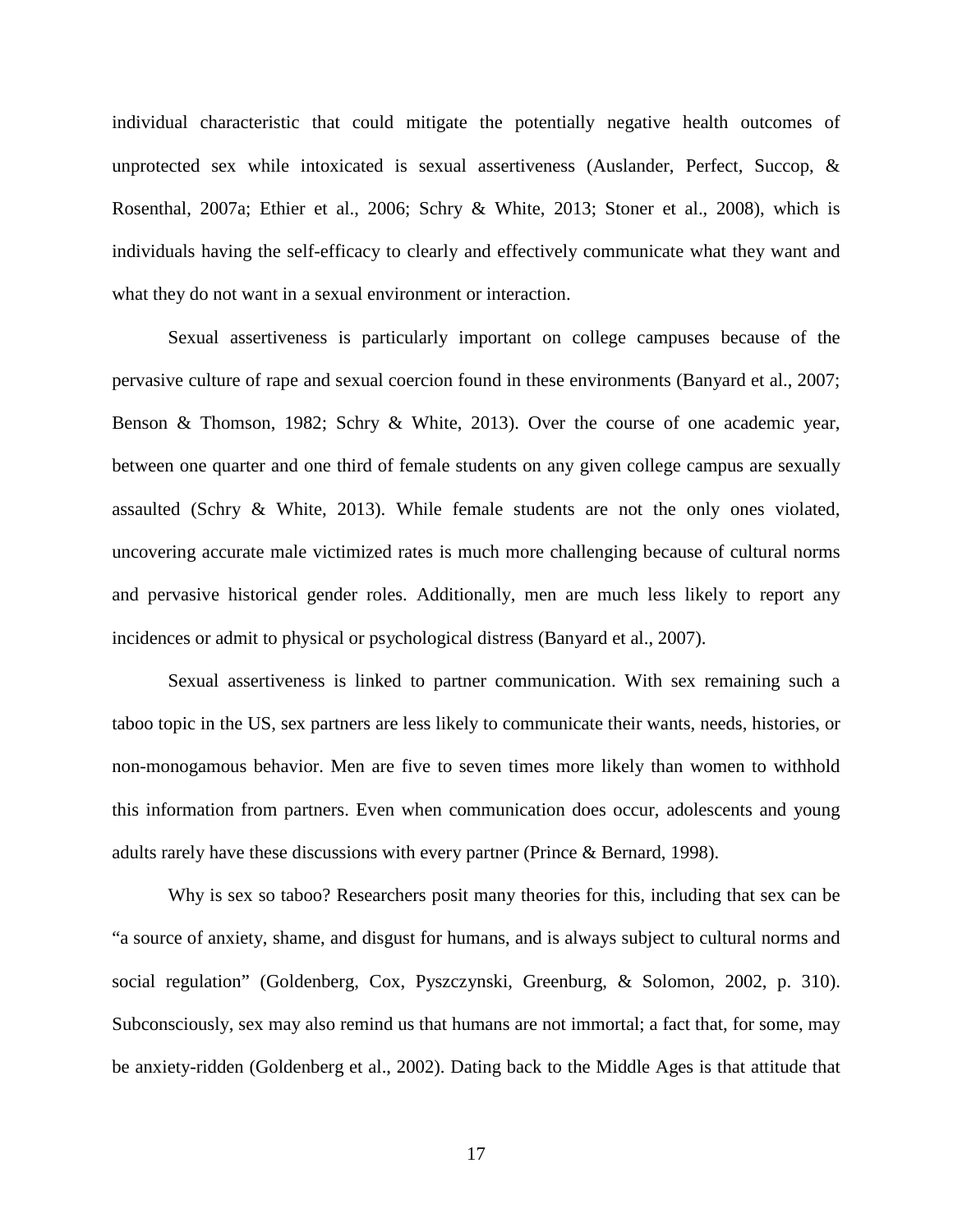sex is even more taboo for women because of denial that women are or are capable of being sexual creatures (Goldenberg, Pyszczynski, McCoy, Greenburg, & Solomon, 1999; Goldenberg et al., 2002). Other notable forays into the taboos of sex include the work of Alfred Kinsey (1948; 1953) in the first half of the  $20<sup>th</sup>$  century with his examinations of male and female sexual behavior. The work of Masters and Johnson, most notably *Human Sexual Response* (1966), met with public outcry.

The social taboo against talking about sex in the US is not the only factor negatively impacting the sex lives of college students. Unsafe sexual intercourse in college often lies at the intersection of a variety of interrelated factors including, but not limited to drug and alcohol use, a misunderstanding of risks, lack of communication, and victimization. College students are also less likely to use condoms, even without being under the influence of alcohol and/or drugs. Among a cohort of self-reported sexually active college students, less than 50% report regular condom usage (Scholly, Katz, Gascoigne, & Holk, 2005). Adolescents and young adults with more partners are also less likely to consistently use condoms (Page et al., 1998).

When asked about condom use during each sexual encounter, less than 7% of college students with five or more partners in the previous calendar year and 10% of students with three or four partners in the same time frame report consistent condom use during 100% of sexual encounters. Of those stating that monogamy was the reason behind their lack of condom usage, nearly 25% had more than one partner during the preceding year (Prince & Bernard, 1998). While these data are now over 15 years old, it is possible that with shifting cultural norms towards greater acceptance of casual sex among the current student population (Eubanks, 2006), who are largely members of the Millennial generation, there have been increases in rates of risky sexual behavior.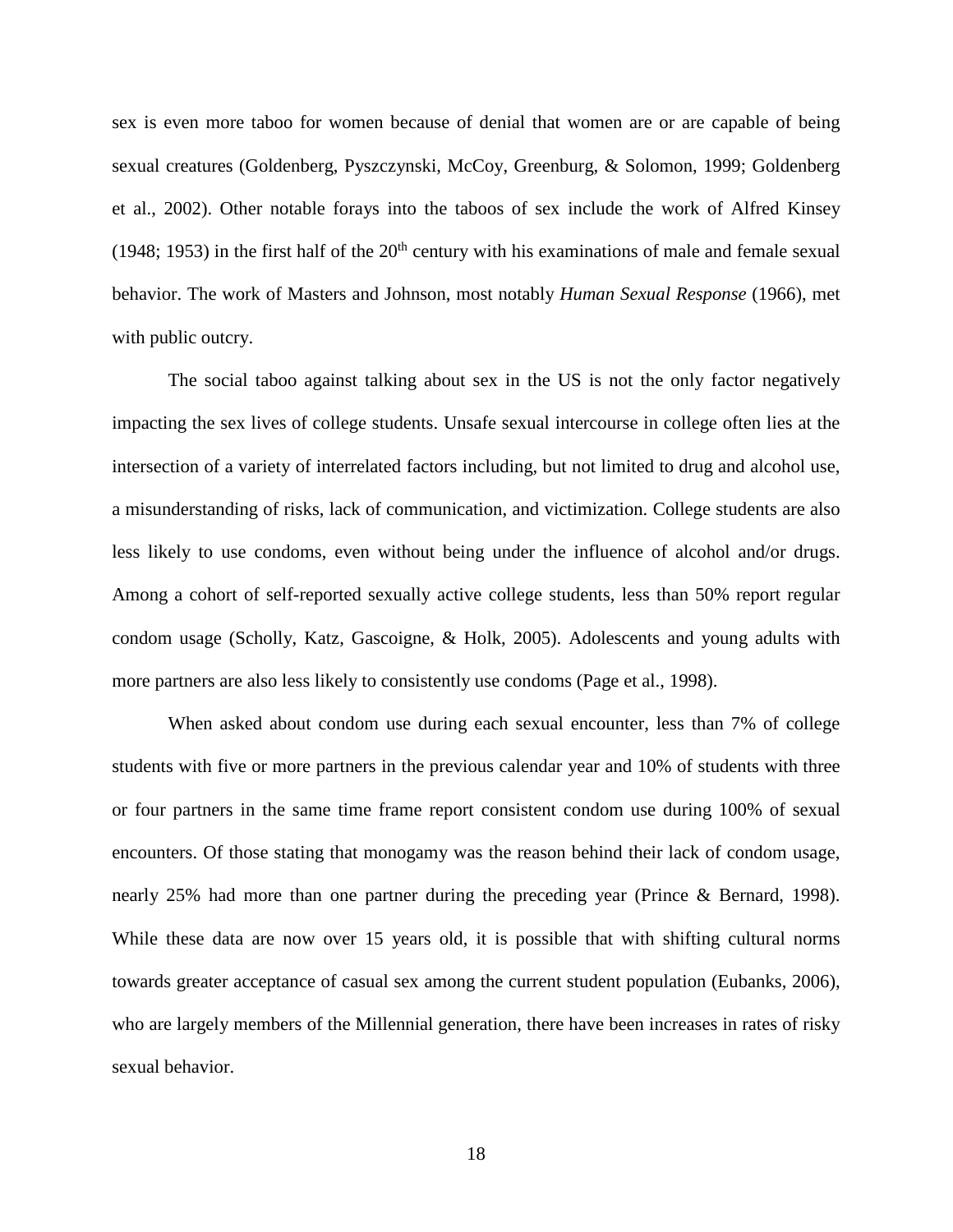The combination of these and other factors has contributed to college-aged females experiencing the highest rate of unintended pregnancies in the US (Miller, 2011). One contraceptive method often available to students through campus health centers is emergency contraception, also known as the morning-after pill or Plan B. Taken as soon as possible up to five days or 120 hours after unprotected sex, emergency contraception prevents a pregnancy from occurring (Ely & Dulmus, 2010; World Health Organization, 2012). It is most effective, however, when used within the first 24 hours (Upadhya et al., 2012). Nearly 15% of sexually active males and over 19% of sexually active females report using emergency contraception at least once during the 2014-2015 academic school year (ACHA, 2015).

#### <span id="page-26-0"></span>**4.1 EXISTING CAMPUS PROGRAMMING AND RESOURCES**

Due to limited published data on existing sexual health programs on college campuses, this paper will provide an overview of programs available at five universities across the US, according to school websites: Texas A&M (A&M) located in College Station, Texas; Colorado State University (CSU) located in Fort Collins, CO; Pennsylvania State University, Main Campus (PSU) located in State College, PA; University of California, Berkeley (UC Berkeley) located in Berkeley, CA; and University of Michigan (U of M) located in Ann Arbor, MI. All schools are public, land-grant schools under the 1962 Morrill Act (Association of Public and Land-Grant Universities, n.d.). Additionally, schools were selected as representatives of five regions of the US: A&M – South; CSU – Rocky Mountains; PSU – Northeast; UC Berkeley – West; U of M - Central.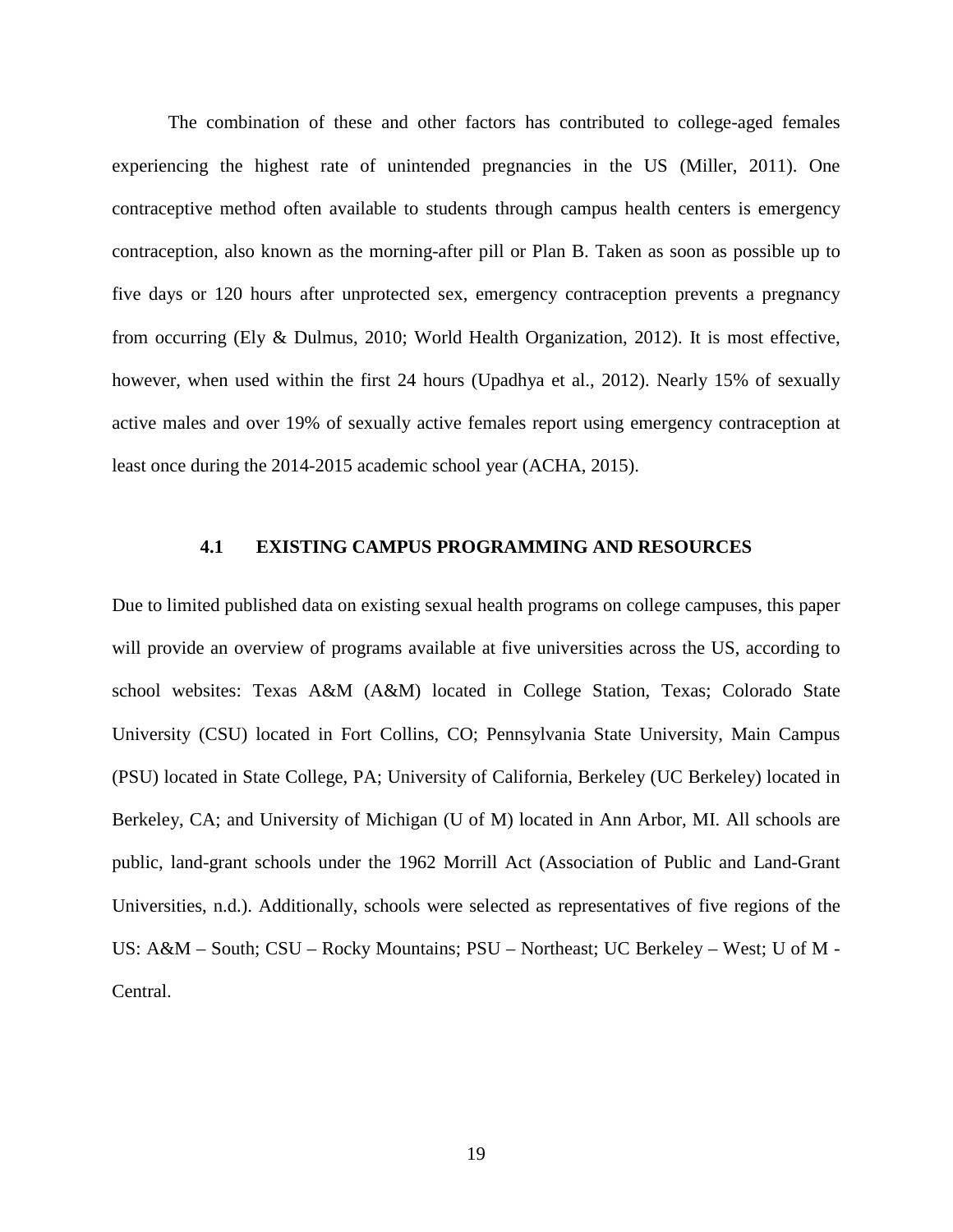#### **A&M**

Information on A&M's Student Health Services website is extremely limited. The only sexual health services clearly identified on the Student Health website are those provided by the Women's Clinic, which include STI screening, cervical cancer screening, healthy lifestyle counseling, and gynecological exams (A&M Student Health Services, 2015). Health Promotion on A&M's campus is located within the Offices of the Dean of Student Life, and the vast majority of initiatives relate to either drug and/or alcohol use. The Sex Project is the only peer health education program and the only initiative on campus focused on sexual health. Information about the organization on the website is limited but contact information for the President of this student-run group is readily available, as is an application for becoming a peer health educator (A&M Offices of the Dean of Student Life, 2015).

#### **CSU**

Health Education and Prevention Services at CSU's Health Network cover a myriad of health topics, including mental health, nutrition and physical activity, and tobacco cessation, in addition to alcohol and other drugs, and sexual health. The University has a peer education program called CREWS aimed at encouraging positive health behaviors among students across campus. The specific focus of these peer education workshops, according to the website, is broad and little specific information is provided. Additionally, CSU "coordinates sexual health peer education outreach and is in the process [of] planning and implementing evidence-based sexual health initiatives" (CSU Health Network, 2013). The website offers no other information regarding active sexual health programming on campus.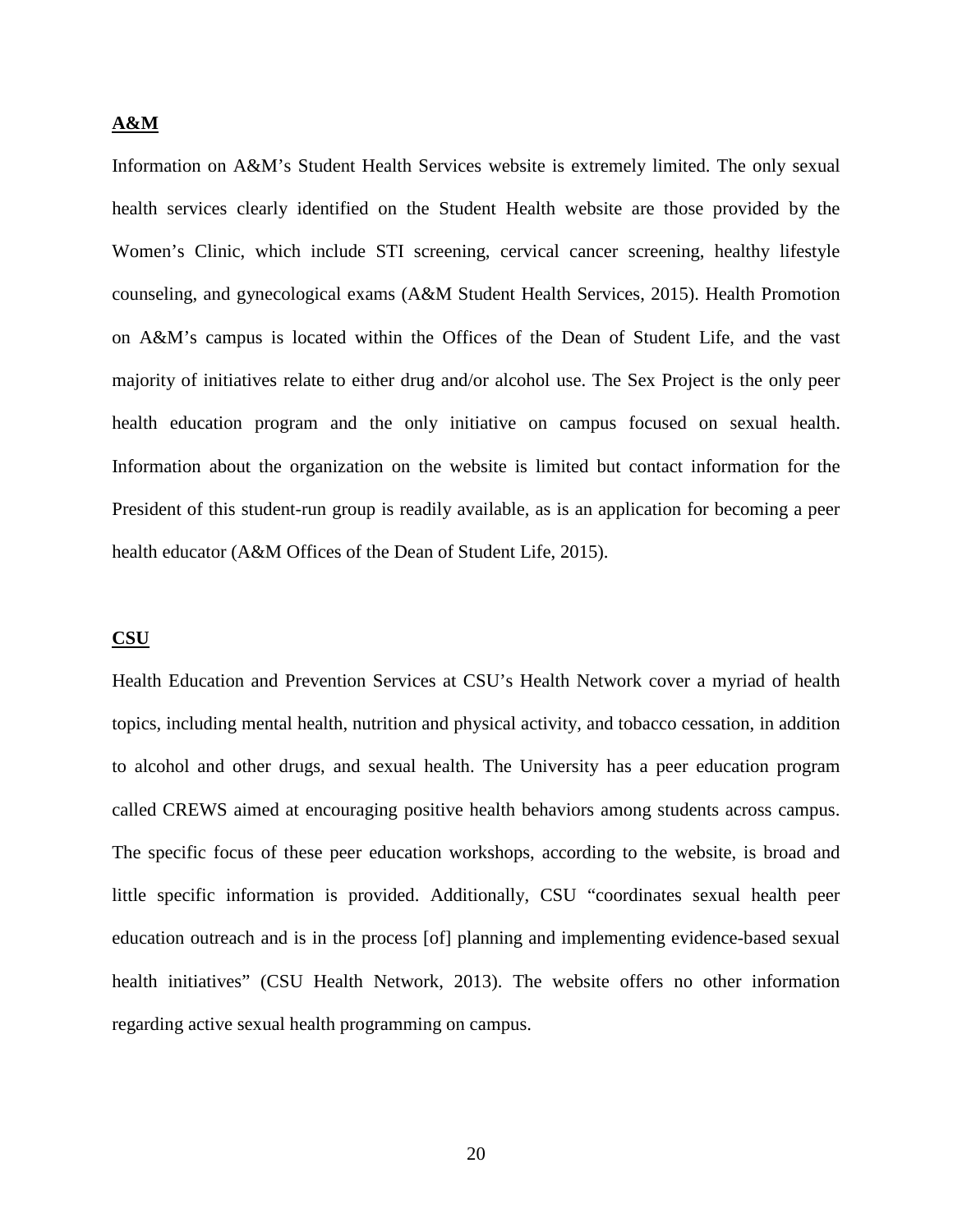**PSU**

Health Promotion and Wellness (HPW), part of PSU's student health center, operates the HealthWorks program, "a peer education/outreach program…that aims to promote health among Penn State students" (PSU Health Services, 2015a). These peer educators cover a variety of topics, and individuals or groups interested in hosting a HealthWorks workshop choose from four categories: alcohol, nutrition, stress, and safer sex. According to available information, the safer sex workshop provides only information on lowering risks for STIs (PSU Health Services, 2015b). Additional information is available for students at the main HPW website, including HIV testing and condom availability on campus, contact information for staff, and office hours and location (PSU Health Services, 2015c).

#### **UC Berkeley**

A wealth of information is available for students on UC Berkeley's University Health Services website, including STI prevention, birth control, abstinence, and links to additional online resources recommended by Health Promotion Unit staff (University Health Services at Berkeley, 2015a). A section called Do YOU! also provides testimonials from fellow students regarding how they deal with dating, drinking, and sex in the college atmosphere (University Health Services at Berkeley, 2015b). The campus also has a Health Worker Program, functioning since 1971, for which students volunteer as peer health educators in residence halls for one to two year terms (University Health Services at Berkeley, 2015c). Additionally, the Sexual Health Education Program (SHEP), run out of the University Health Services Tang Center, is made up of a core of trained peer educators promoting sexual health across campus. Students participate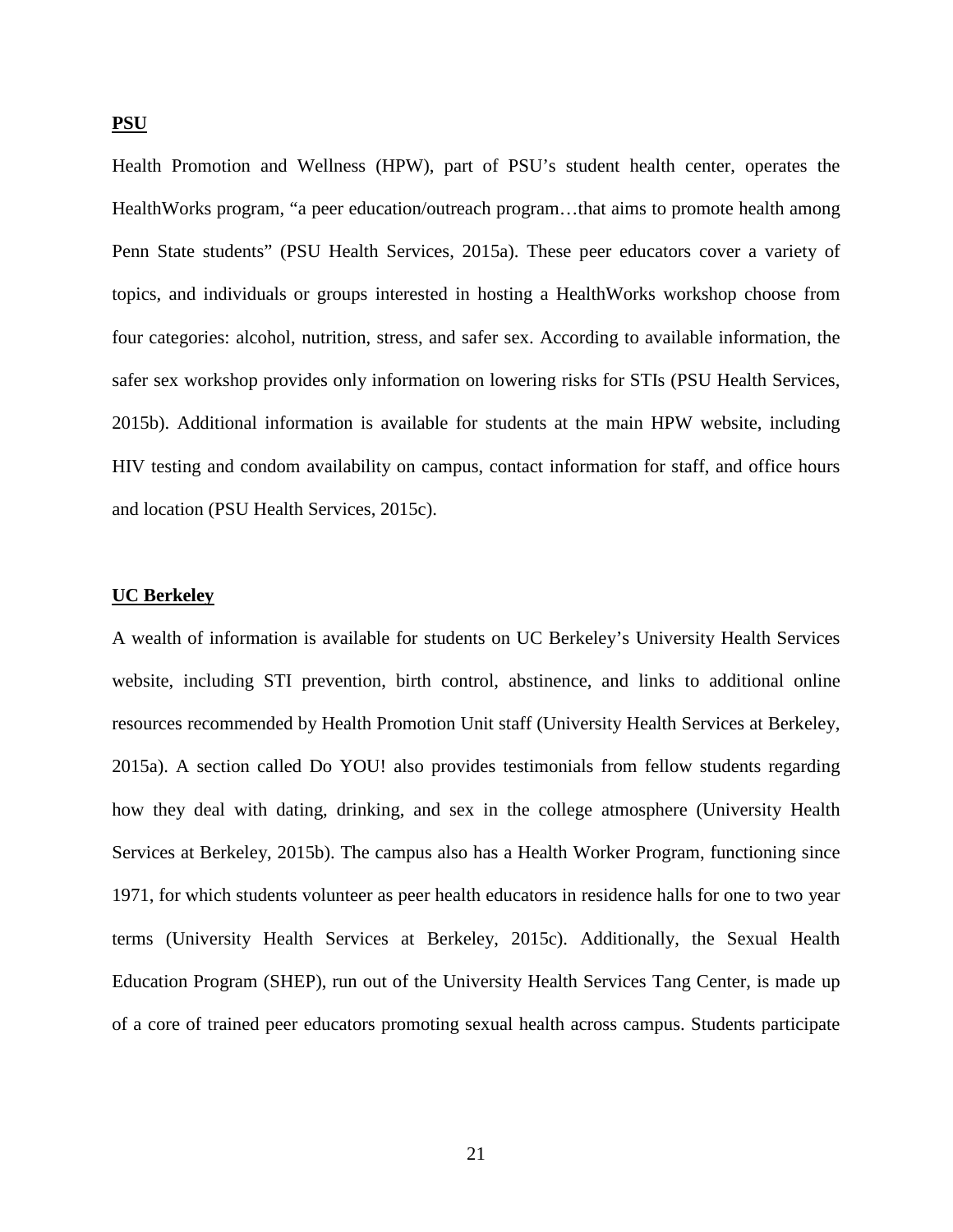in planned events across campus, workshops, and provide one-on-one peer education appointments at University Health Services (SHEP Talk, 2015).

#### **U of M**

Sexual health resources at U of M fall under the purview of University Health Services. U of M University Health Services provides links to a variety of online resources for students with sexual health questions, including partner communication, STIs, pregnancy options, and emergency and other forms of contraception. Contact information for the school's Sexual Health Educator is also readily available to students (U of M University Health Services, 2015a). While the University clearly promotes its Women's Health Clinic (U of M University Health Services, 2015b), information about specific initiatives related to engaging student sexual health programming is unavailable on the school's health services website.

From the above information about all five schools, it is apparent that different schools have different ideas about what sexual health information and programming are necessary for students. The information readily available on UC Berkeley's website is the most comprehensive, with A&M's information being the most difficult to find due to fragmentation of major offices on campus. Availability of programming, however, does not necessarily mean that programs are effective, nor does it mean that advertised programs are regularly implemented across campus. Sparse information available on the school websites leaves many unanswered questions, which is a limitation of this methodology.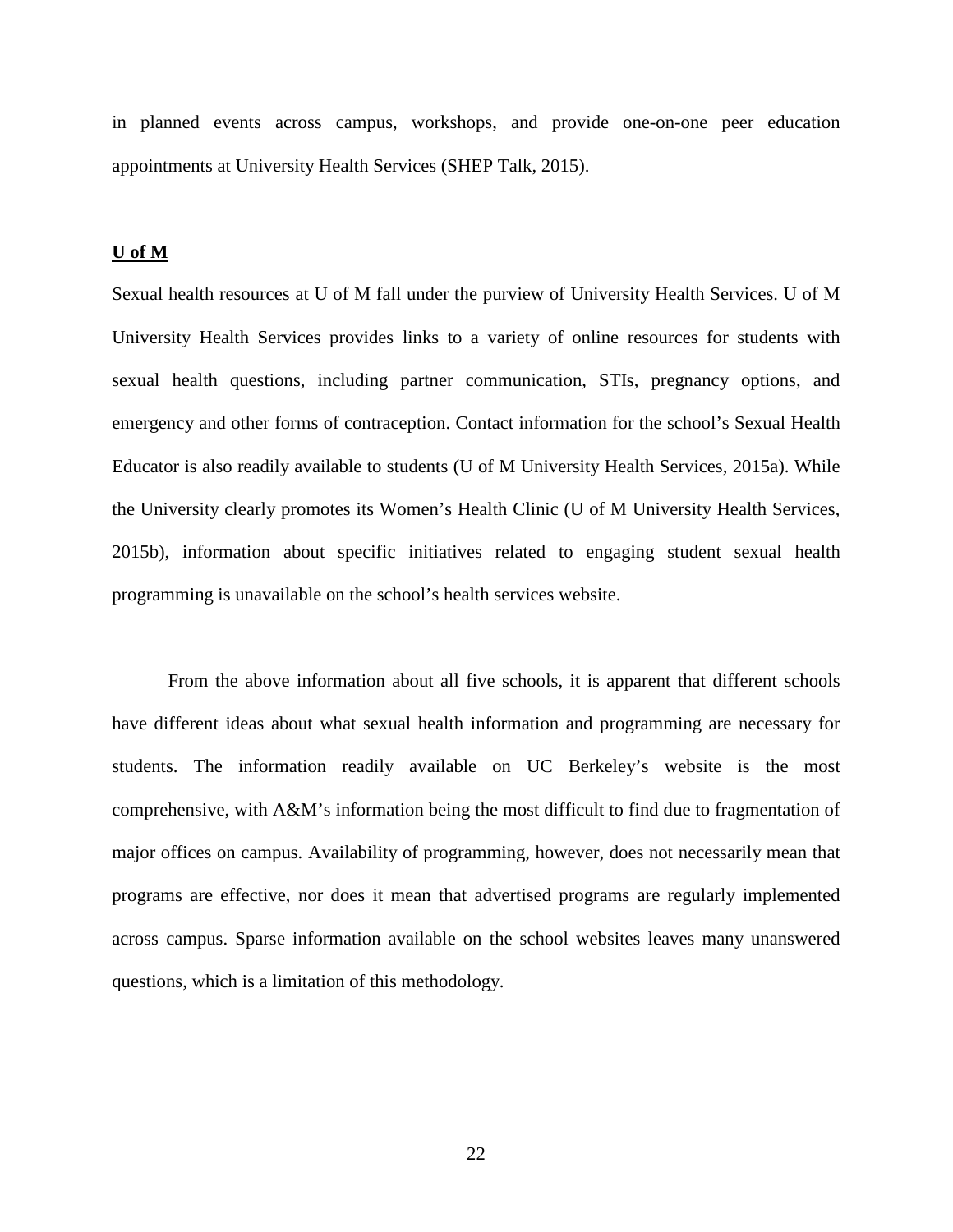#### **5. 0 PEER EDUCATION**

<span id="page-30-0"></span>Peer education programs are successful in the sexual health education arena (Cupples, Zukoski, & Dierwechter, 2010; Kim & Free, 2008; Mahat, Scoloveno, De Leon, & Frenkel, 2008). However, much of the existing research on effective programs either focuses on secondary school students or community-based interventions geared towards adolescents and young adults between the ages of 15 and 24. The majority of research reviewed addressing sexual health, peer education, and college students date from the 1980s, 1990s, and the early 2000s, with a majority addressing HIV/AIDS.

Peer education is one of 13 sources of health information recognized by the American College Health Association (White et al., 2009). Using this method in the delivery of sexual health information to college students is not only more effective because adolescents and young adults are more likely to listen to peers with whom they can relate, but campuses can also save money while reaching a broad student audience (Ergene, Çok, Tümer, & Ünal, 2005; Mahat et al., 2008; Sawyer & Pinciaro, 1997; White, Park, Israel, & Cordero, 2009; Zapka & Mazur, 1977). Many authors also note that while benefits of such programs on campuses are extensive, peer educators themselves often reap the most benefit, including invaluable leadership skills, increased self-esteem, and improved self-efficacy to change cultural norms and influence peer behavior (Cupples et al., 2010; Sawyer & Pinciaro, 1997; Zapka & Mazur, 1977).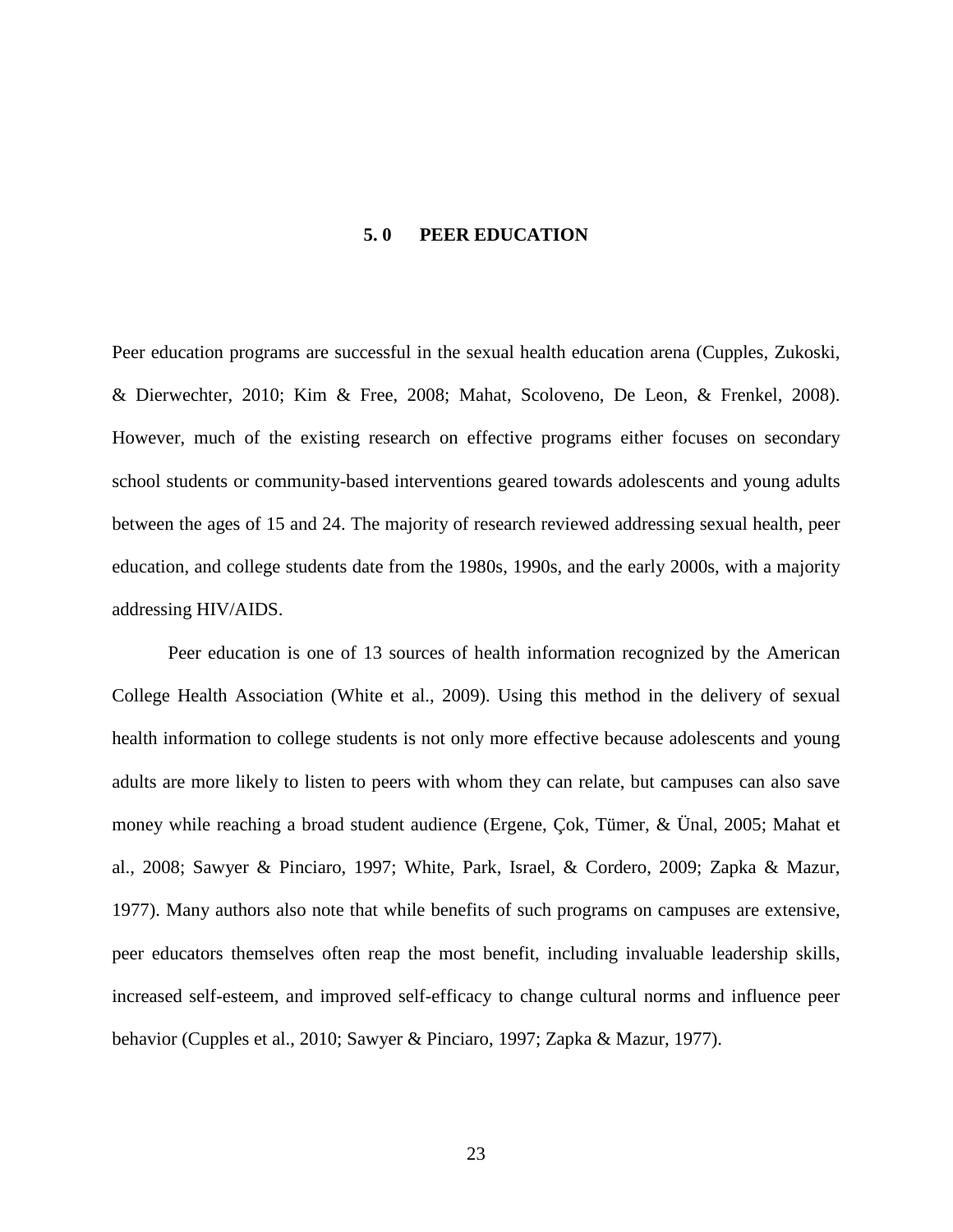#### **5.1 THEORETICAL FOUNDATIONS**

<span id="page-31-0"></span>Authors have noted that peer education programs are often rooted in the constructs of the social cognitive theory (Bandura, 1986). Social cognitive theory, which includes the concepts of selfefficacy, behavioral modeling, and observational learning, suggests that individuals adopt behaviors of those surrounding them. Behavioral modeling occurs whether realized or not, requiring models to be not only accurate but also socially appropriate. The theory also suggests that if a multitude of behaviors is presented, individuals will not always gravitate towards patterning behavior after the most appropriate option. Those models with an interesting and captivating presentation and that are attractive in terms of potential benefits to the individual are more likely to be adopted (Bandura, 2004).

This is especially true among the college-aged population which, because of changing hormones and societal pressures to "fit in," is more likely to adopt behaviors and respect the opinions of peers rather than those of adults. Several studies suggest that self-efficacy and observational learning play large roles in the effectiveness of sexual health education programs (Bandura, 2004; Cupples et al., 2010; Kim & Free, 2008; Mahat et al., 2008). Guided by social cognitive theory constructs, the proposed program assumes that both offering comprehensive educational curriculum and reinforcing peer mentoring foster an environment for self-efficacy and, in turn, behavioral modeling (Bandura, 2004).

Also of importance with the college-aged population is the social norms theory, suggesting that factors influencing individual behavior include misperceptions of what peers believe and how they act. Some incorrect perceptions are overestimations of actual behavior and lead individuals, for example, to engage more frequently in sexual activities, binge drinking, and drug usage. Scholars in this arena suggest that the best method of combating gross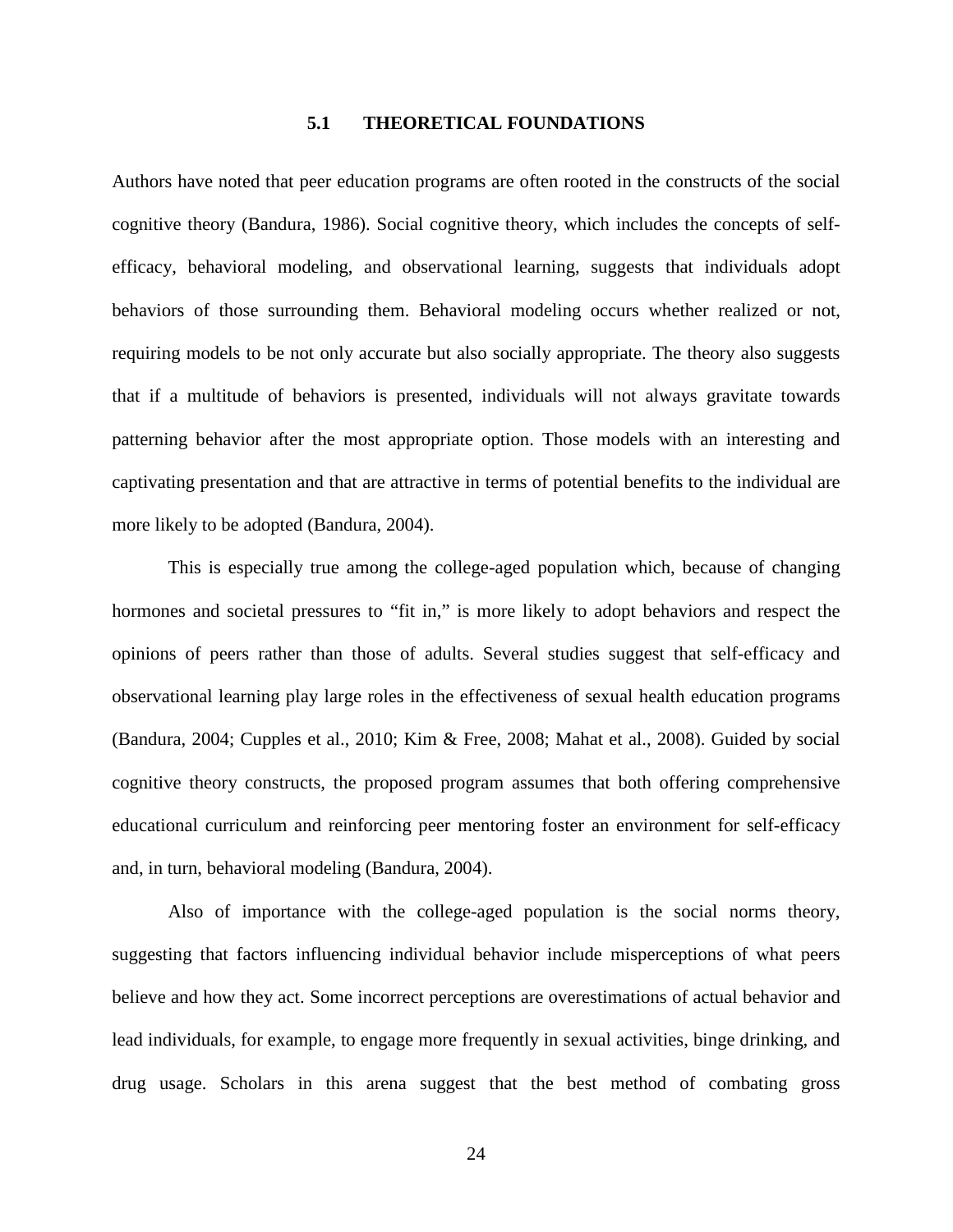misperceptions of peer behavior is providing accurate data on actual normative behavior of the group through the use of social norms marketing (Berkowitz, 2004).

Finally, the social network theory suggests that information and disease are transmitted throughout a network of people in a specific manner based on social interaction patterns. Networks often have greater intragroup communication than intergroup communication, meaning that connections are stronger within groups than across them. Factors influencing the speed of information transmission are social or network position and individual attributes (Krause, Croft, & James, 2007). The social network theory is key for college- and universitybased programs because the campus environment is a large social network made up of several smaller, more distinct networks, such as various departments, sports teams, and extracurricular membership groups.

### **5.2 SUCCESSFUL PROGRAMS**

<span id="page-32-0"></span>A large portion of existing research on sexual health peer education programs either focuses on high school students or community-based interventions geared towards those 15-24 years of age. Additionally, a majority of existing research focuses on the prevalence of STIs and pregnancy among adolescents (Basch, 2011; Doğan-Ateş & Carrión-Basham, 2007; Kirby & Laris, 2009; Stanger-Hall & Hall, 2011) and/or identifies factors influencing unsafe sexual health behaviors (Dehlendorf et al., 2010; Ely & Dulmus, 2010; Ford & Forthofer, 2010; Hall et al., 2011; Hall et al., 2012; Houston et al., 2007; Jutte et al., 2010; Kirby, 2008; Meade et al., 2008; Roberts & Kennedy, 2006). Research also looks at the efficacy of peer education programs among adolescents and young adults on the basis of self-reported behavior change, as shown in the aforementioned studies. Few works address the impact of peer education programs on the actual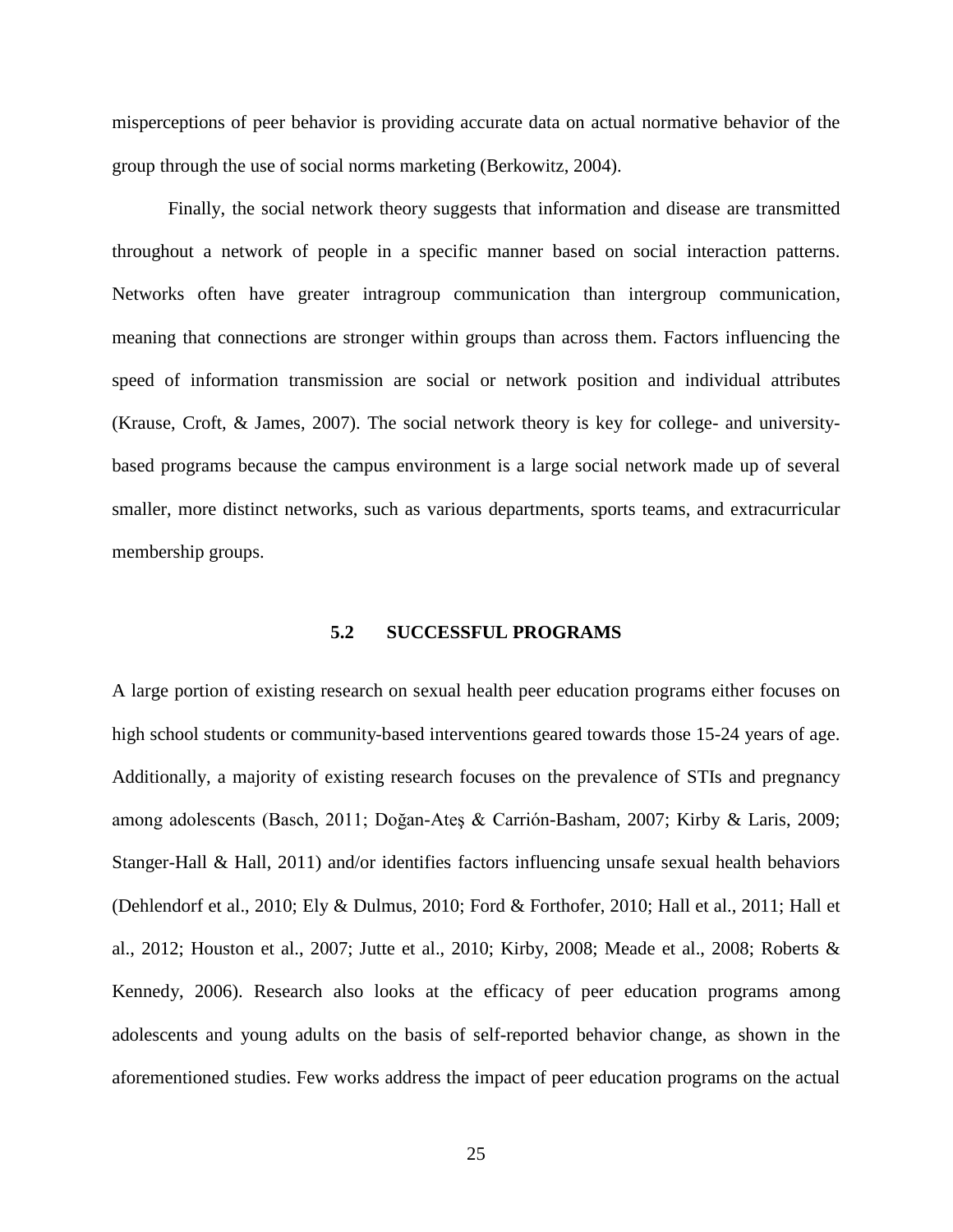reduction of STIs among members of the college population, not just reported intended behavior change. The lack of studies examining university-sponsored interventions highlights the need for either this type of programming for the college-aged population or more extensive evaluation and publications on existing programs, or both.

On university campuses, effective sexual health peer education programs often focus on either HIV/AIDS or rape prevention. The majority of published literature at the college level also speaks to the effectiveness of single-sex interventions (Ergene et al., 2005; Foubert, 2000; Foubert & Marriott, 1997). Findings from Ergene and colleagues' study (2005) on a single-dose HIV/AIDS peer education session for college females in Turkey indicates that using peer education as an educational delivery method is beneficial for improving college student knowledge and awareness of sexual health risks. While educational systems differ between the US and Turkey, as are many cultural norms, the factors influencing the likelihood of partaking in risky sexual behavior in the studied population include social norms, peer pressure, and consumption of alcohol, among others (Ergene et al., 2005). It is questionable whether such findings would translate from a Turkish adolescent and young adult population to an American one; however, the social factors influencing the decision-making process of different populations are similar, possibly indicating that even with differing cultural influences, the social pressures affecting behavioral choices of this age group may not only be similar but may also function in a similar manner.

Foubert (2000) found that rape prevention programs are successful in all-male environments, significantly lowering self-reported likelihood of raping seven months after the intervention. A peer education program aimed at dispelling rape myth beliefs worked with fraternity brothers, changing perceptions of what is and is not rape. Two months after the

26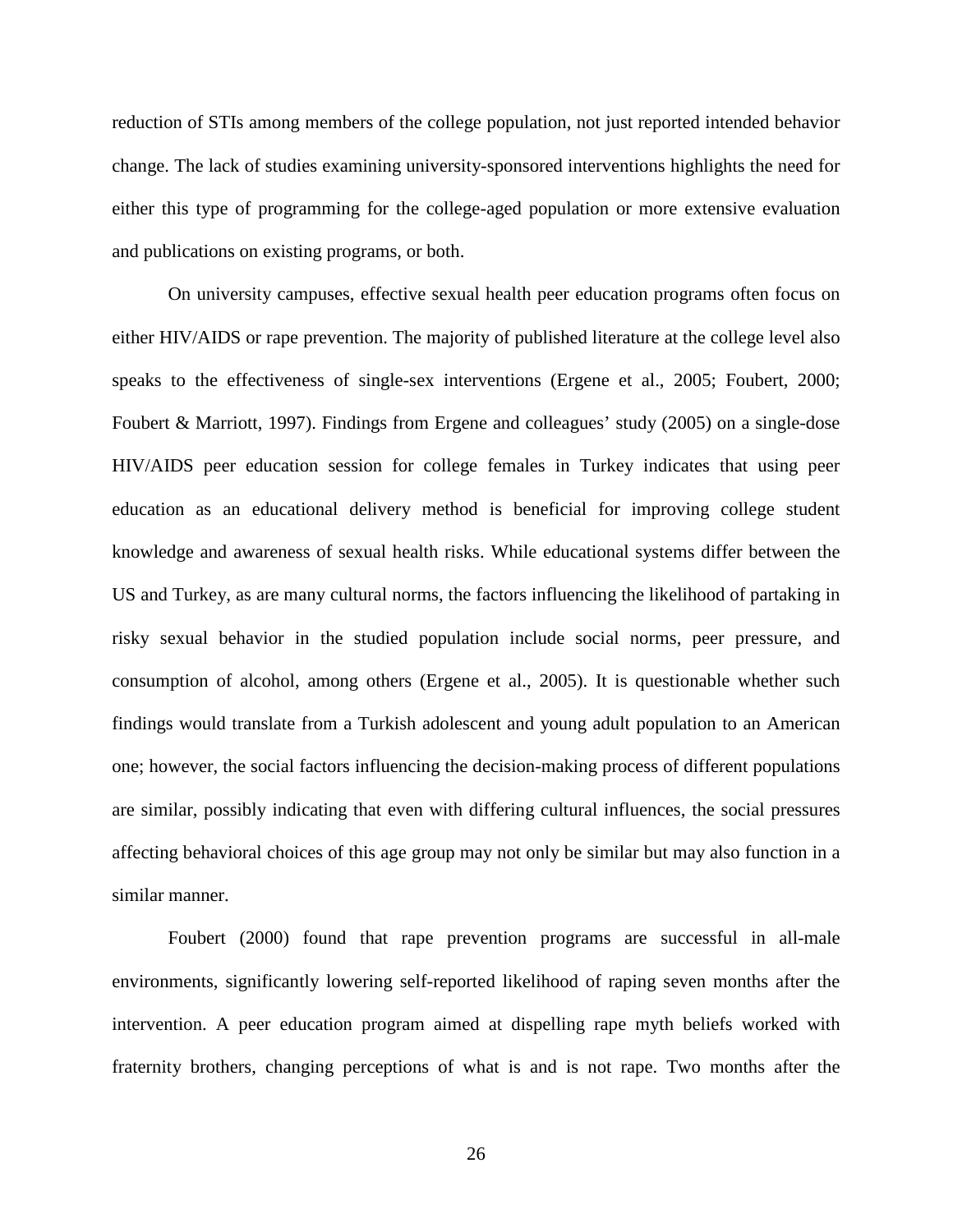intervention, participants were significantly less likely to believe rape myths and thus less likely to perpetrate any acts of rape, themselves (Foubert & Marriott, 1997). Students participating in a co-educational peer rape prevention and education program reported similar findings of debunked rape myths, even two years post-intervention (Lonsway et al., 1998).

An example of a successful school-based intervention is the Teens for AIDS Prevention (TAP) program based in New Jersey City, NJ, in which peer leaders educated students about the risks of contracting HIV and other STIs in an urban high school (Mahat et al., 2008). This was done through the delivery of student-created lesson plans as part of the school's traditional sexual health curriculum. Evaluation of the program showed increased knowledge of risks of contracting HIV/AIDS as well as a reduction in students planning to have sex with multiple partners and increased numbers of students planning to use condoms/have partners use condoms (Mahat et al., 2008).

One example of an effective community-based program is the Male Advocates for Responsible Sexuality (MARS) Program in Oregon (Cupples et al., 2010). In the MARS program, peer male role models address sexual and reproductive health issues in a positive, supportive way preferred by adolescents over a traditional sexual health education model. This program, while community based, was implemented in public secondary schools and even teachers recognized the difference in students' willingness to listen and engage with peer mentors compared to traditional instructors, even when conveying the same information (Cupples et al., 2010).

While very effective, programs such as the MARS program model have not been tested among matriculating college students. Furthermore, data are limited about the existence of campus-based educators/mentors who support a comprehensive sexual health curriculum among

27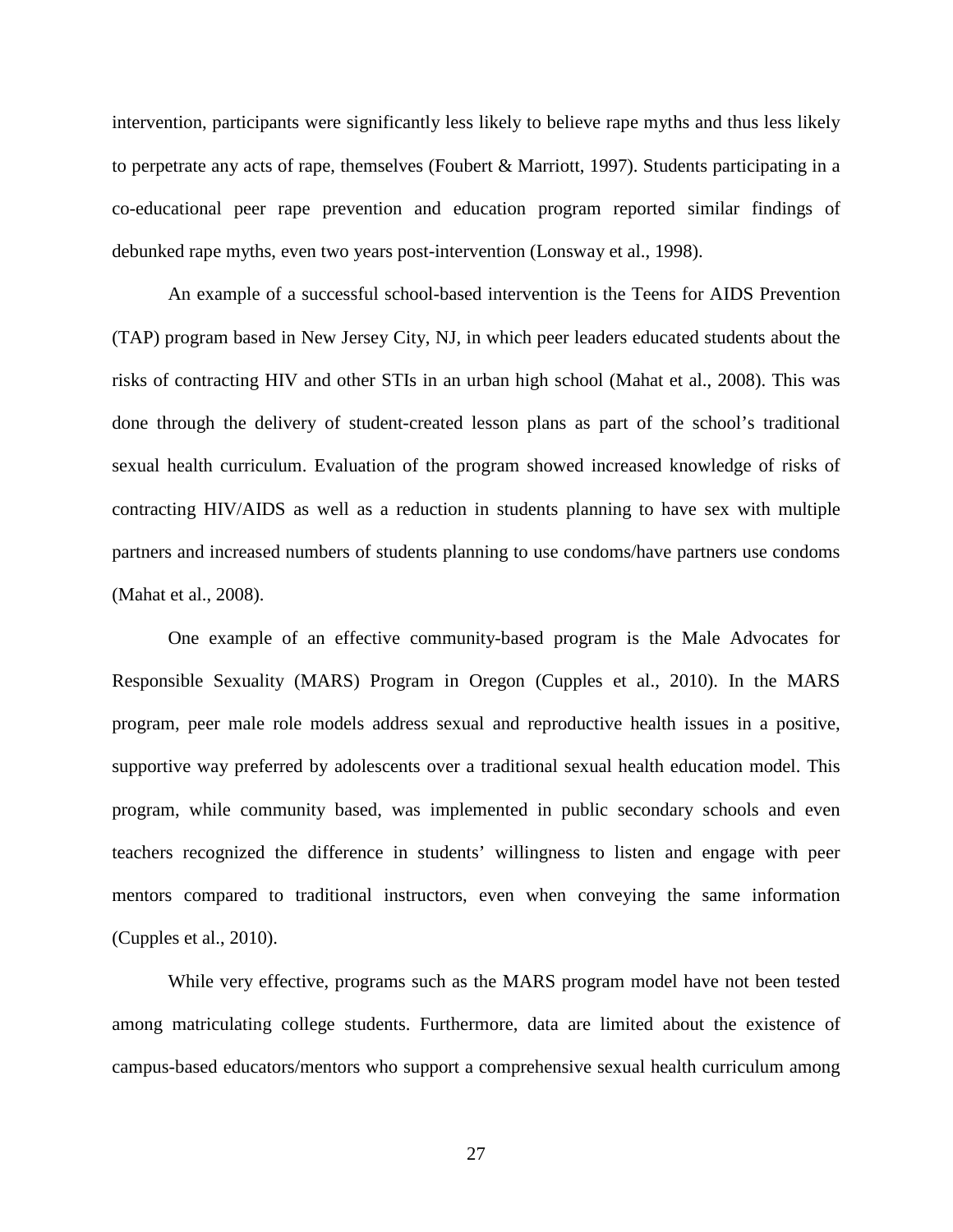the population in question. The MARS program, along with similar models, could be adapted to a college or university setting to determine effectiveness in that population.

In order to do so, the fundamental base of programs such as MARS, including the comprehensive, relevant sexual health education curriculum and the acknowledgement that peer education is the most powerful channel with this age group, must not be compromised. The components of the program to adapt include addressing college students (ages 17 to 22) instead of high school students, using age- and environment-appropriate information and references, providing information regarding school- and city-specific resources available to students, and hiring university students instead of general community members as TAs/peer educators/mentors.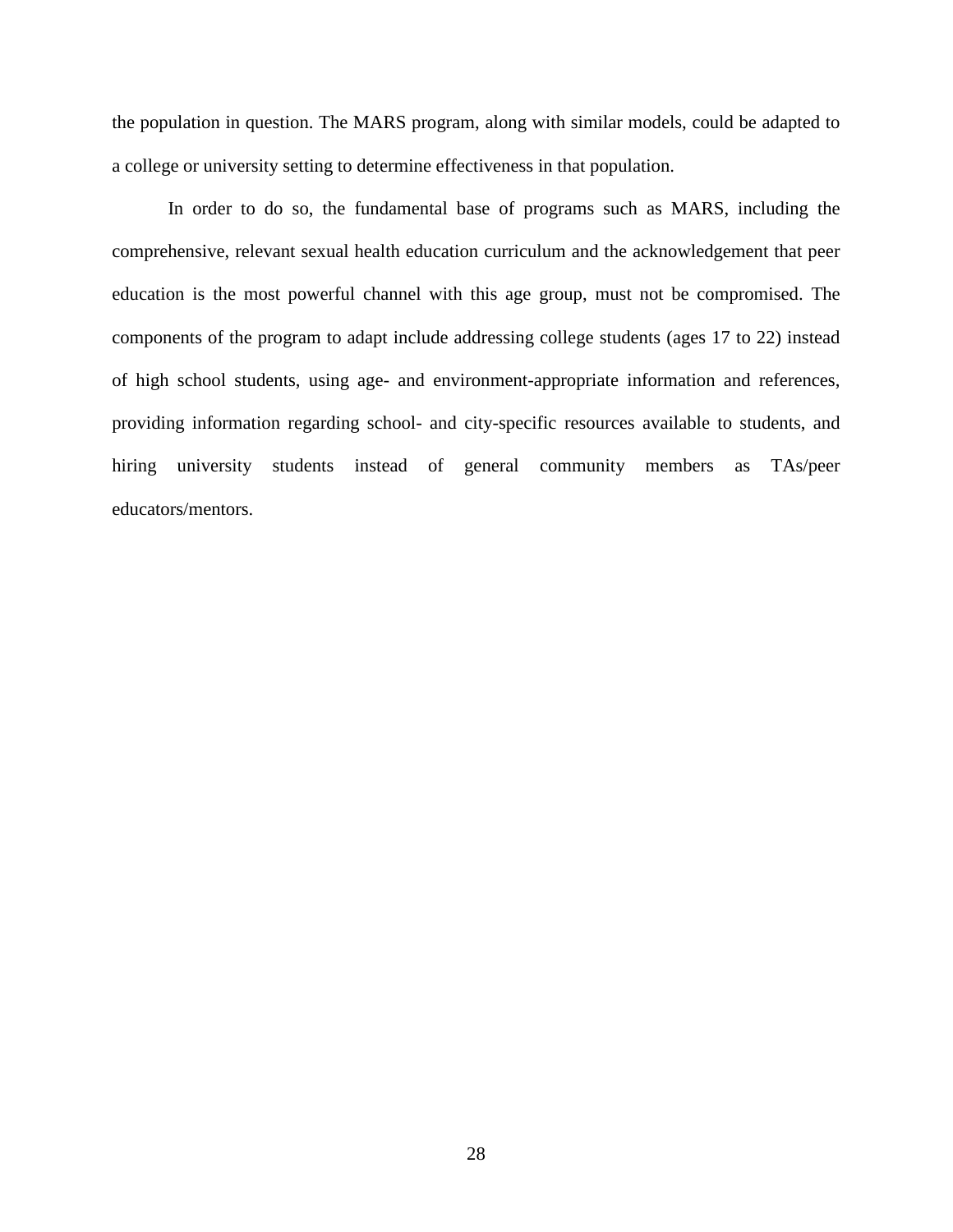### **6.0 PROPOSED MODEL**

With the emergence of college students striving to find their voices and build resumes, the college campus is an ideal setting to recruit students for peer advocacy and outreach. Peer education is beneficial to both the audience and the peer educators (Kim & Free, 2008). It is also a model that can be cost-effective and extremely efficient for spreading knowledge (Ergene et al., 2005; Mahat et al., 2008; Sawyer & Pinciaro, 1997; White et al., 2009; Zapka & Mazur, 1977). College students, embracing diversity and social justice, often become empowered to continue addressing reproductive and sexual health issues in the community outside of formal sessions, providing an ideal foundation for a mentorship program (Cupples et al., 2010).

The proposed model combines elements of existing evidence-based interventions, creating a model through which to implement a university-based, comprehensive sexual health education program rooted in peer education. It is a substantial unit of a first-year seminar course curriculum, giving the program greater credibility across campus and facilitating the program being taken seriously by students, peer mentors, and faculty members. Faculty teaching the firstyear seminars will step aside on days when program material is discussed in class, allowing course teaching assistants (TAs) to lead peer education lectures. These TAs will also function as peer mentors to students enrolled in the course. Program staff will be able to monitor program effectiveness at different stages through built-in evaluations.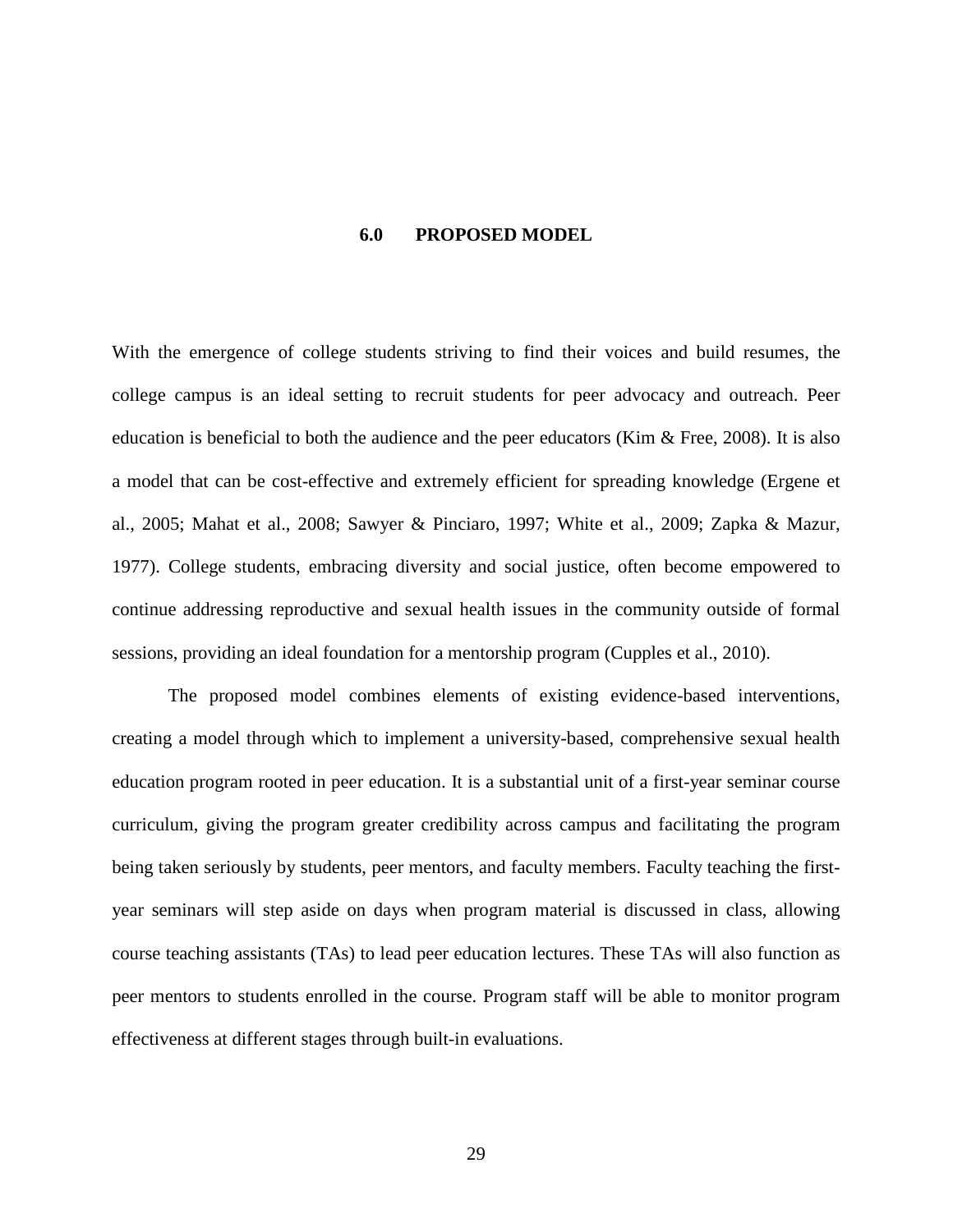Through this program, students enrolled in the first-year seminar will have tri-weekly contact with a TA/educator trained in comprehensive sexual health education and peer mentoring. This regular contact will provide an environment for mentees to gain respect for their paired TA, which is the ideal foundation for forming a role model relationship. Once the rapport is cultivated, students will begin to see their TAs as acceptable mentors, and observational learning and behavioral modeling can commence. Additionally, because TA/educators will frame program content in a fun, socially relevant manner, participating students will be more likely to pattern individual behavior off of the presented material (Bandura, 2004). Having the TA/educators as a regular presence in the classroom will also provide the recurring positive reinforcement necessary for students to build self-efficacy around the knowledge and skills presented in class lectures. One-on-one meetings between TA/educators and enrolled students will further strengthen the rapport within the mentor-mentee pair and bolster self-efficacy.

In addition, attendance at extracurricular sexual health workshops will be required of enrolled students as part of their course grade. These workshops will be open to the entire campus community. Because of this, content discussed in class will be reinforced in a broader environment, speeding up the dissemination of program material throughout the student body by reaching a larger number of social networks.

As previously mentioned, successful peer education and mentoring programs have been implemented addressing adolescent and young-adult sexual health (Kim & Free, 2008; Mahat et al., 2008; Cupples et al., 2010). The biggest difference with the proposed model and existing evidence-based interventions is the target population. Changing the target population to matriculating college students requires a change in the pool from which peer educators are selected. Additionally, the premise behind successful interventions, including the MARS

30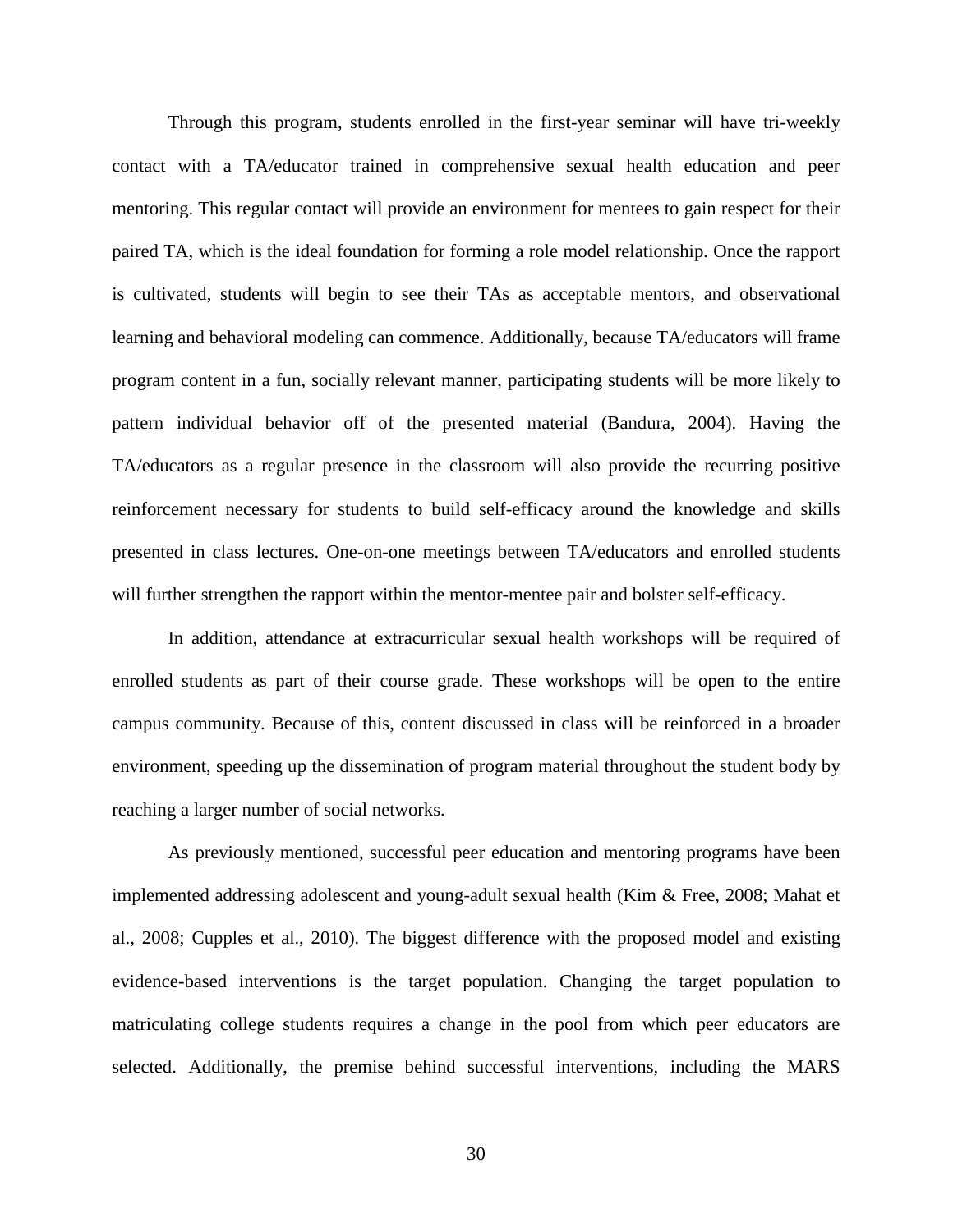program, is grounded in comprehensive sexual health education that is culturally relevant and age appropriate. Because of a slight shift in age of the target population for this program, a change in the way messages are delivered is necessary in addition to including any changes regarding population-specific risk information. After the first semester of implementing the program, it may be not only necessary, but also worthwhile to collect feedback from peer educators to see what about the program works and what does not. Finally, implementing this model requires that mentors come from the university student body instead of the general public. This will provide a potential benefit even greater than that seen in existing evidence-based interventions because the educators/mentors are more easily accessible to the mentees in the college setting.

This model pulls together and adapts some of the most effective characteristics of community and secondary school-based programs with existing models on college campuses addressing other health issues to create a comprehensive, university-based sexual health education program rooted in peer mentoring. The design, outlined in greater detail in a later section, is key to its sustainability. While not a true evidence-based intervention because it lacks real-world implementation and evaluation, program components have been carefully chosen so that, when implemented in a culturally relevant manner to the campus in question, it will prove successful in altering cultural norms and improving sexual health across campus. Students come to college campuses with varying levels of sexual health education because of diverse backgrounds. The proposed model has the ability to level the playing field so that not only do all matriculating students have access to the knowledge, skills, and abilities to have a safer, healthy sex life, but the campus environment is also one supportive of such change.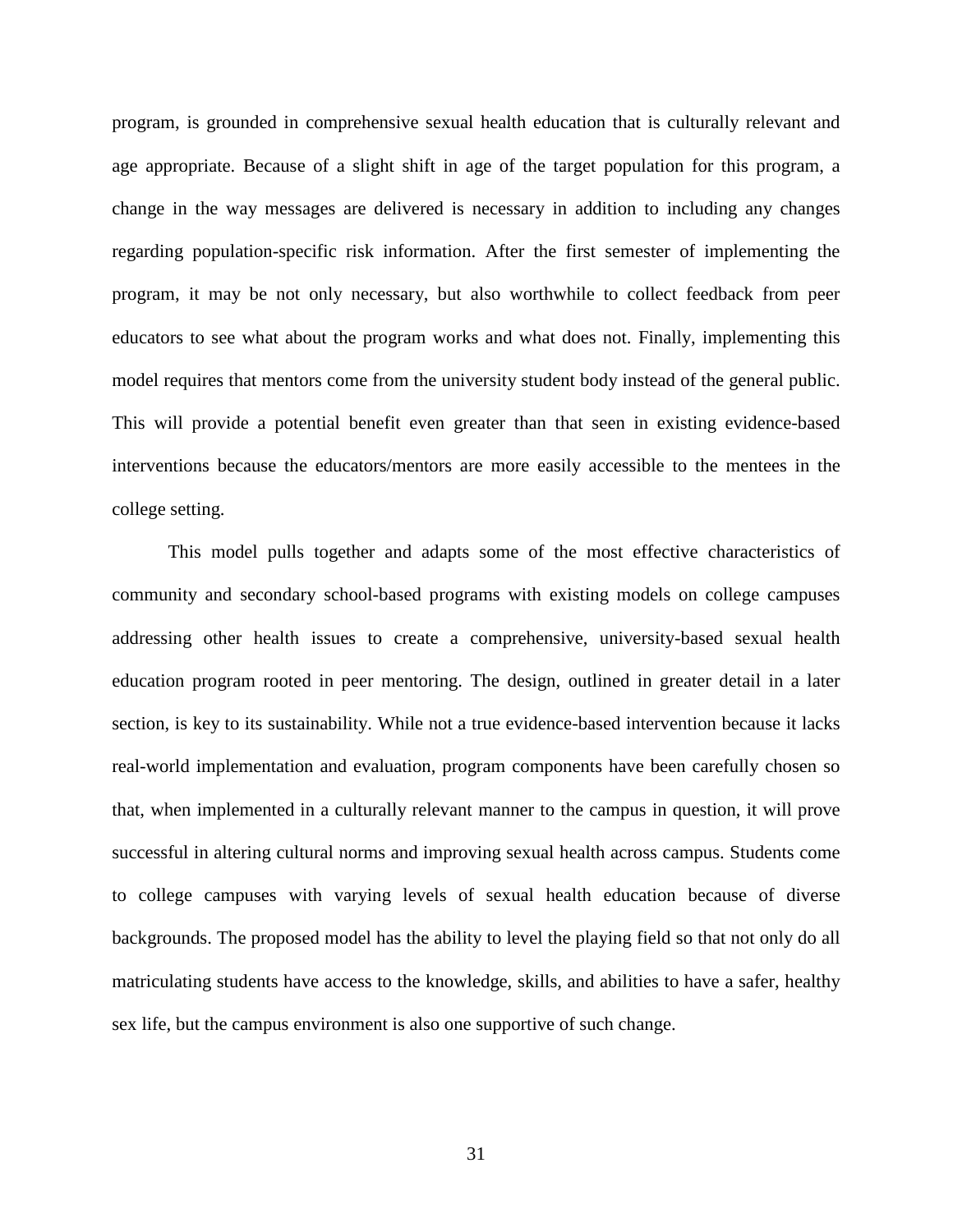### **6.1 DESIGN AND RATIONALE**

The proposed university-based sexual health education program creates a positive sexual health environment for college students by providing students with tools for reducing the prevalence of STIs and unwanted pregnancies, and increasing sexual health knowledge and awareness on college campuses. This is achieved through implementing a culturally relevant and age appropriate peer education program, housed within a freshman seminar curriculum, that increases knowledge using comprehensive sexual health education and fostering self-efficacy through the utilization of a peer mentor network.

While schools implementing this program will determine specific content and course instructors may use differing syllabi, all curricula must include the following topics, be framed in a sex-positive manner, inclusive of all sexual orientations, and employ peer education.

- Contraception including male and female condoms, hormonal birth control, long-acting reversible contraception, and abstinence
- STIs including national and local prevalence, and prevention methods
- Pregnancy including how pregnancy happens during sexual intercourse, financial costs of unintended pregnancies, and available options for pregnant girls
- Healthy Relationships including partner communication, decision making, and intimate partner violence
- Drugs and alcohol including the interplay between drug and alcohol use and sex, and accurate substance use by students on campus
- Sexual violence including rape and rape culture

All mentees will be first-year students, the majority of whom are 17-19 years of age. Like many individuals before them, these students are full of curiosity about education, society, and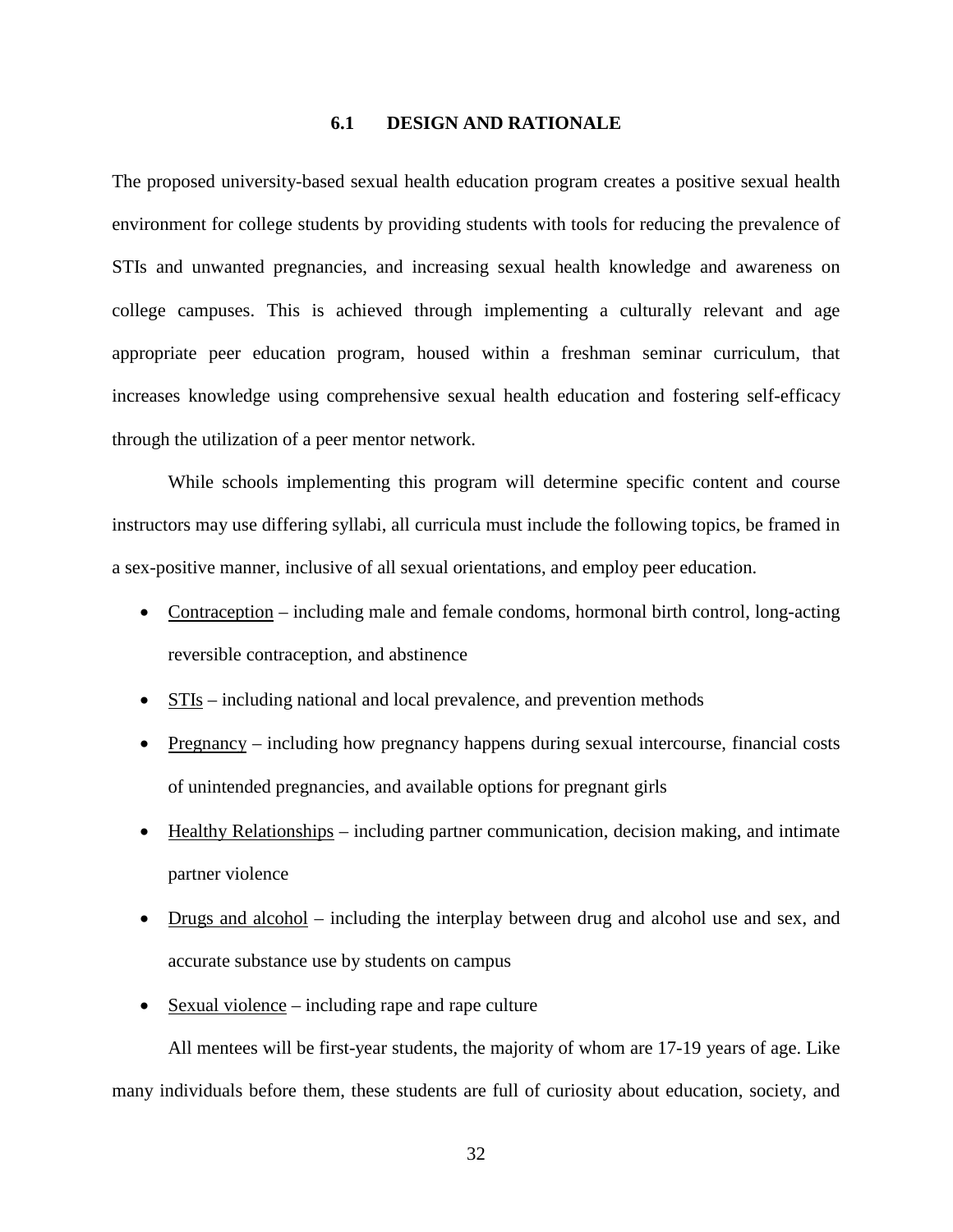sex. This program will provide a safe, supportive, and relevant environment in which learning about sexual health in a sex-positive approach is supported, not discouraged. TAs, as educators and mentors will want to participate in this program because of the valuable skills they learn through teaching and mentoring peers. Participation in the program as a TA is also a resume builder, especially for students wanting to secure leadership positions in the future.

First-year or freshman seminar courses provide a wealth of resources for matriculating students. These classes, which include a wide variety of topics geared towards ensuring new student academic success, are becoming more and more popular on campuses each year (Murtaugh et al., 1999; Porter & Swing, 2006). In addition, the size of these courses is often smaller than the majority of 100-level, introductory classes in which freshmen are enrolled at the outset of their college academic career.

With fewer students in the class, TAs become more accessible to each student. In order to facilitate a relationship where participating students are comfortable approaching their TA with sensitive questions, TA/educators will be required to attend every class session. In turn, they may serve as role models for freshman students and this relationship can facilitate a mentoring role, and thus a foundation for behavioral modeling. Because of this, peer mentoring will be built into the freshman seminar TA job description.

The last component of this model is extracurricular sexual health workshops. Due to the fact that student-focused programming already takes place in the dormitory setting, implementing formal these sessions outside of the classroom will be easy. Campuses also have student health centers with access to accurate and relative sexual health education materials as well as counseling centers that can provide additional training to mentor TAs. These existing campus resources will facilitate the success of this program.

33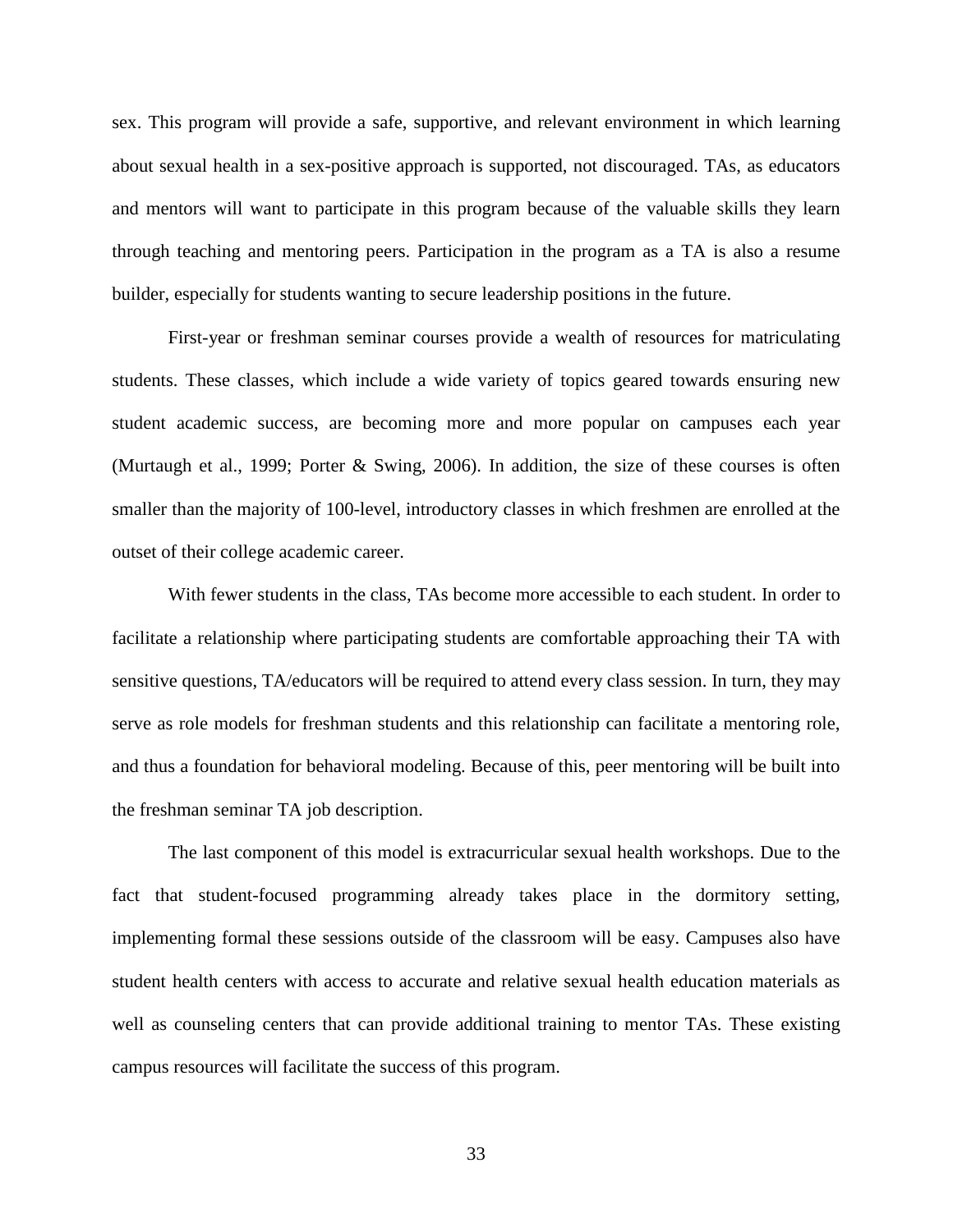# **6.2 MODEL ELEMENTS**

### **6.2.1 Engagement**

The campus offices and organizations that will participate in the proposed program already work together in some capacity. Extending those relationships to cover an additional program providing multitudinous benefits for student educators and participants should not be exceptionally challenging, especially since the program is tied directly to educational curriculum. A rational appeal to these offices and organizations acknowledging the potential impact of this program on the entire student body, not just the students enrolled in freshman seminar courses, is necessary to encourage partnership for this program.

A cornerstone of this program is that all student educators will be TAs for first-year seminar classes and thus already leaders among the freshmen student body on campus. In order to recruit undergraduate TAs, the program will first approach students in at least their second year of studies who already hold positions as TAs in relevant departments, including but not limited to teacher education, health and physical education, counseling, psychology, and social work. Assuming this recruitment technique is not adequate to fill all TA positions, program staff will advertise the position the semester prior to program implementation and over the summer on appropriate campus job boards and do specific outreach with known socially important groups on campus, e.g. residential life, athletic teams, and Greek life. For campuses requiring all incoming freshmen to register for first-year seminars, mentee recruitment will be easy. Additional recruitment work for mentees may be necessary on campuses where such courses are not required of first-year students.

University health centers recognize the widespread issue of unsafe sexual practices on college campuses. Health centers often lack the human resources necessary to successfully reach

34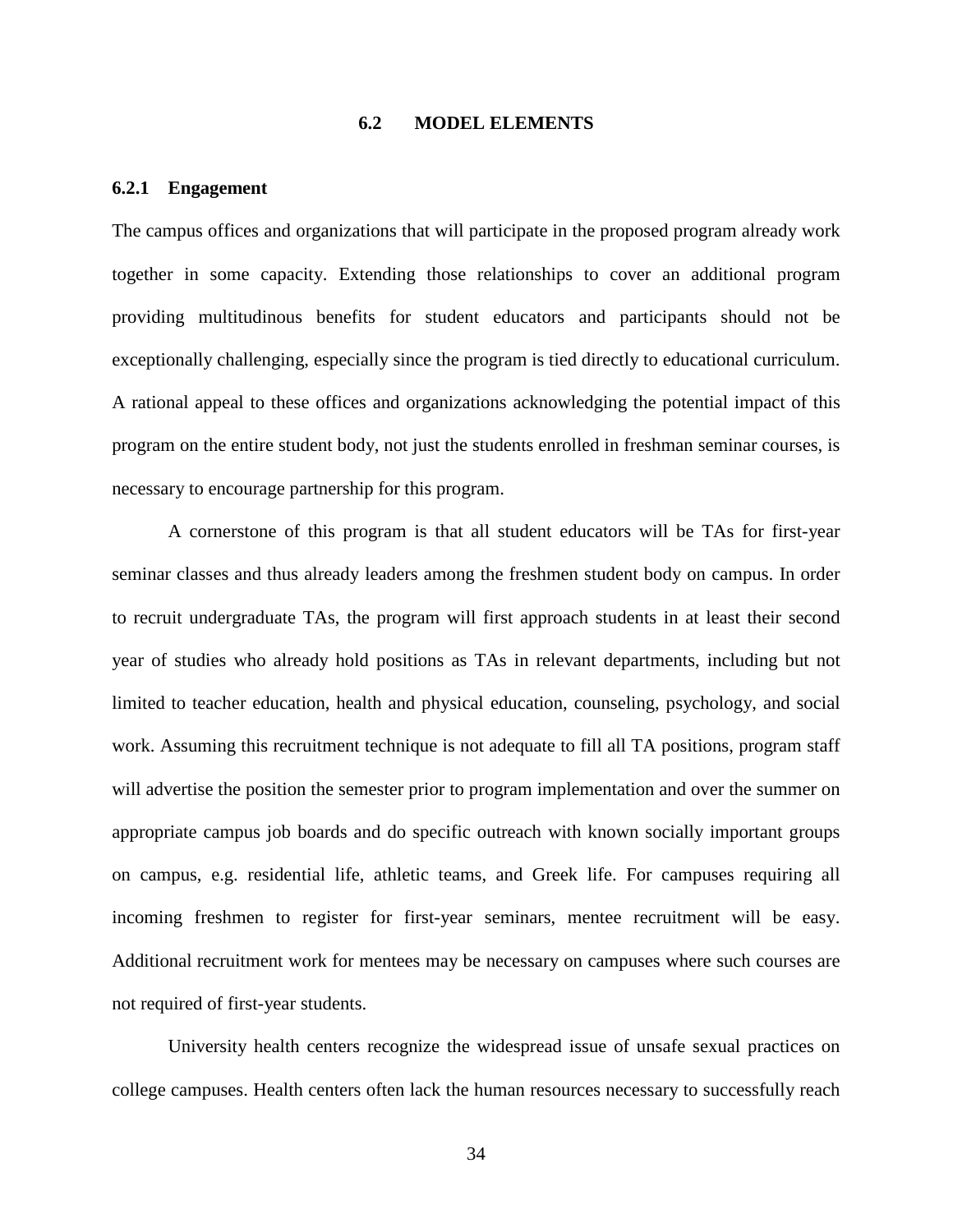a large portion of campus on an ongoing basis. The peer educators in this program will fill that gap in human resources, increasing the reach of this information. The program will also provide student educators with valuable experience that is not only fulfilling but also resume-building. Participation in this program as an educator and mentor will prove the ability of these students to hold leadership roles with a great deal of autonomy while balancing a multitude of other school, work, and social demands.

Many new freshmen have a desire to learn more about sex and sexual health if for nothing more than curiosity. Incoming first-year students in particular may be at a disadvantage because of lack of adequate sexual health education provided to them at the secondary school level. Students who participate in this program as mentees will not only have the opportunity to learn more about sexual health than peers not part of the program, but they will also forge relationships with mentors. These may prove beneficial throughout the remainder of their college and professional careers.

University campuses operate within broader community contexts, therefore considering potential non-campus partners is important. These stakeholders may include local Planned Parenthood and other community health centers. Lead program personnel should also make connections with other smaller local organizations aimed at similar health issues who could represent potential collaborators for the program. National organizations such as the American Sexual Health Association and student-focused outreach organizations such as Advocates for Youth are also readily available resources that should be considered as stakeholders for this program. It is also important to include the local or county health department and the state Department of Health on the list of important program stakeholders.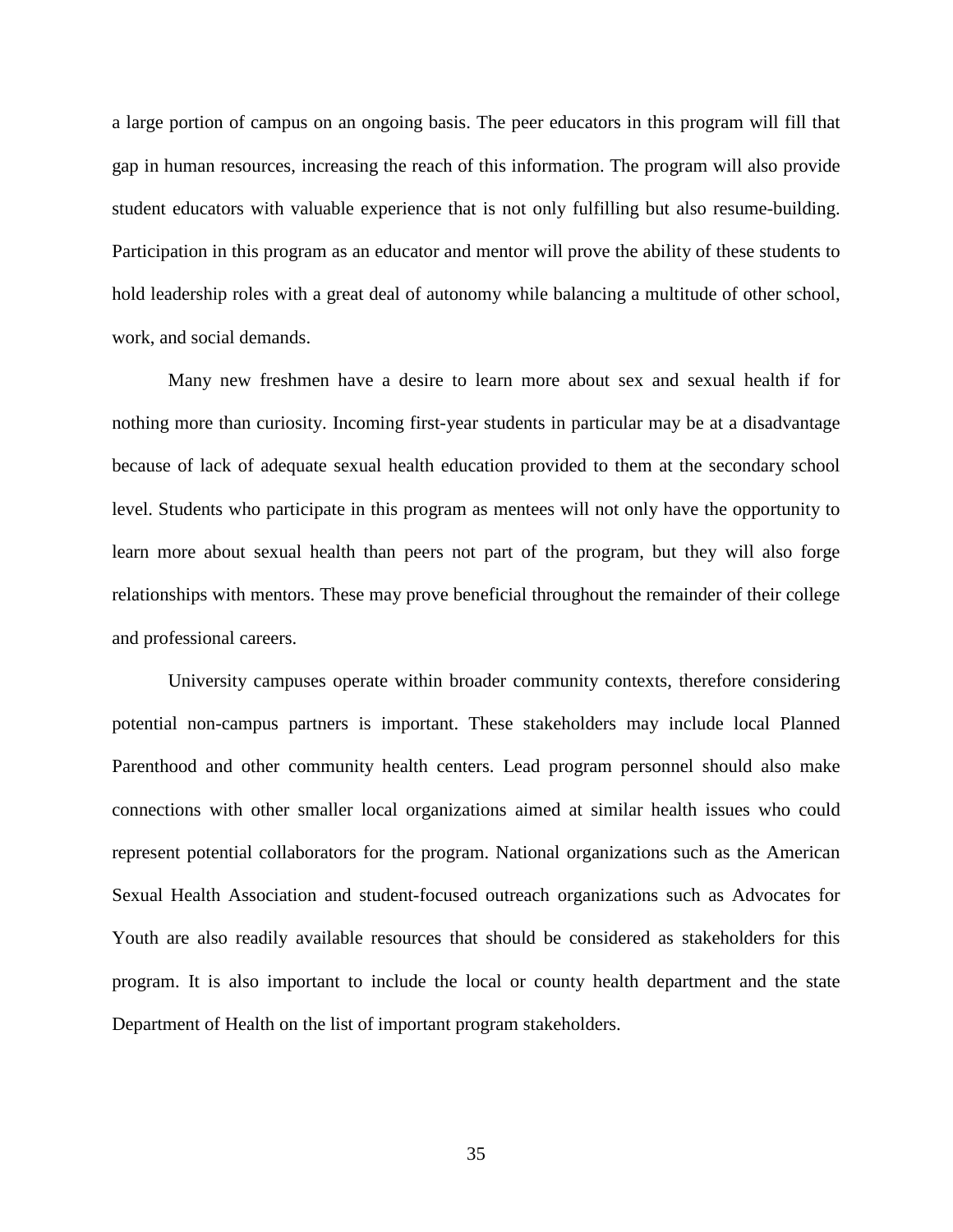## **6.2.2 Staff Responsibilities**

A core of TA/educators will make up the peer sexual health education team. Individual programs will determine the number of TA/educators needed, depending on how many first year seminar courses participate. One TA/educator is necessary for each freshman seminar course. Paired faculty members teaching the freshman seminar courses are also integral to this program, as their continued cooperation with program staff is key to program success.

Staff from the student health center specializing in campus outreach and/or sexual and reproductive health education are integral to ensuring that student educators are equipped with the proper knowledge and skills necessary to succeed in carrying out this intervention. A staff member from the college or university counseling center will aid students by providing information necessary to become effective mentors. Two staff members from the student health center, a Program Coordinator and Program Supervisor, will also be tasked with overseeing the program and be available to student educators to answer questions or solve any issues.

## **6.2.3 Training**

All educators will receive training prior to commencement of the first year seminar courses. This will take place on campus no earlier than two weeks before the start of the fall semester. Training will cover a comprehensive sexual health educational program including but not limited to proper use of condoms and other birth control methods as well as accurate information regarding prevalence of and susceptibility to STIs. The educational programming will be both culturally relevant and age appropriate. Staff members from the student health center will lead a total of three, four-hour training sessions in which TA/educators will not only learn the health information but also ways to effectively disseminate sexual health information to peers.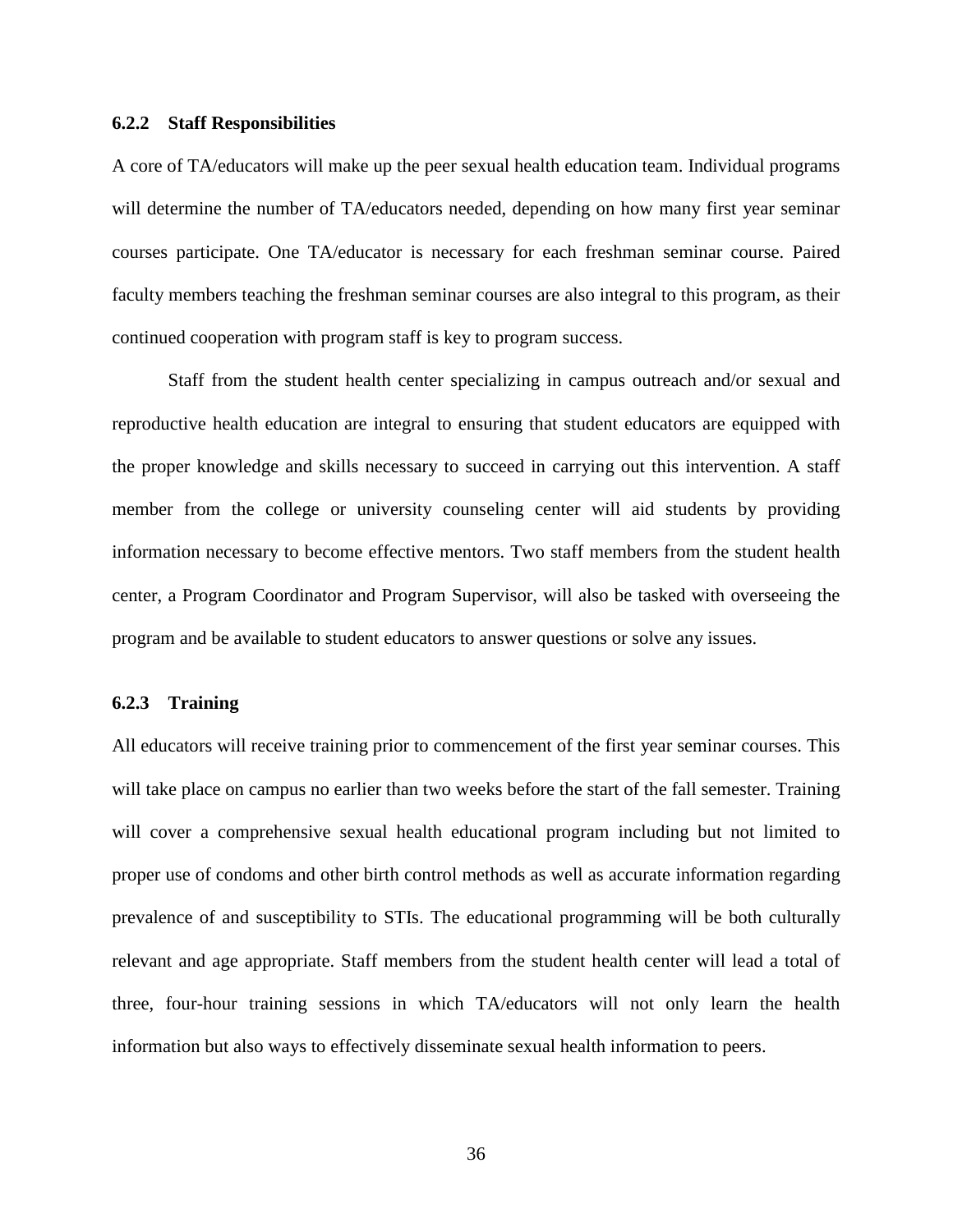Student educators will also attend a three-hour session led by a member of the counseling center staff. The session will cover appropriate mentor etiquette including effective, nonthreatening communication techniques, active listening, and resources available for students covering a wide range of issues from school-related stress to sexual harassment. Relevant university policies will also be covered during these sessions. After completion of the training, students will participate in a two-hour session in which campus health and counseling center staff will observe mock educator-mentee interactions. Additionally, TA/educators will meet with paired faculty before the start of the course to prepare and plan for the semester.

Due to the sensitive topic areas covered as part of the curriculum, TA/educators will be required to sign a Professionalism Clause before completing their training. This agreement will state that TAs fully understand the delicate nature of course materials and that they agree to ensure the confidentiality of all conversations with their mentee(s). Students found breaking the Professionalism Clause will be academically reprimanded with a warning. After one warning, students will be placed on academic probation for one semester. Students with more than two infractions against the Professionalism Clause will be fired from the program and placed on academic probation for a full school year. Students will not be penalized for violating professionalism if the infraction in question is in line with campus policies, e.g. mandatory sexual assault reporting.

## **6.2.4 Oversight**

The Program Coordinator, a health center staff member, is responsible for ensuring that the program as a whole runs smoothly. This includes scheduling educator training, pairing educators with seminar instructors, maintaining existing and creating new campus and community partnerships, and administering surveys to enrolled student participants at several points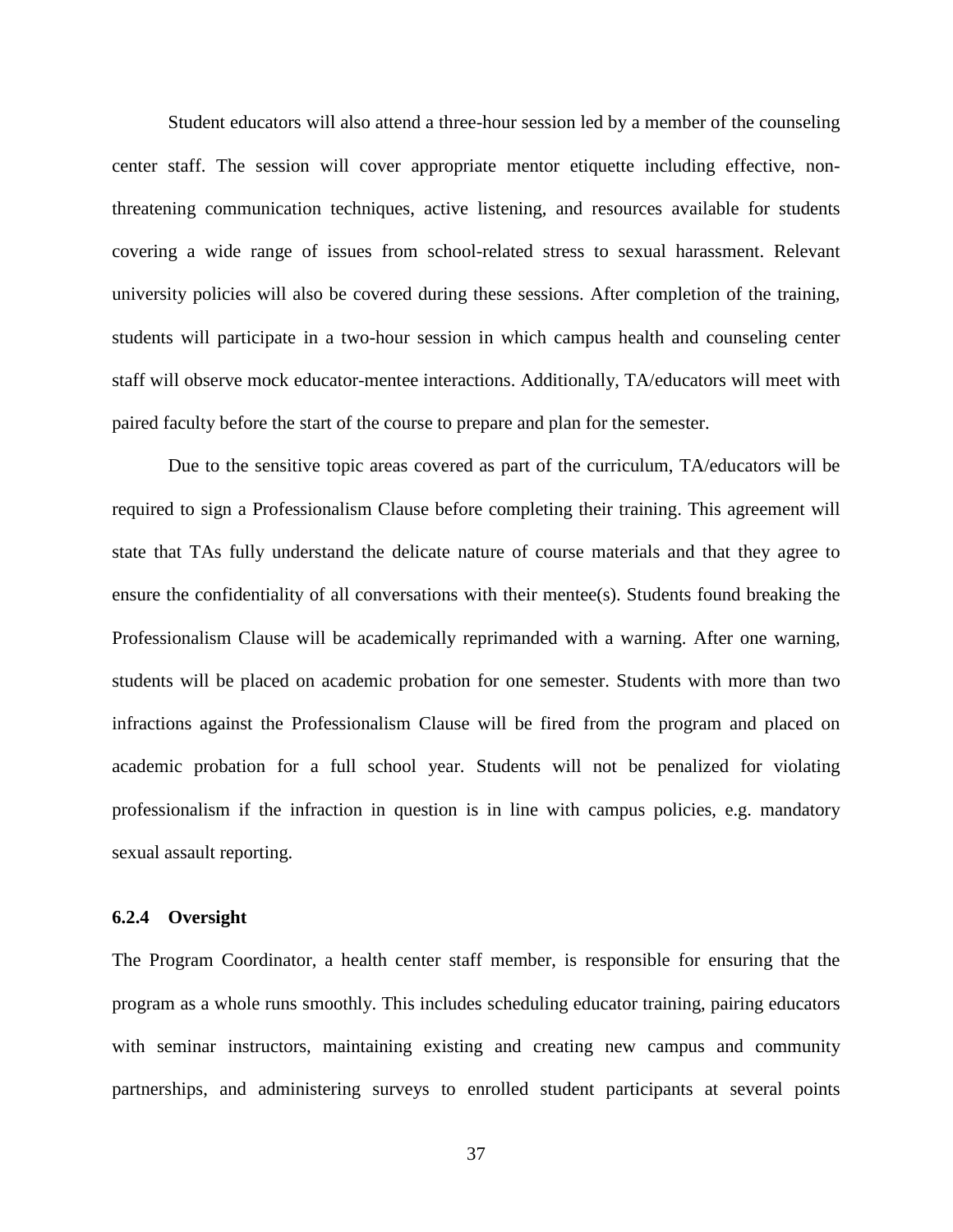throughout each semester of the program. The Program Supervisor, another health center staff member, is responsible for oversight of TA/student educators, checking in with TAs each month, ensuring that mentor/mentee meetings are taking place and making sure that any problems are being taken care of appropriately and in a timely fashion. The Program Supervisor is also tasked with being able to answer any questions the educators may have, resolving disputes between educators and mentees and/or educators and paired faculty members, if applicable, and assisting in scheduling the extracurricular health education workshops across campus.

In addition to being responsible for scheduling at least two brief meetings per semester with each mentee, student educators will be required to keep track of how many extracurricular workshops mentees attend. Student educators will work together to ensure that no fewer than five educators from the pool of course TAs are present for each extracurricular health education workshop. Educators will also be required to attend and/or facilitate at least one workshop per semester. The paired faculty member will determine additional TA responsibilities, such as attendance and grading. These non-curriculum responsibilities must not comprise more than 50% of the TA's required tasks.

#### **6.2.5 Program Activities**

Assuming that the majority of freshman seminar courses are three credits and meet three times a week, a requirement of this program is that 20% of the course, about nine hours of class time, throughout the semester be dedicated to the comprehensive curriculum. Material must be introduced at the beginning of the semester, added to in the middle (around a semester break) and culminate with a review at the end. It is up to the individual paired faculty and TA to determine during which class meeting times the curriculum is covered. On days when the proposed curriculum is covered, the designated TA will lead course discussions.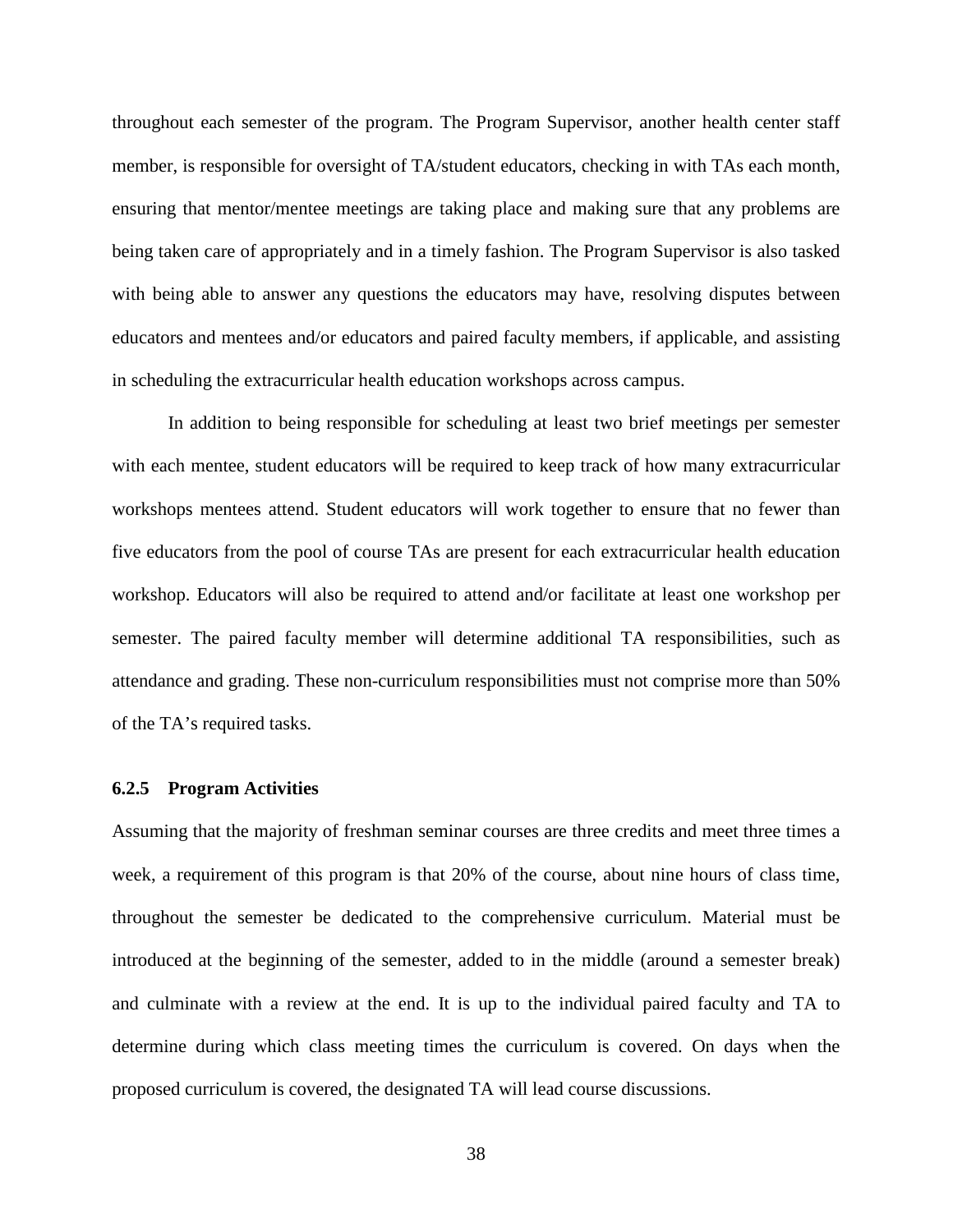Regarding the extra-curricular component of the program, educator-mentee meetings will take place at mutually agreed-upon time and location, on or off campus. Meetings should, at a minimum, occur towards the beginning and end of each semester. A total of five sexual health education workshops will be scheduled throughout each semester on different days and at different times to ensure that participating students can attend no less than three extra-curricular sessions over the course of the semester. Workshops will take place in centrally located spaces on campus, such as a student union.

### **6.2.6 Sustainability**

There are many ways this program can be sustained after the initial funding period. First, the costs for the program are relatively low considering the number of individuals involved because the program is a part of course curriculum and ties into existing resources. In terms of program promotion, all campus offices and student organizations have advertising and operating allowances built into existing budgets. Those campus offices and organizations involved with the peer sexual health program, such as the health center, counseling center, and first-year experience program, could come together to contribute a small portion of existing individual budgets to fund this program. In addition, it is expected that the process will empower student educators to continue with the program after the TA position is over and act as unofficial promoters, encouraging friends to apply for and join the TA/peer educator staff. This cuts down on advertising and training costs because fewer student educators are recruited each year and a majority of advertising is done through word of mouth. Additionally, because the peer educators also function as teaching assistants, they will receive an hourly wage through the office of student employment.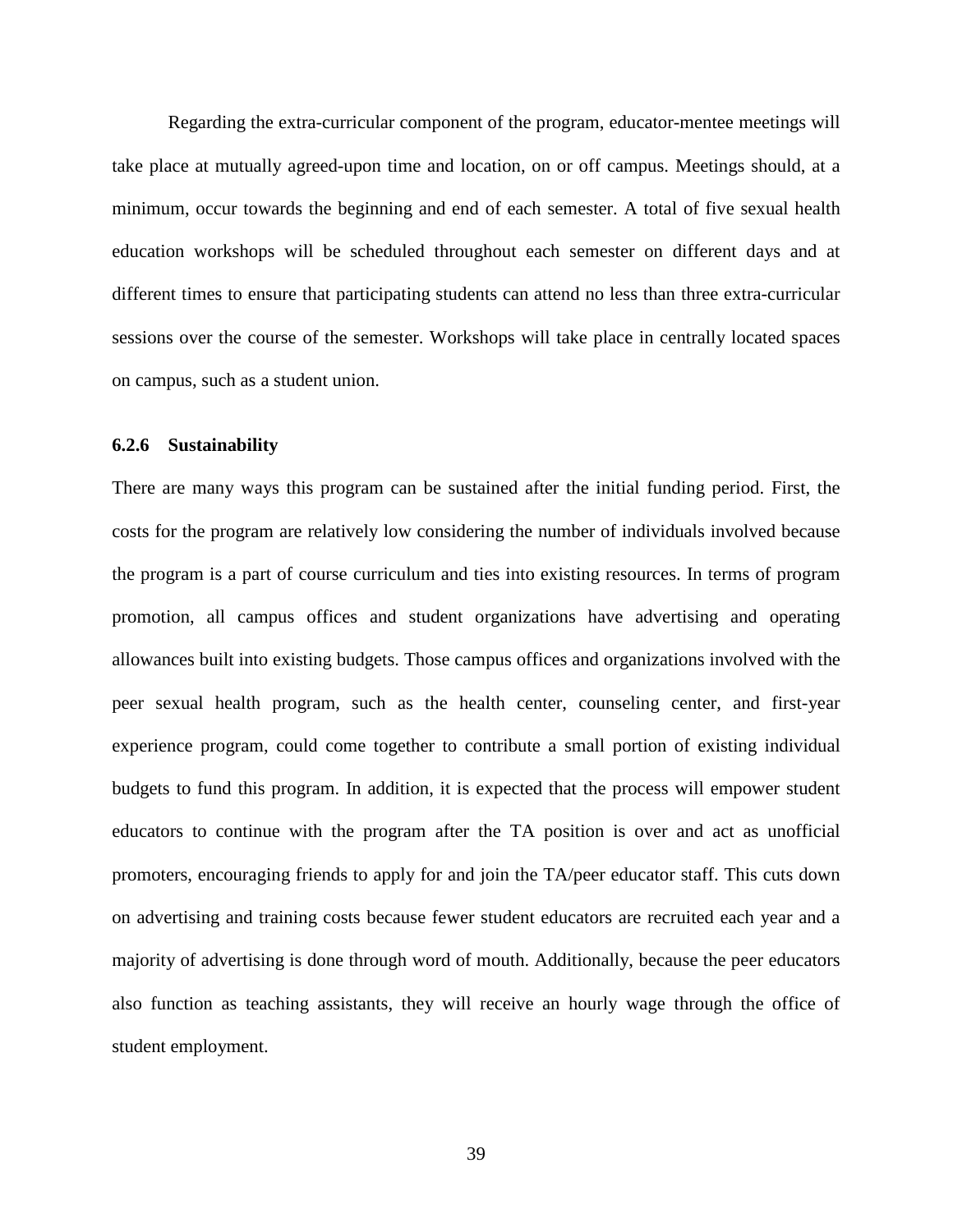A university employing this peer education model could also apply funding to this program since a majority of activities are overseen by the health center. In addition to partnerships with local health clinics and providers for safer sex supplies and educational materials, such as Planned Parenthood, health funds provided by the school could aid in the sustainability of this program. One such program is Amplify and Advocates for Youth's Great American Condom Campaign (GACC), which partners with Trojan to sponsor over 2,500 SafeSites, or peer sexual health resources, and distribute over 1,000,000 condoms each semester at college campuses across the country. Each SafeSite receives educational materials and a box of 500 condoms to distribute across campus. The program also has a wealth of culturally diverse material available for free through its website (Amplify, 2014).

# **6.3 EVALUATION**

Well-integrated evaluation is essential for measuring program success (Keene, 2008; Koplan, Milstein, & Wetterhall, 1999). Integrating evaluation plans into program design should be done from the initial stages of program conception. Through this process program staff and evaluators can more clearly identify progress and success of program efforts. As such, an evaluation plan is outlined below for the proposed university-based sexual health education program.

## **6.3.1 Deliverables**

Process evaluation of the proposed university-based sexual health education program will include ensuring that a minimum of 50% of first-year seminar courses across campus incorporate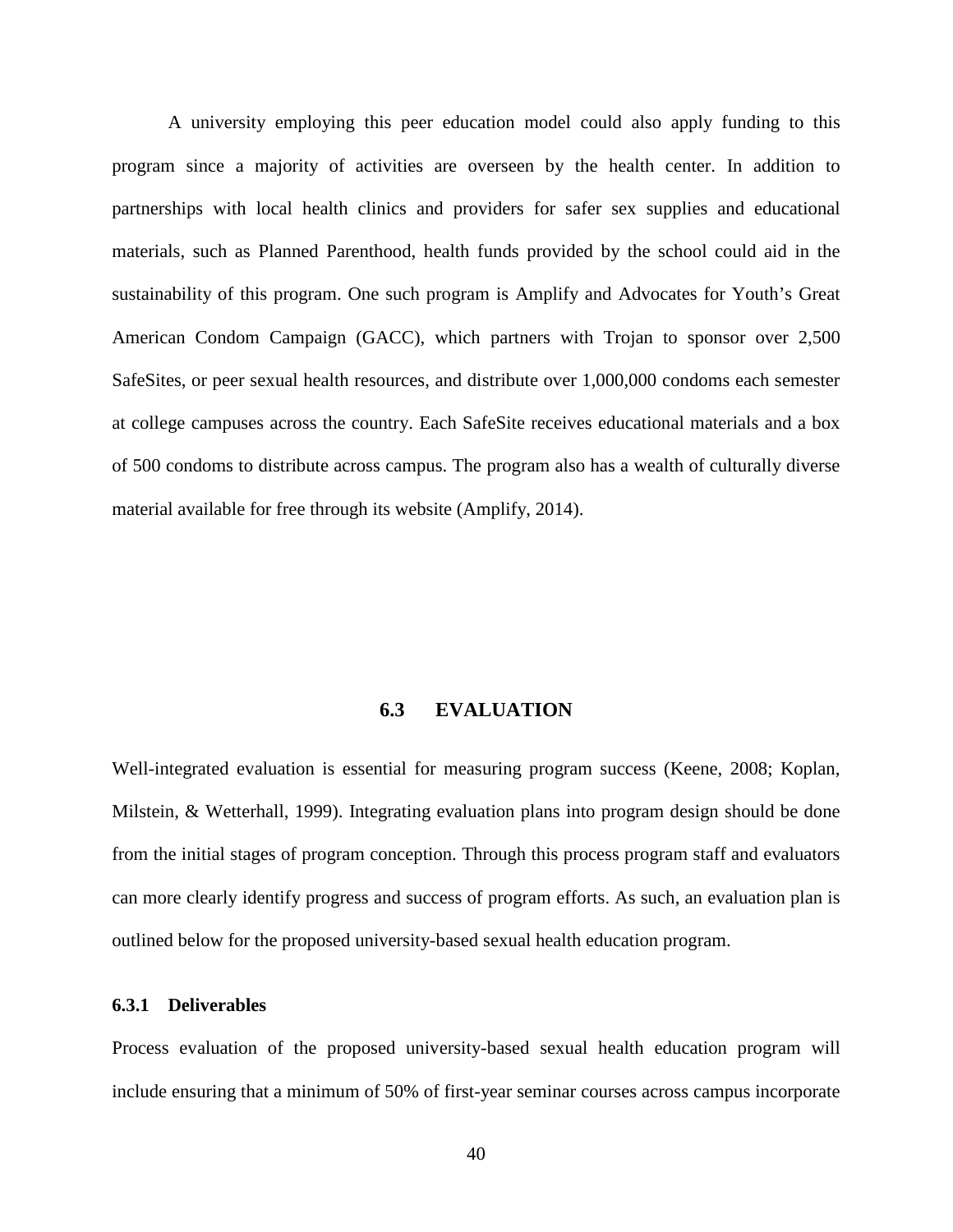the proposed mandatory content, including the mentoring component. In each of the courses using the curriculum, the course TA will serve as the mentor for that group of first year students. Evaluation of the promotion of the TA/educator role to students across campus and the subsequent hiring protocol of such students will provide insight into the efficiency of the process. Gaining a better understanding of steps that were taken and which actions were beneficial or not to the process will allow for a smoother hiring and recruitment process for the future. Additionally, milestones ensuring the program stays on track at various stages of implementation include but are not limited to the following:

- Short-term goals
	- o Hiring and training of TA/educators before the start of the fall semester of implementation year one.
	- o Attendance by 80% of student participants at a minimum of three extra-curricular sexual health events during semester one.
	- o Participation and support for peer education programs from at least two major campus organizations (e.g. event co-sponsorship by Residence Life or Greek Life).
	- o At least two meetings for 80% of TA/educators and mentees by the end of the course.
- Intermediate goals
	- o Attendance by 50% of student participants to at least two additional events the semester after course completion.
	- o At least one meeting by 50% of educator/mentee pairs the semester after course completion.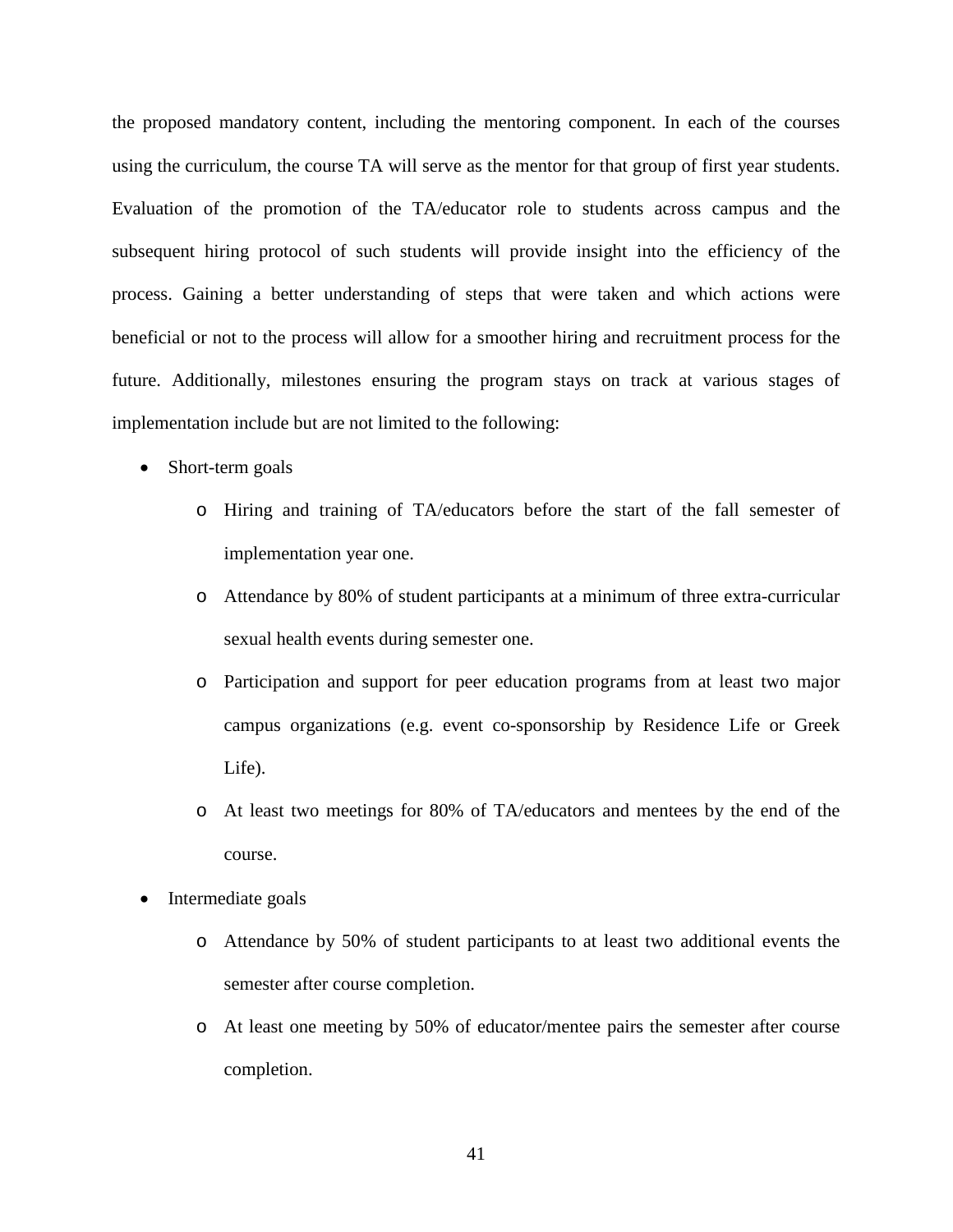- Late intermediate goals
	- o Year two, semester one
		- Attendance by 90% of year two participants at a minimum of three extracurricular sexual health events during year two, semester one.
		- Participation and support for peer education programs from at least two additional major campus organizations for year two of the program.
		- At least two meetings by 90% of TA/educators and mentees by the end of the course.
	- o Year two, semester two
		- Attendance by 60% of student participants to at least two additional events the semester after course completion.
		- At least one meeting between educator/mentee pairs the semester after course completion.

The eight built-in surveys, four for each cohort, identified from the program's beginning phases of development, allow program staff to monitor changes in participant beliefs and behavior as well as campus culture surrounding sexual health practices throughout the two-year implementation phase of the program. Program staff will be able to monitor changes between year one participants and year two participants, as well as changes in the year one cohort at the end of year two. Goals for each evaluation point of the implementation phase of the program include the following:

- Short-term outcomes (end of cohort one, semester one)
	- o Increased awareness of campus and community services available to students measured by a 10% increase in use and referrals of student health services.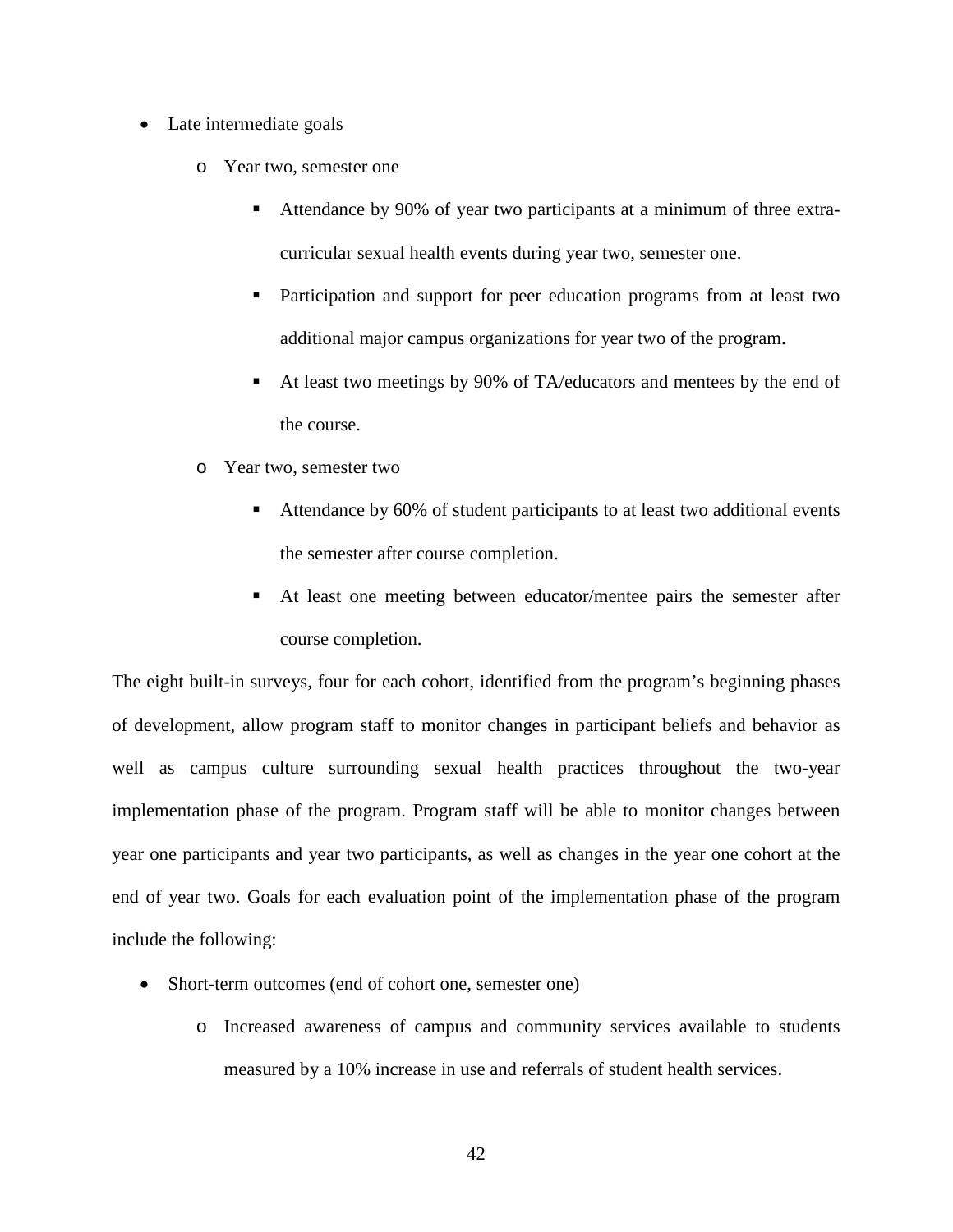- o Increased conversations regarding responsible choices among participants by at least 25% as measured by observed participation levels during sexual health events in the first semester.
- Intermediate outcomes (end of cohort one, semester two)
	- o Increase in conversations regarding responsible sexual health choices with peers other than mentors by at least 50% of students as measured by end of cohort one, year one survey.
	- o Increase in visits to the student health center for sexual health services by at least 15% in the first year.
	- o Reports of at least a 30% increase in contraception use with partner(s) by a minimum of 50% of student participants as measured by cohort one, year one survey.
	- o Reports of increased self-efficacy of how to use contraception (e.g. condoms, the pill) and contraception effectiveness by at least 50% of student participants as measured by cohort one, year one survey.
	- o Decreased STIs across campus by 5% at end of year one.
	- o Decreased emergency contraception dispensing from health center by 5% at end of year one.
- Intermediate outcomes (end of cohort two, semester one from cohort two baseline)
	- o Increased awareness of campus and community services available to students measured by a 15% increase in use and referrals.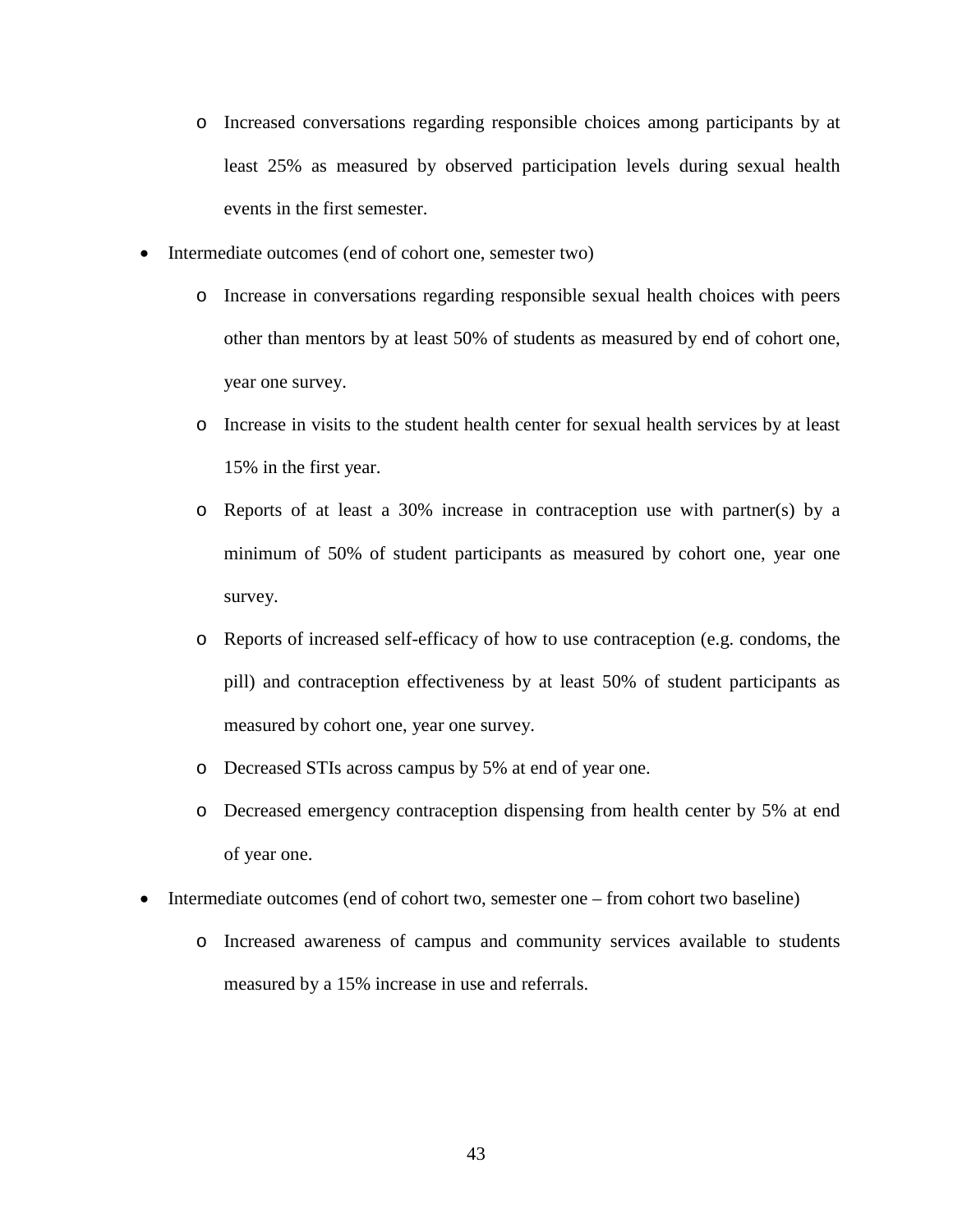- o Increase in conversations regarding responsible choices by at least 30% of participants, measured by observed participation levels during sexual health events in the first semester.
- Late intermediate outcomes (end of cohort two, semester two)
	- o Increase in conversations regarding responsible sexual health choices with peers other than mentors by at least 60% of students as measured by end of cohort two, year one survey.
	- o Increase in visits to the student health center for sexual health services by at least 25% in the first year.
	- o Reports of at least a 50% increase in contraception use with partner(s) by a minimum of 50% of student participants as measured by cohort two, year one survey.
	- o Reports of increased self-efficacy of how to use contraception (i.e. condoms, the pill) and contraception effectiveness by at least 60% of student participants as measured by cohort two, year one survey.
	- o Decreased STIs across campus by 10% at end of year two.
	- o Decreased emergency contraception dispensing from health center by 10% at end of year two.
- Late intermediate outcomes (end of cohort one, year two)
	- o Indications that responsible behavior of peers was moderately or very influential on own sexual health behaviors by at least 75% of student participants as measured by end of cohort one, year two survey.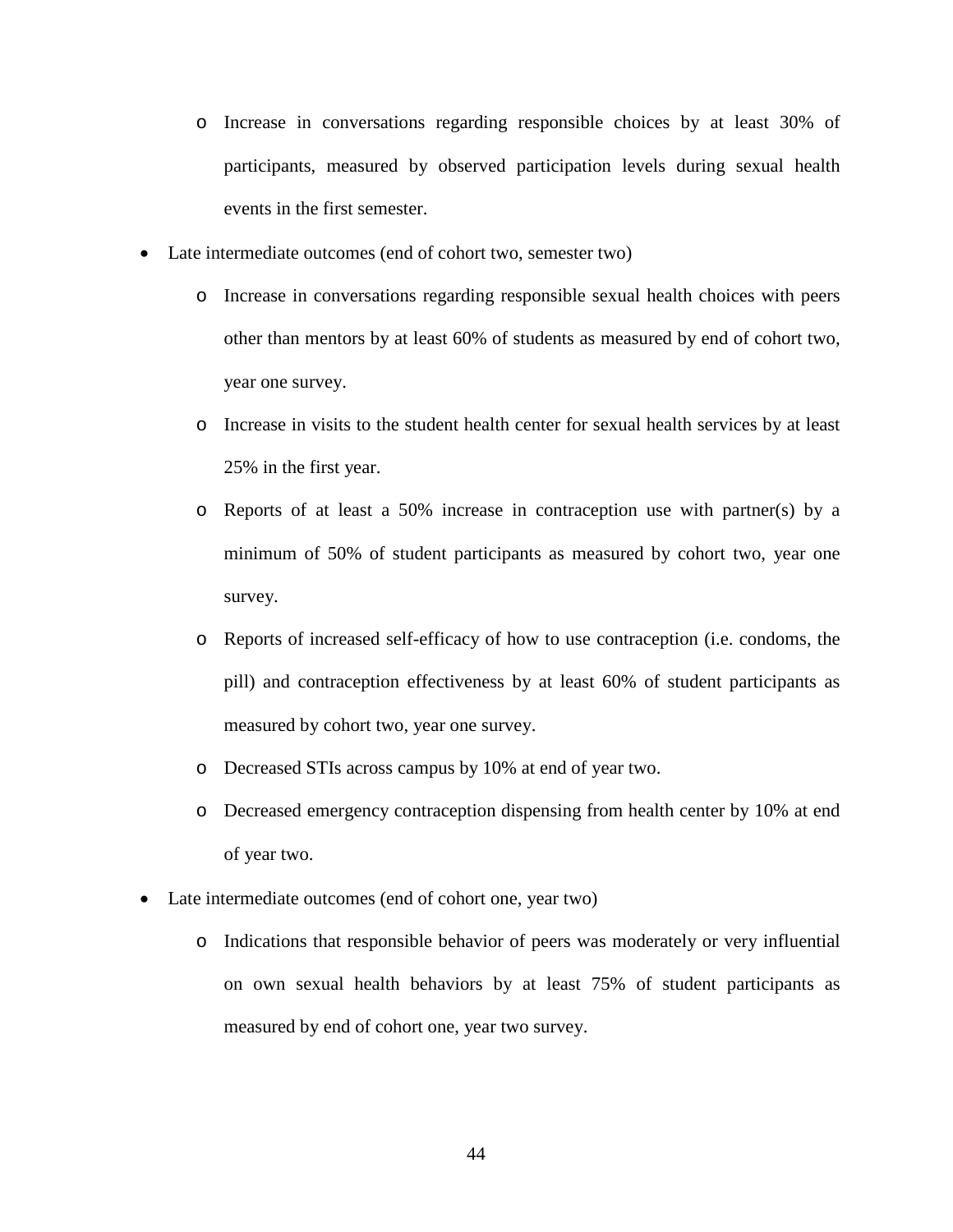- o Reports of at least a 75% increase in contraception use with partner(s) by a minimum of 50% of student participants as measured by cohort one, year two survey.
- o Reports of increased self-efficacy of how to use contraception and contraception effectiveness by at least 75% of student participants as measured by cohort one, year two survey.
- o Increase in conversations regarding responsible sexual health choices with peers other than mentors by at least 75% of students as measured by cohort one, year two survey.
- Late intermediate outcomes (end of cohort two, year two)
	- o Indications that responsible behavior of peers was moderately or very influential on own sexual health behaviors by at least 80% of student participants as measured by end of cohort two, year two survey.
	- o Reports of at least an 80% increase in contraception use with partner(s) by a minimum of 50% of student participants as measured by cohort two, year two survey.
	- o Reports of increased self-efficacy of how to use contraception (i.e. condoms, the pill) and contraception effectiveness by at least 80% of student participants as measured by cohort two, year two survey.
	- o Increase in conversations regarding responsible sexual health choices with peers other than mentors by at least 80% of students as measured by cohort two, year two survey.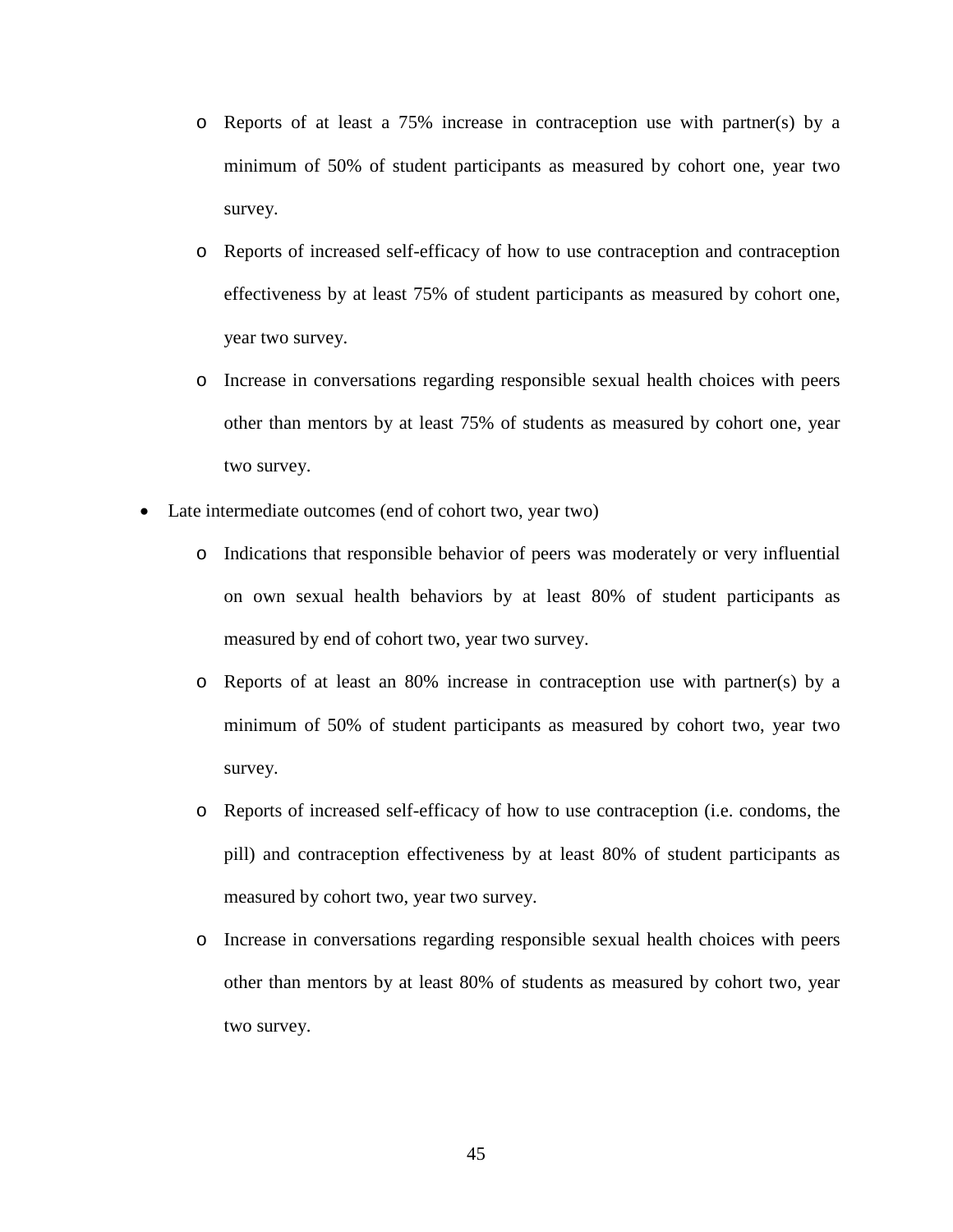- Long-term outcomes (end of year three)
	- o Decreased STIs across campus by 15% at end of year three.
	- o Decreased emergency contraception dispensing from health center by 15% at end of year three.
	- o Cultural norms shift away from sex negative to more sex-positive approach.
	- o Strengthened peer networks across groups on campus.

## **6.3.2 Data Collection**

Data collection for this program will occur at four points during the implementation process for each cohort, in the form of student surveys. The first survey will be distributed to participants the first week of the semester in which they are enrolled in the freshman seminar course and will assess baseline knowledge in sexual health education (e.g. STI risks, how to use various forms of contraception, contraception effectiveness, and perceived social norms) and available resources for students on and off campus (e.g. services offered at the student health center and community health clinic). The baseline assessment will compile basic demographic information and address individual behaviors, including frequency and type of substance use, current sexual activity, and mental health. The survey will also ask questions about relationship status, perceptions of healthy relationships, and exposure to intimate partner violence.

Students will complete baseline surveys in class during the first week of the semester. Electronic copies will be made available for students who, for whatever reason, are not in class on the day of survey distribution. In-person completion of the first survey, however, is preferred and will be encouraged. TAs will also distribute the end-of-semester survey for each cohort in class on the last week of the semester, as part of the final exam. Subsequent follow-up surveys will be distributed to student participants at the end of the first year, one full semester postcourse and end of year two, three full semesters post course enrollment for each cohort. These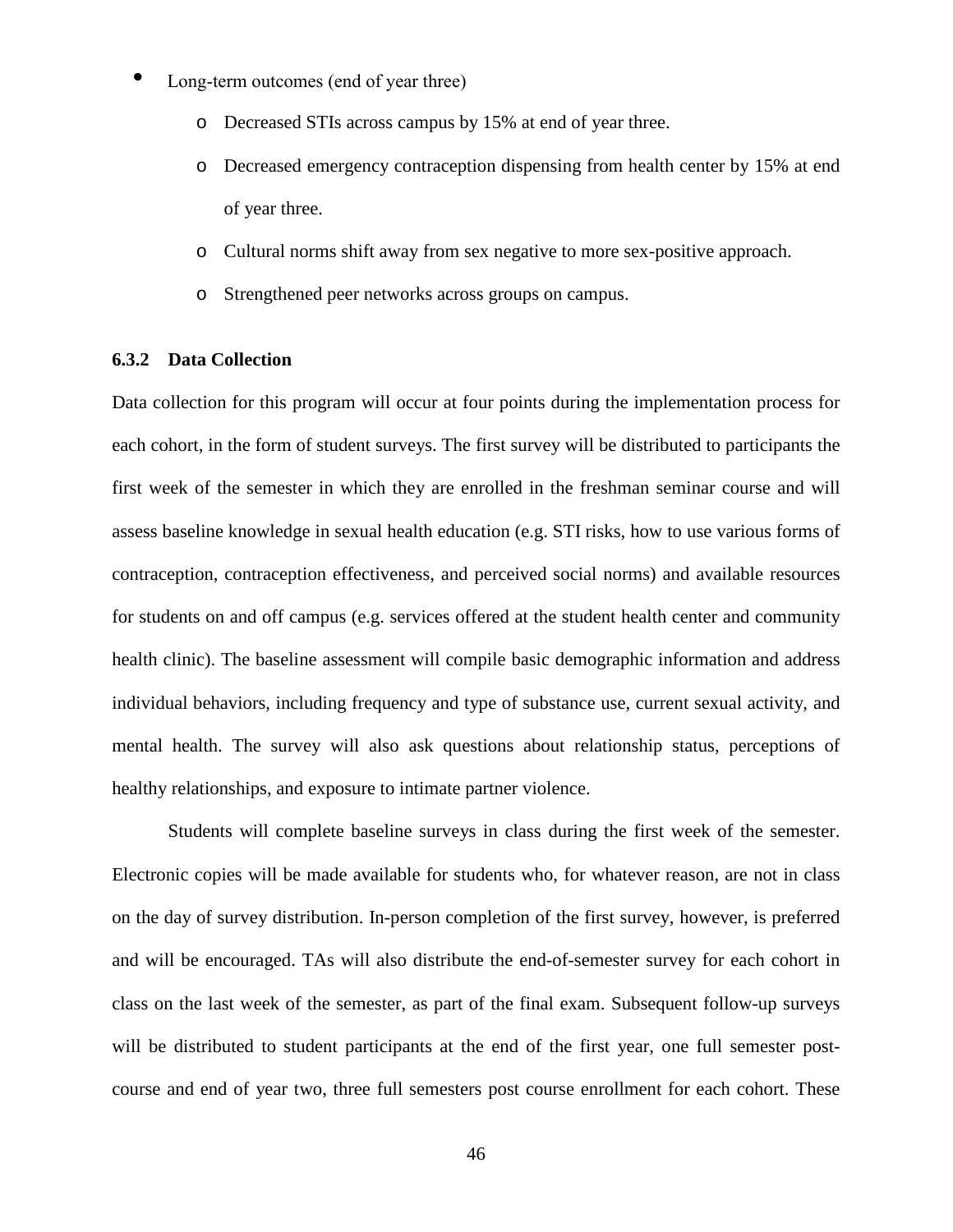surveys will all be distributed to students via email by program staff. An example of a survey schedule for the entire program is outlined in Table 1.

| <b>Cohort One</b>          |                                                                   | Cohort Two                |                      |
|----------------------------|-------------------------------------------------------------------|---------------------------|----------------------|
| <b>Baseline Survey</b>     | Week 1, Fall 2016                                                 | <b>Baseline Survey</b>    | Week 1, Fall 2017    |
| Program End Survey         | Week 15, Fall 2016                                                | <b>Program End Survey</b> | Week 15, Fall 2017   |
| <b>Year One End Survey</b> | Week 15, Spring 2017                                              | Year One End Survey       | Week 15, Spring 2018 |
| Year Two End Survey        | Week 15, Spring 2018   Year Two End Survey   Week 15, Spring 2019 |                           |                      |

**Table 1. Suggested Timeline for Program Surveys**

Note: Week numbers refer to semester week number as determined by the academic institution

The first two program surveys for each cohort will be administered in class to student participants by the course TA. The Program Coordinator and Program Supervisor are responsible for ensuring that the in-class surveys are completed in a timely manner. These staff members are also responsible for ensuring that post-course surveys are administered via email to student participants from the program office.

Sending surveys to students via email will allow program staff to monitor completion rates. The survey software will be set up in such a way that students will enter their school email address and course section number for tracking purposes. Individual names will not be attached to responses. This will allow the Program Coordinator and Program Supervisor to track which students have not yet completed their surveys. Email reminders will be sent to students when one day remains in the open survey period for web-administered surveys.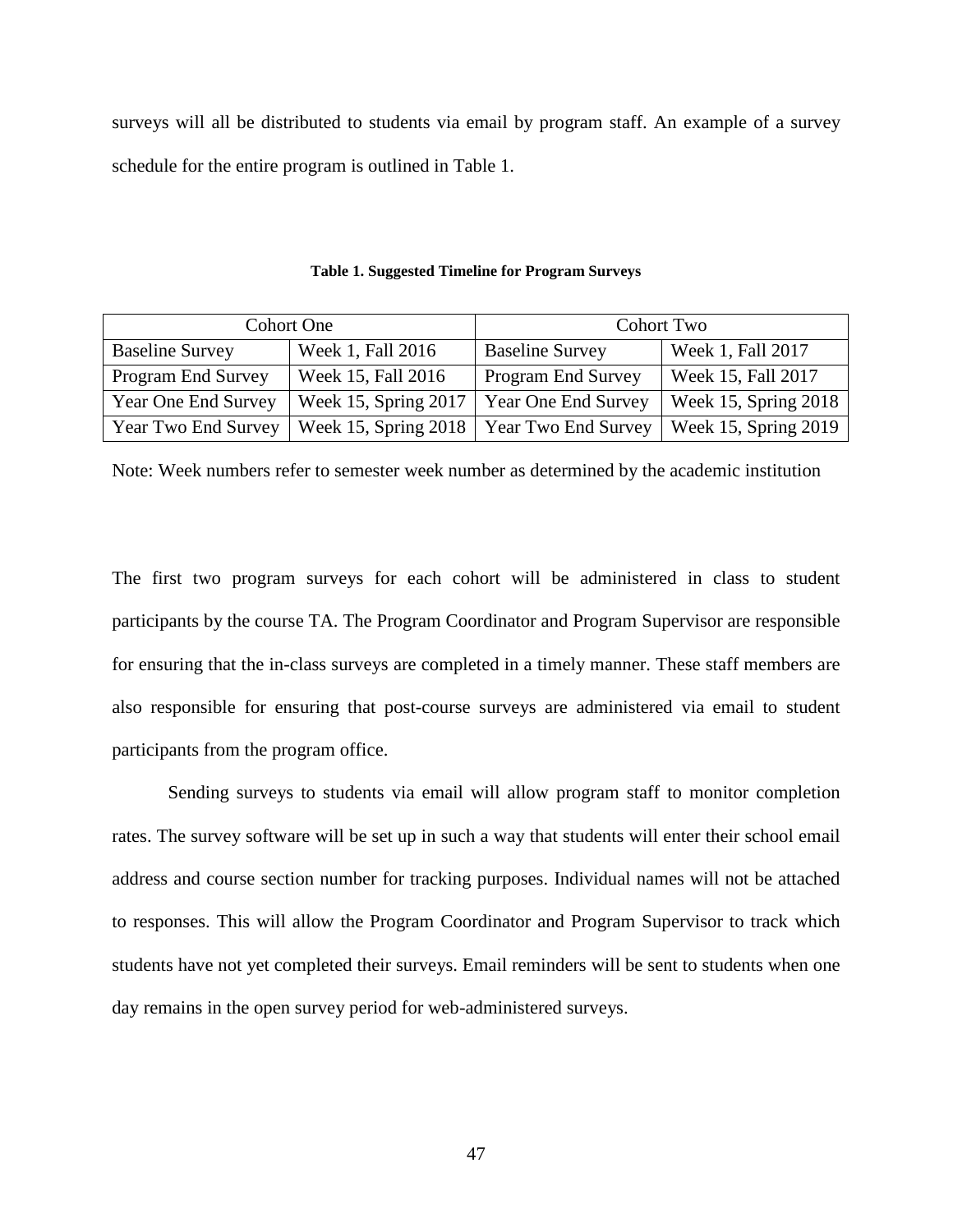## **6.3.3 Tools**

Surveys will be the predominant tool for data collection. Several accurate and valid scales are already in existence that can be directly used or slightly modified for use in student surveys. One example of such a scale is the Condom Self-Efficacy Scale for College Students. Developed by Bradford and Beck (1991), the scale consists of 28 items measuring individual condom selfefficacy and takes approximately 20 minutes to complete. Another validated option, at least for females, is the Sexual Assertiveness Scale (SAS) (Morokoff et al., 1997), which consists of 18 items. The SAS will need to be modified to apply to both genders and to better align with cultural norms that are in many ways very different than they were 20 years ago. Additionally, as part of the Youth Risk Behavior Surveillance program, the CDC developed the National College Health Risk Behavior Survey, which along with sections addressing physical health, nutrition, violence, drug, and alcohol use, includes questions related to sexual behaviors, pregnancy, and STIs (CDC, 1997). Program staff will also have the option of pulling questions from the ACHA-NCHA II (ACHA, 2015).

Program staff will have to develop additional questions not included in the aforementioned surveys or similar existing scales as necessary. These scales may not be as reliable or valid as the existing validated tools. Information about unintended results of program implementation will be measured through health center usage, including reportable disease records. Non-program participants attending health education workshops may also receive postattendance surveys asking questions such as whether or not they thought the session was educational/useful, criticisms, and suggestions for future events. Other tools used to monitor program progress will include spreadsheets tracking TA/educator and mentee attendance at and/or facilitation of health programs, and informal meetings between the Program Supervisor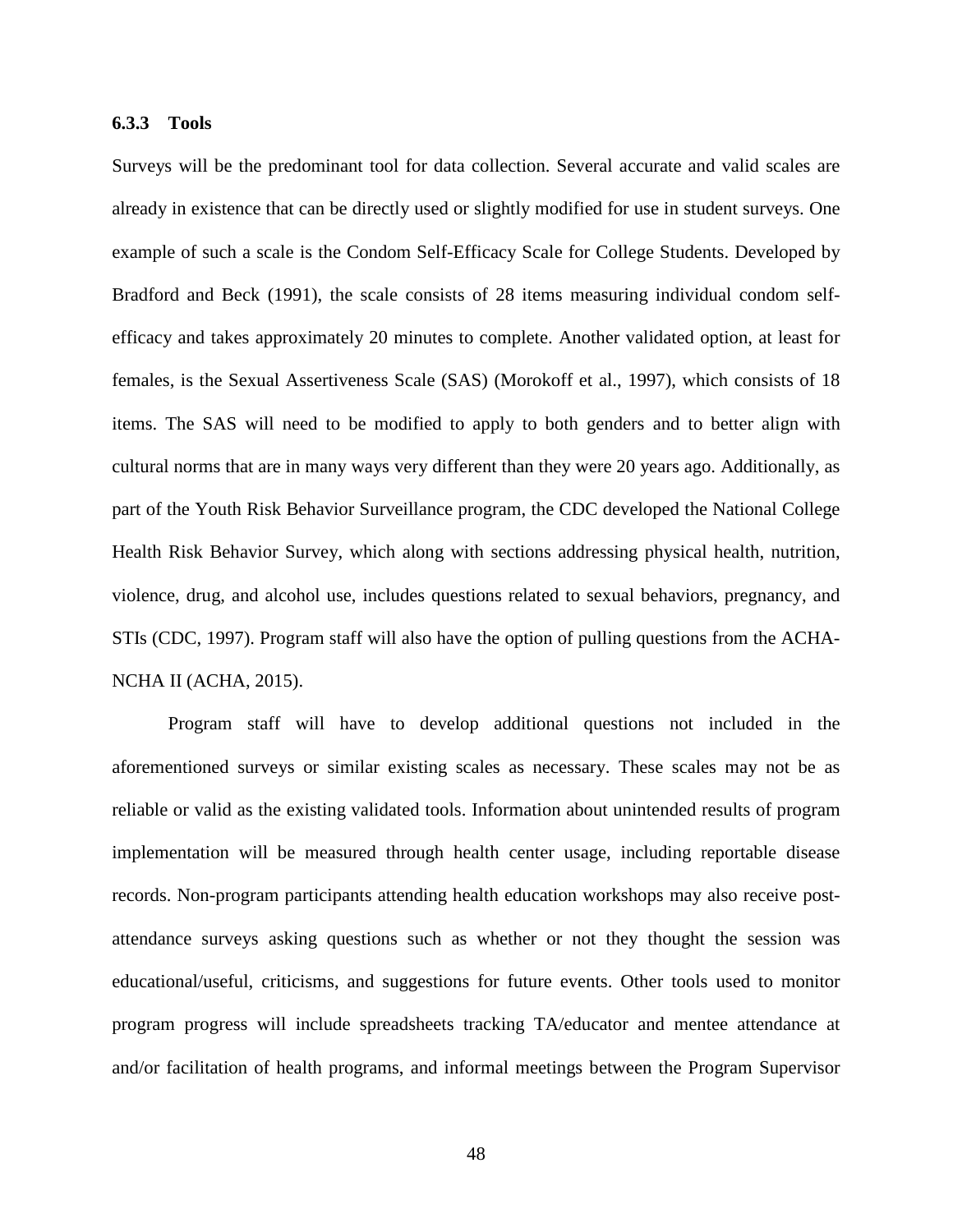and TA/educators on a monthly basis ensuring that they believe they have the necessary skills, resources, and support to successfully continue with program implementation.

## **6.3.4 Reporting Out**

At the end of the third year of the program, program staff will summarize and compile findings from all surveys into a final report. Program staff will analyze data from the first cohort and early surveys from the second cohort as results become available. This will be done so as to ease the burden of analysis and ensure a more timely dissemination of findings and impacts on the campus community at the end of the program. Analysis of cohort two, year two data will be included in the results when appropriate.

The report will begin with a comparison of pre-program STI and utilization of service rates on the campus in question to state and national averages as well as post-program rates. The document will continue with a summary of program processes and procedures. Outcomes aside from a change in the aforementioned key measures will be included to show that, for example, even if changes are minimal, the program impacts skill building and self-efficacy among the student body, access to care, and sexual health culture and norms across the entire campus.

The program's summary report will be distributed to a variety of on-campus stakeholders, including the head of the student health center, campus administration, head of the freshman seminar program, and the curriculum committee. The report will also be distributed to off-campus stakeholders such as local community health clinics. Additionally, copies will be made available for health center staff at other local colleges and universities. Students will have access to program findings through the student health center website under an appropriate navigation tab. An email will be sent to all current students, including participants, giving a brief overview of the program, notifying them of the program's completion, and include a direct link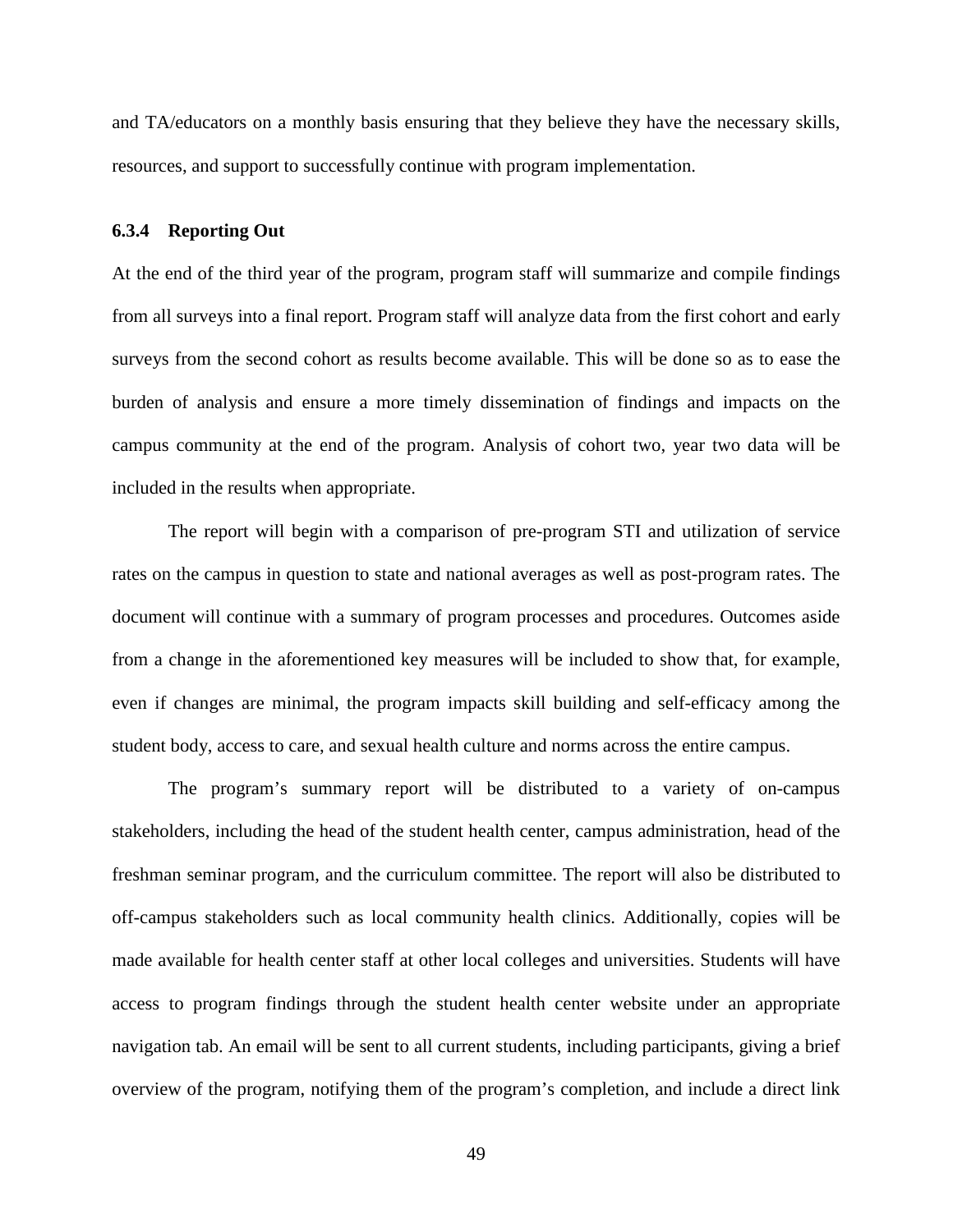to the online summary report. A goal for program staff is that an in-depth analysis of processes, procedures, and outcomes will be accepted by and published in the *Journal of American College Health* or another applicable peer reviewed journal, so as to assist other post-secondary schools across the country tackle similar issues on their own campuses.

# **6.4 MODEL BARRIERS AND LIMITATIONS**

Many barriers exist to the program's success, including student unwillingness to engage in the program either as participants or mentors due to lack of interest and/or lack of time. The way this program is integrated into the first-year seminar curriculum may reduce that barrier. In addition, university curriculum committees may refuse to include this content in first-year seminar curriculum for a number of reasons, including the opinion that other topic areas are more important and deserving of extensive in-class attention from students. Embedding sexual health education into mainstream course content may be too controversial across some college or university campuses. Additionally, faculty members may also express an unwillingness to share teaching time with paired undergraduate TAs.

Adequate funding for a university-based, comprehensive sexual health education program may also be unavailable at the local, state, or national level. Another barrier to success is refusal by university leadership, including the president and Board of Directors, to support this type of curricular programming. Reasons for refusal may be due to such things as individual or campuswide religious beliefs, or lack of understanding the importance of reinforcing accurate sexual health education messages with this age group.

In regards to publicly funded higher education institutions, state funding changes from year to year, impacting the number of programs a school can finance, in part or full. Federal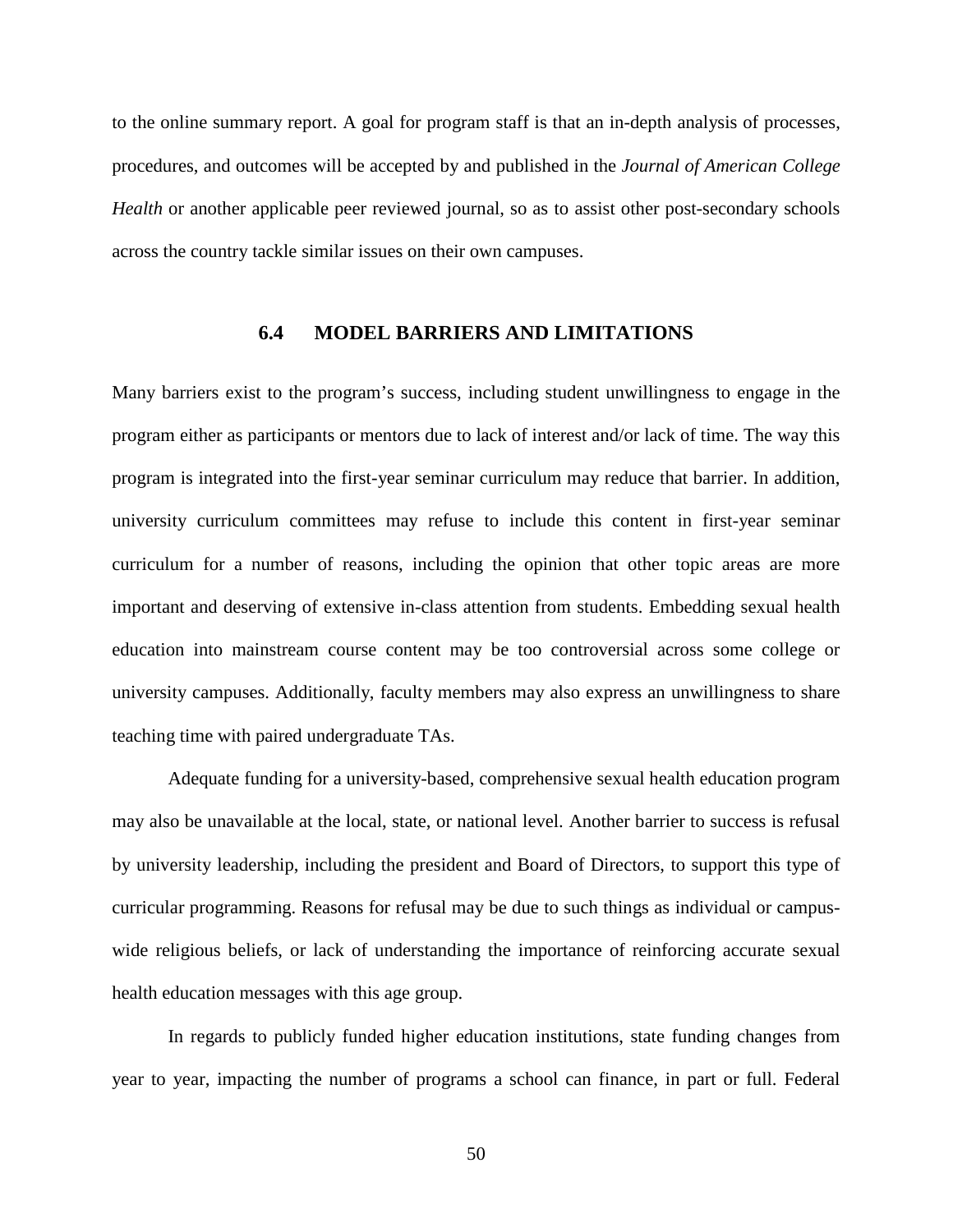funding from Title X, "the only federally program devoted solely to the provision of family planning services" (Frost, Finer & Tapales, 2008, p. 779), also varies yearly. Because this program involves educational programming outside of the classroom, policies regarding the allocation of these funding streams may positively or negatively impact the feasibility of this curriculum on a yearly basis.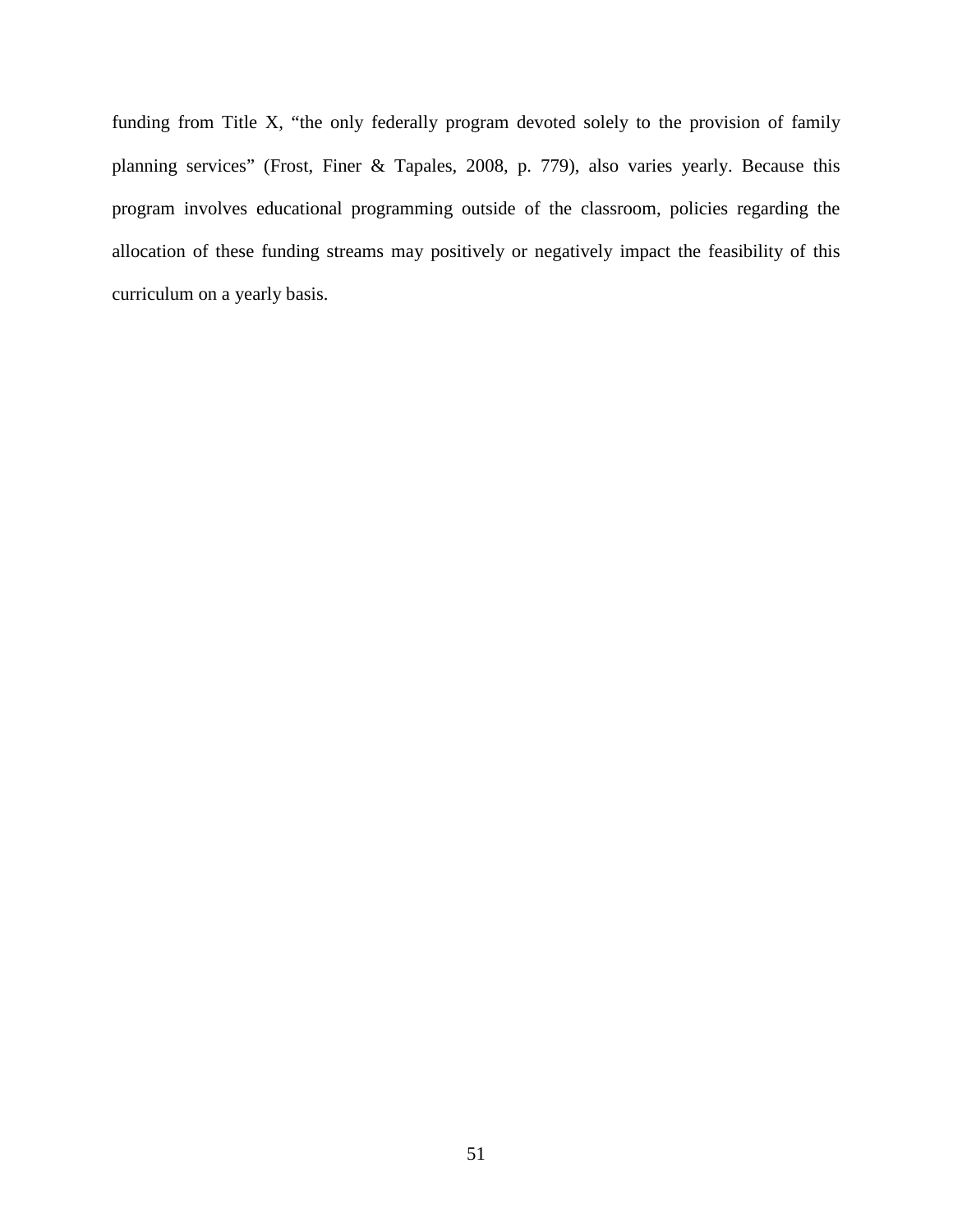### **7.0 CONCLUSION**

Lack of effective public secondary school education curricula (Eisenberg et al., 2008; Guttmacher Institute, 2015; Hall et al., 2012; Kirby, 2008; Kirby & Laris, 2009; Lamb, 2010; Stanger-Hall & Hall, 2011) coupled with astonishing social pressures and cultural norms (Ahrold & Meston, 2010; Dehlendorf et al., 2010; Doğan-Ateş & Carrión-Basham, 2007; Hoover et al., 2010; Houston et al., 2007; Kreager & Staff, 2009; Meade et al., 2008; Martens et al., 2006; O'Brien et al., 2013; Stanger-Hall & Hall, 2011) has contributed to an unacceptable state of sexual health for 17 to 22 year olds in the US, and these statistics worsen as adolescents and young adults shift towards the older end of that age bracket (CDC, 2014). Ideally, a change at the national policy level mandating comprehensive, culturally relevant and age-appropriate sexual health education in public secondary schools would, at least in large part, solve this issue. Unfortunately, that reality is nowhere in the near future. College- and university-bound students deserve a safety net that levels the knowledge playing field and ensures access to accurate sexual health information and services in a sex-positive atmosphere for all students, regardless of gender, age, race, or sexual orientation (Lamb, 2010).

Students on college and university campuses, because of a variety of factors, partake in drug and alcohol consumption, increasing their susceptibility of placement in sexually risky situations (Duncan et al., 2005; Martens et al., 2006; Roberts & Kennedy, 2006). Health educators must approach these subjects, as well as sexual health, using language to which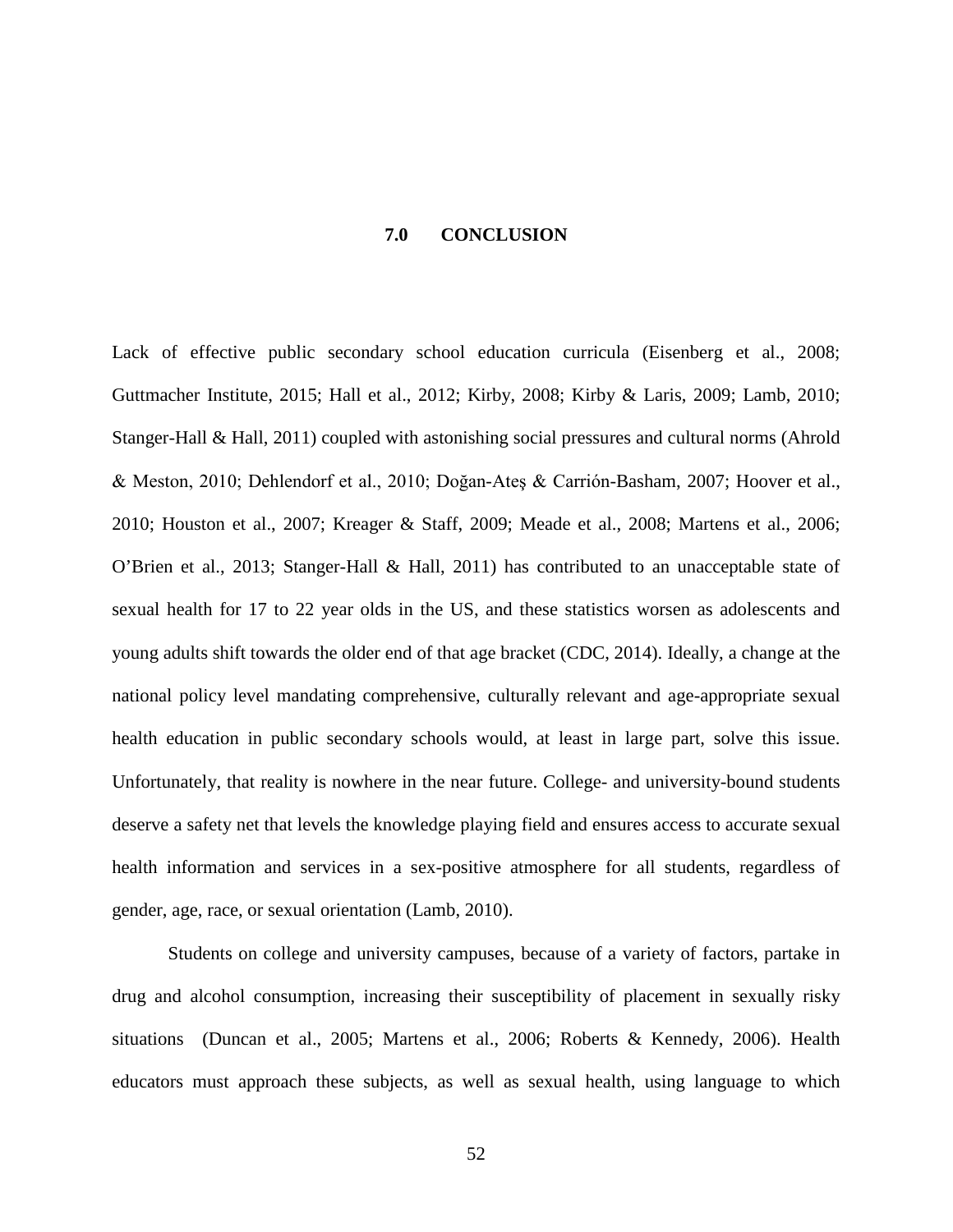students can relate in order to be as effective as possible (Dooris, 2001). Academically integrated peer education is the perfect medium for these discussions.

To that end, this paper has outlined a model for incorporating a university-based sexual health education program rooted into a first-year seminar curriculum with both curricular and extracurricular components. Using peer education, course TAs become instructors and discussion facilitators on days when covering sexual health information in class. These TAs also serve as peer mentors for participants registered for the course, are a regular presence in the classroom, and are available to students outside of course meeting times when necessary. This routine contact will provide the foundation for mutual respect between enrolled students and TA/educators, which is necessary for observational learning and behavioral modeling. In addition, the constant support from TAs will aid mentees in developing the self-efficacy necessary for successfully adopting positive sexual health behaviors. Program supervisors, staff from the student health center, will provide training and support for TAs while regularly evaluating program effectiveness.

By aiming this program at college students who are exploring who they are and what they want, both academically and personally, there is an opportunity to change the way these students perceive sex and what sexual health encompasses. In doing so, we can lower rates of STIs and unwanted pregnancies, ensuring an increased overall health level and potentially lower female dropout rate. Successful university-based sexual health programs may also highlight problems with existing high school-based curricula, encouraging legislators to reevaluate current laws, regulations, and mandates. This may also lead to a reconsideration of necessary curriculum content and the appropriate age at which sexual health education in public schools should commence.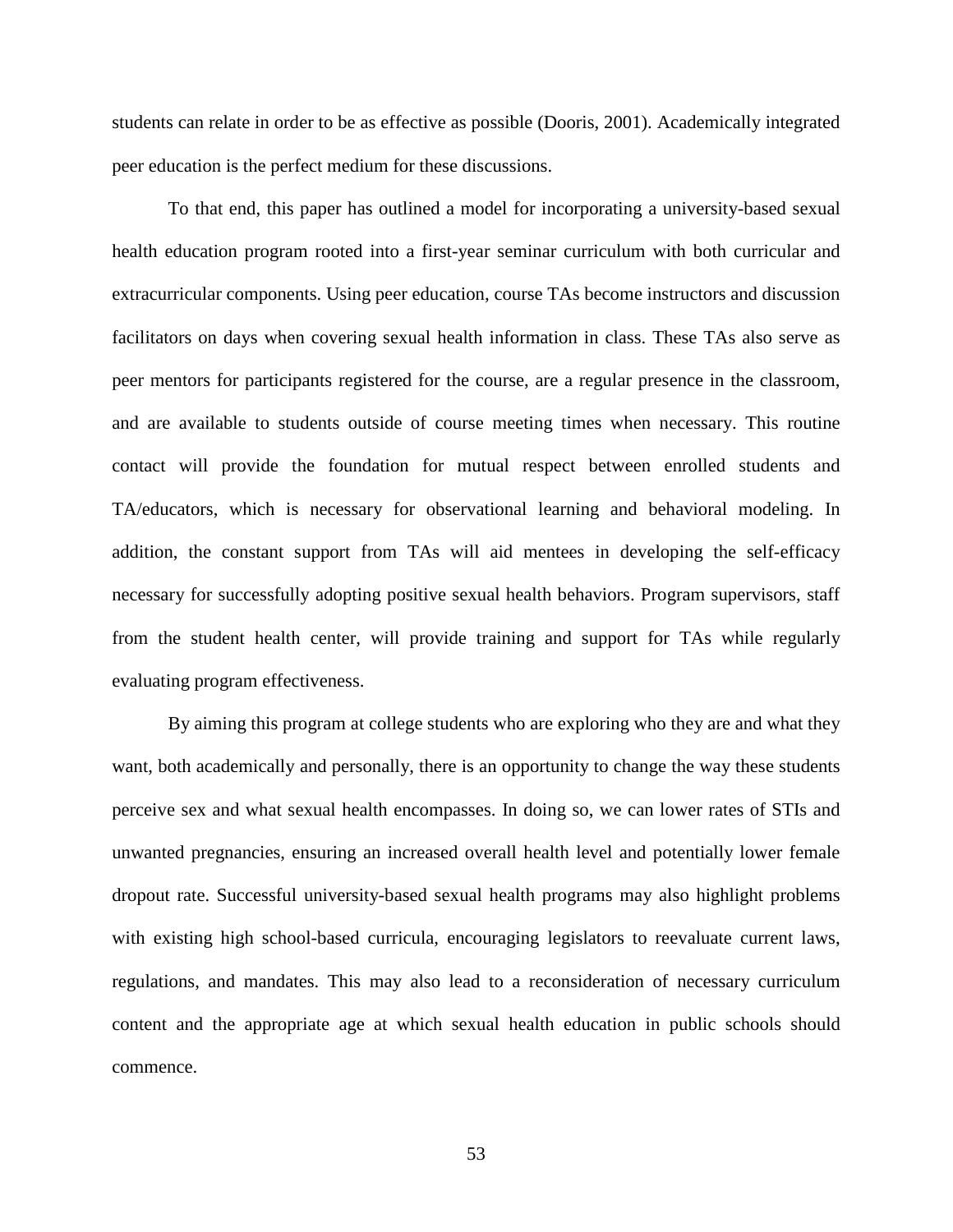While successful evidence-based sexual health education programs exist and are implemented in a majority of university campuses across the US, published studies acknowledging their existence and reported program findings are limited (Martens et al., 2006; Page et al., 2000; Stoner et al., 2008). In order to encourage more widespread implementation of such programming, a more formalized curriculum placed at the center of campus academic and social life that can easily be adapted to fit the local environment and culture, like the program suggested by the author, is necessary. The lack of publications, and moreso recent publications, on such endeavors contrasts with the necessary steps needed to advance the arena of universitybased sexual health education programming. This author urges that university health promotion professionals take even small steps towards evaluating and publishing on current active programs. These small steps will make larger ones, such as implementing the proposed program, that much easier.

The benefits of this program will reach far beyond the students directly involved as either TAs or mentees. The campus atmosphere is built on a foundation of social networks. Messages and skills acquired, per the social networks theory, will filter throughout a large portion of the rest of campus. In addition, adolescents benefit from receiving sensitive messages, such as those related to sexual health education, from people with whom they can relate. In this population, there may be no better method to discuss sexual health education than through a peer education and mentoring model. With university operating budgets continuously on the chopping block, this curriculum has the ability to ensure the improved health of so many more students than any other traditional college-based sexual health education program, for a fraction of the cost because of cross-departmental use of resources.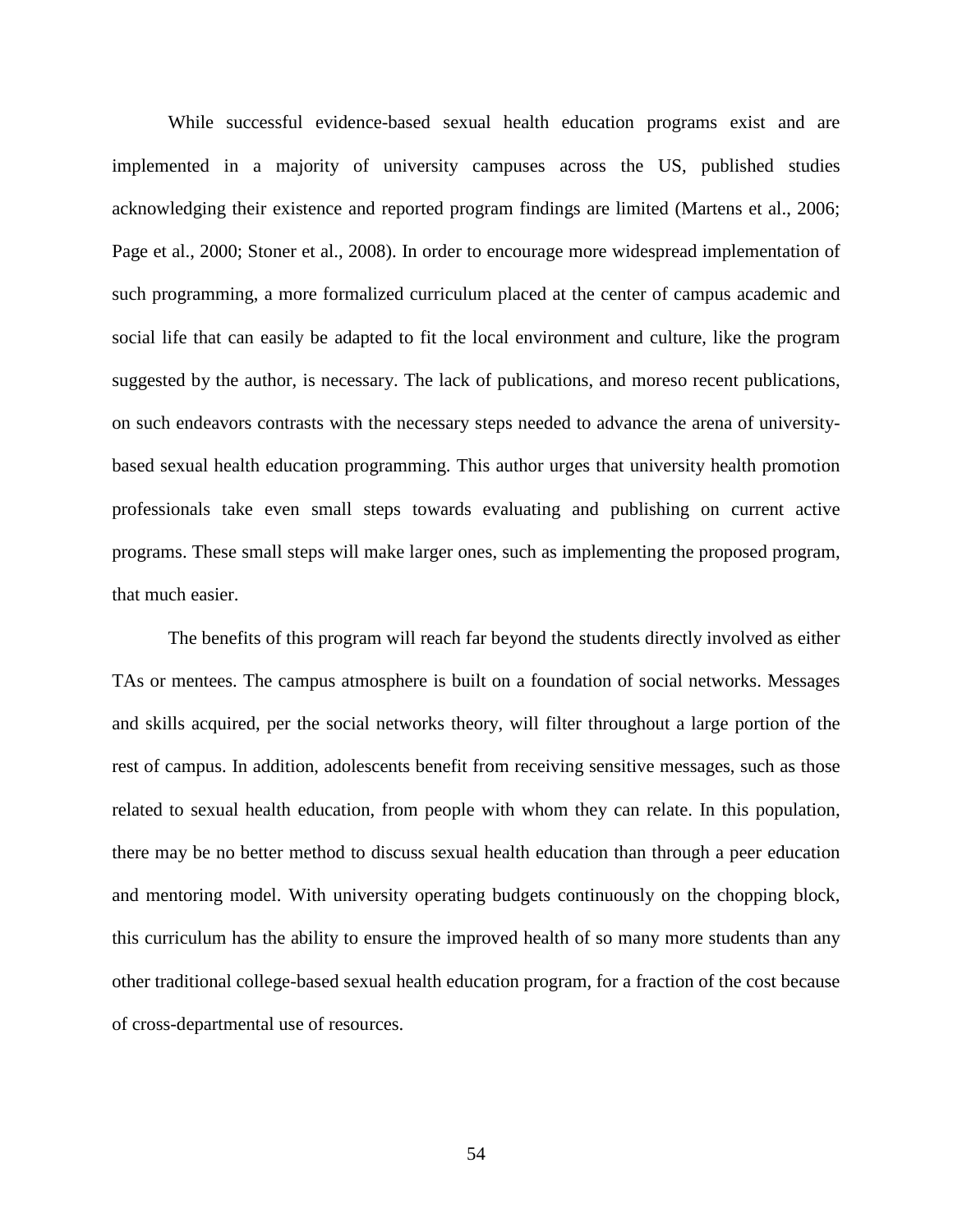This paper has several limitations. First and foremost, published studies regarding university-based, comprehensive sexual health programming are very limited. As such, the proposed program may not be incorporating key characteristics of effective programs that are currently implemented at the college level. Additionally, the author may not have necessary access to in-depth knowledge of existing non-published programs, as information on these were obtained from college and university websites. The aforementioned programs may also not be representative of the depth of sexual health programming available on college campuses across the US. Furthermore, the college population of 17 to 22 year olds is rarely viewed as one unit, limiting concrete data of the health and wellbeing of this specific age group. Instead, the population is examined as two segments: children and adolescents (often ages 5 to 17 or 18) and adults (often 18 to 24 or 18 to 44). Highlighting this field of research can also call the attention of state and federal officials to analyze the overall health status of 17 to 22 year olds, a group who experience very different health tendencies and trends than their child/adolescent and adult counterparts.

Finally, the author acknowledges that the proposed model may not be suitable for all campuses due to the controversial and sensitive nature of sexual health education. Colleges and universities with progressive views towards educational curricula may be more willing to implement the proposed program than more conservative institutions. Additionally, some geographic regions of the US may be more accepting of such approaches to sexual health.

Understanding how the sexual health behaviors and knowledge acquired during high school intersect with new and different peer pressures experienced in college will provide a more thorough foundation upon which to implement a university-based sexual health edcuation program. From data compiled by previous authors, it is obvious that a need exists to support the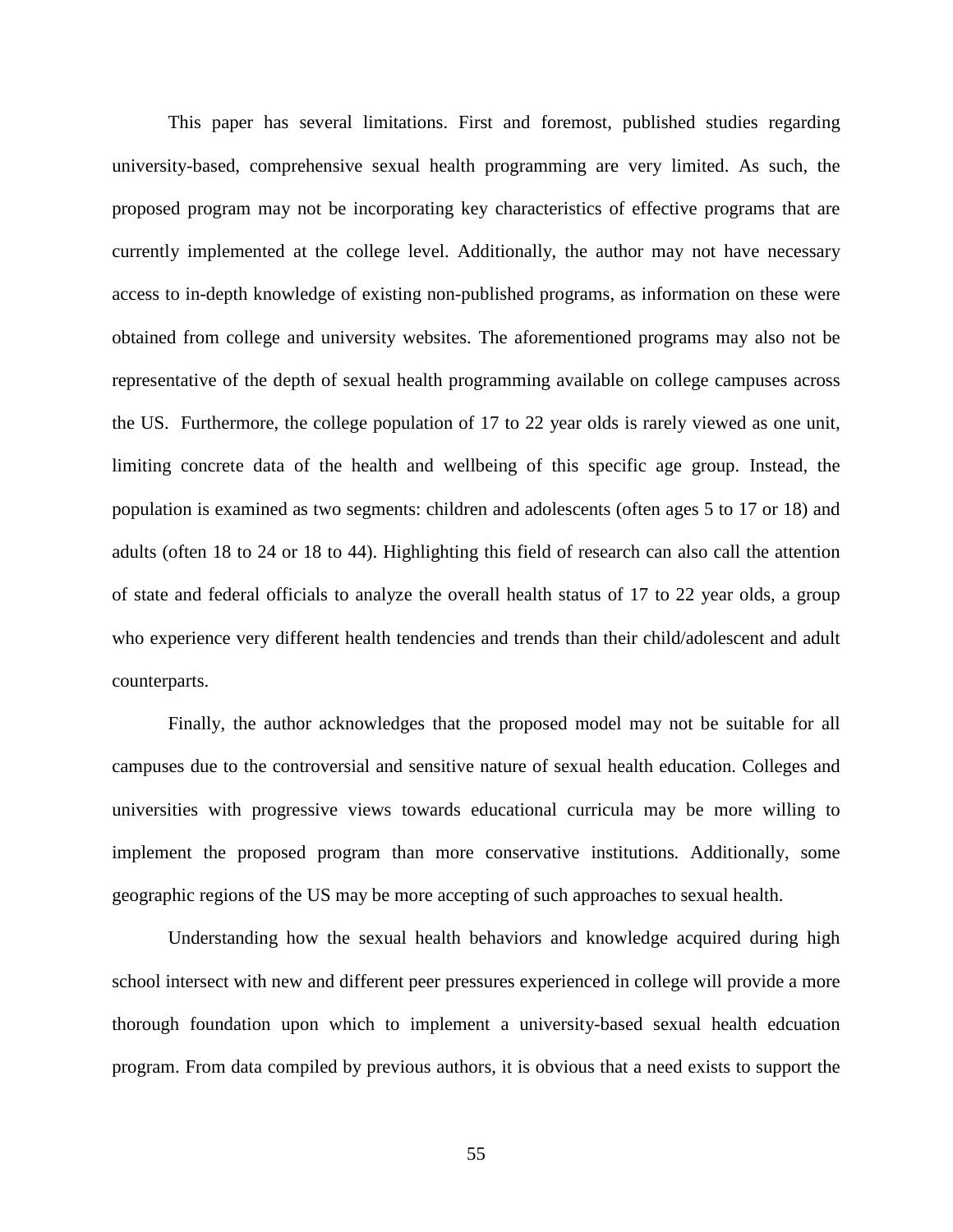healthy and safe sexual health practices of adolescents and young adults in the US. Improving high school sexual health curricula at a national level may be one plan for the distant future. However, if history is any indicator, this is not an easy or realistic feat in the near future due to many layers of influence, including political and religious pulls. As a result, we must provide a sexual health safeguard for adolescents and young adults continuing on to their post-secondary edcuation. In doing so, we can level the playing field for college students by filling in knowledge gaps and shifting cultural norms towards sexual health and beavhior across the campus environment.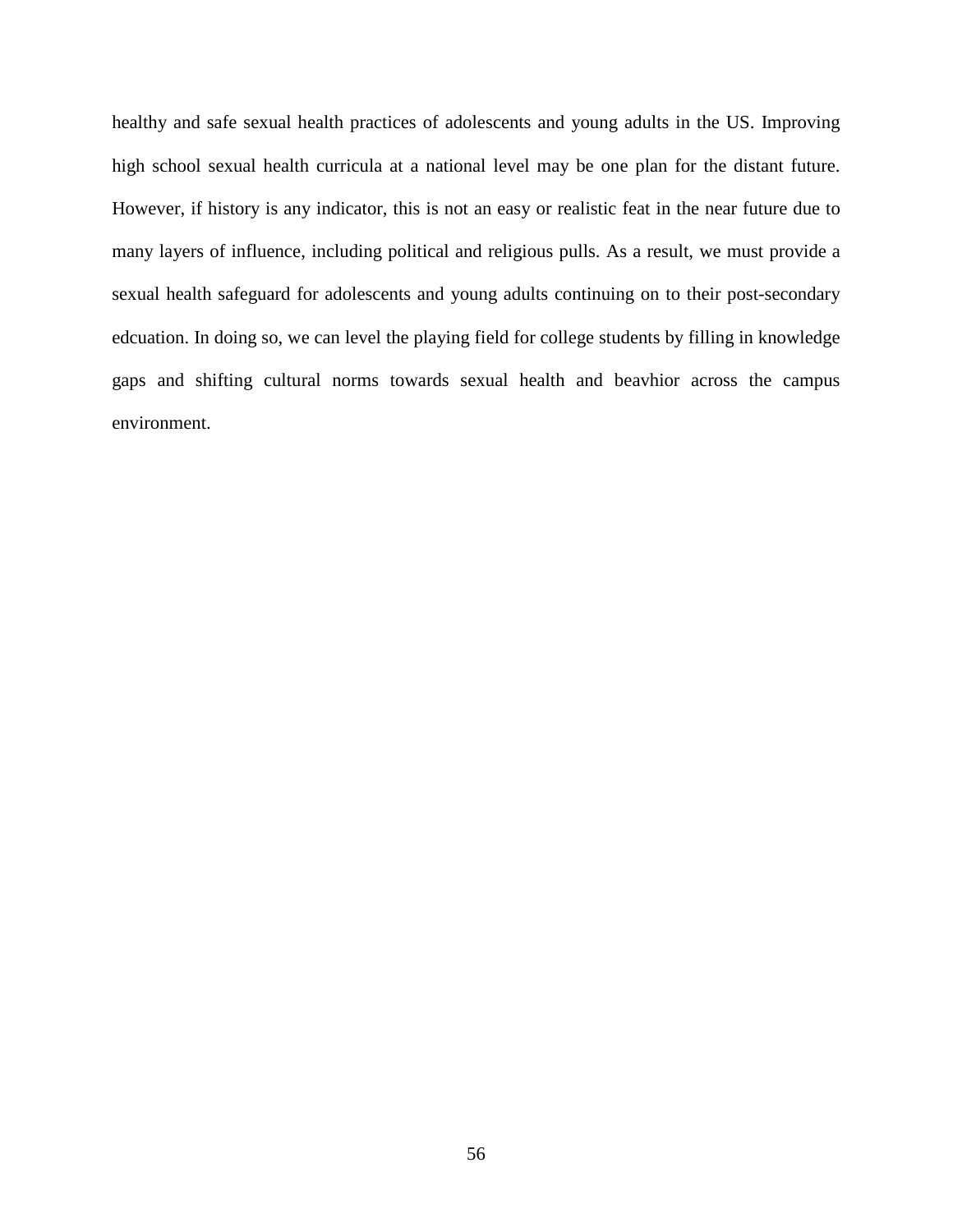## **BIBLIOGRAPHY**

- Ahrold, T. K., & Meston, C. M. (2010). Ethnic differences in sexual attitudes of US college students: Gender, acculturation, and religiosity factors. *Archives of Sexual Behavior, 39*(1), 190-202.
- Amplify: A Project of Advocates for Youth. (2014). *Great American condom campaign*. Retrieved from [http://amplifyyourvoice.org/gacc.](http://amplifyyourvoice.org/gacc)
- Ansuini, C. G., Fiddler-Woite, J., & Woite, R. S. (1996). The source, accuracy, and impact of intial sexuality information on lifetime wellness. *Adolescence*, *31*(122), 283.
- Association of Public & Land-Grant Universities. (n.d.). *Members by state/province*. Retrieved from [http://www.aplu.org/members/our-members/by-state-province/.](http://www.aplu.org/members/our-members/by-state-province/)
- American College Health Association. (2015). *National college health assessment II: Undergraduate sudents reference group executive summary, spring 2015.* Retrieved from [http://www.acha-ncha.org/docs/NCHA-](http://www.acha-ncha.org/docs/NCHA-II_WEB_SPRING_2015_UNDERGRADUATE_REFERENCE_GROUP_EXECUTIVE_SUMMARY.pdf)[II\\_WEB\\_SPRING\\_2015\\_UNDERGRADUATE\\_REFERENCE\\_GROUP\\_EXECUTIVE](http://www.acha-ncha.org/docs/NCHA-II_WEB_SPRING_2015_UNDERGRADUATE_REFERENCE_GROUP_EXECUTIVE_SUMMARY.pdf) [\\_SUMMARY.pdf.](http://www.acha-ncha.org/docs/NCHA-II_WEB_SPRING_2015_UNDERGRADUATE_REFERENCE_GROUP_EXECUTIVE_SUMMARY.pdf)
- Auslander, B. A., Perfect, M. M., Succop, P. A., & Rosenthal, S. L. (2007a). Perceptions of sexual assertiveness among adolescent girls: Initiation, refusal, and use of protective behaviors. *Journal of Pediatric and Adolescent Gynecology*, *20*(3), 157-162.
- Auslander, B. A., Rosenthal, S. L., Fortenberry, J. D., Biro, F. M., Bernstein, D. I., & Zimet, G. D. (2007b). Predictors of sexual satisfaction in an adolescent and college population. *Journal of Pediatric and Adolescent Gynecology*, *20*(1), 25-28.
- Bandura, A. (1986). *Social foundations of thought and action: A social cognitive theory*. Prentice-Hall, Inc.
- Bandura, A. (2004). Health promotion by social cognitive means. *Health education & behavior, 31*(2), 143-164.
- Banyard, V. L., Ward, S., Cohn, E. S., Plante, E. G., Moorhead, C., & Walsh, W. (2007). Unwanted sexual contact on campus: A comparison of women's and men's experiences. *Violence and Victims*, *22*(1), 52-70.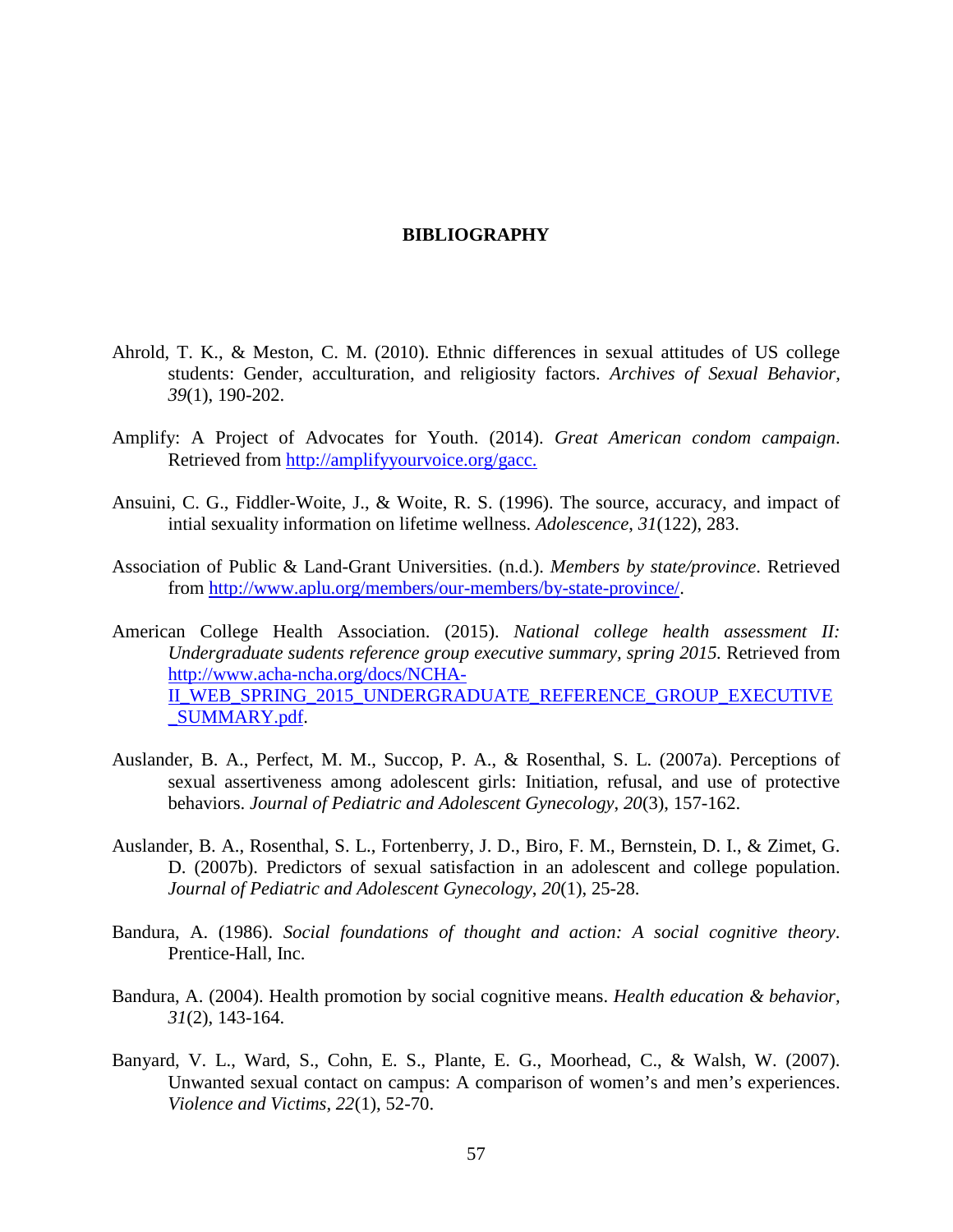- Basch, C. E. (2011). Teen pregnancy and the achievement gap among urban minority youth. *Journal of School Health, 81*(10), 614-618.
- Benson, D. J. & Thomson, G. E. (1982). Sexual harassment on a university campus: The confluence of authority relations, sexual interest, and gender stratification. *Social Problems*, *29*(3), 236-251.
- Berkowitz, A. D. (2004). The social norms approach: Theory, research and annotated bibliography. *Higher Education Center for Alcohol and Other Drug Abuse and Violence Prevention. US Department of Education*.
- Bradford, L. J. & Beck, K. H. (1991) Development and validation of a condom self-efficacy scale for college students. *Journal of American College Health*, *39*(5), 219-225.
- Centers for Disease Control and Prevention. (2014). *2012 Sexually transmitted diseases surveillance: STDs in adolescents and young adults*. Retrieved from: [http://www.cdc.gov/std/stats12/adol.htm.](http://www.cdc.gov/std/stats12/adol.htm)
- Centers for Disease Control and Prevention. (2015a). *Gonorrhea – CDC fact sheet (detailed version)*. Retrieved from [http://www.cdc.gov/std/gonorrhea/stdfact-gonorrhea](http://www.cdc.gov/std/gonorrhea/stdfact-gonorrhea-detailed.htm)[detailed.htm.](http://www.cdc.gov/std/gonorrhea/stdfact-gonorrhea-detailed.htm)
- Centers for Disease Control and Prevention. (2015b). *Chlamydia – CDC fact sheet (detailed)*. Retrieved from [http://www.cdc.gov/std/chlamydia/stdfact-chlamydia-detailed.htm.](http://www.cdc.gov/std/chlamydia/stdfact-chlamydia-detailed.htm)
- Centers for Disease Control and Prevention, Division of Adolescent and School Health, National Center for Chronic Disease Prevention and Health Promotion. (1997). Youth risk behavior surveillance: National college health risk behavior survey – United States, 1995. *Morbidity and Mortality Weekly Report: CDC Surveillance Summaries*, *46*(SS-6), 1-54.
- Colorado State University Health Network. (2013). *Health education & prevention services*. Retrieved from [http://health.colostate.edu/services/health-education-prevention-services/.](http://health.colostate.edu/services/health-education-prevention-services/)
- Cupples, J. B., Zukoski, A. P. & Dierwechter, T. (2010). Reaching young men: lessons learned in the recruitment, training, and utilization of male peer sexual health educators. *Health Promotion Practice*, *11*, 19S-25S.
- Dehlendorf, C., Rodriguez, M. I., Levy, K., Borrero, S., & Steinauer, J. (2010). Disparities in family planning. *American journal of obstetrics and gynecology, 202*(3), 214-220.
- Devaney, B., Johnson, A., Maynard, R., & Trenholm, C. (2002). *The evaluation of abstinence education programs funded under Title V Section 510: Interim report*. Princeton, NJ: Mathematica Policy Research, Inc.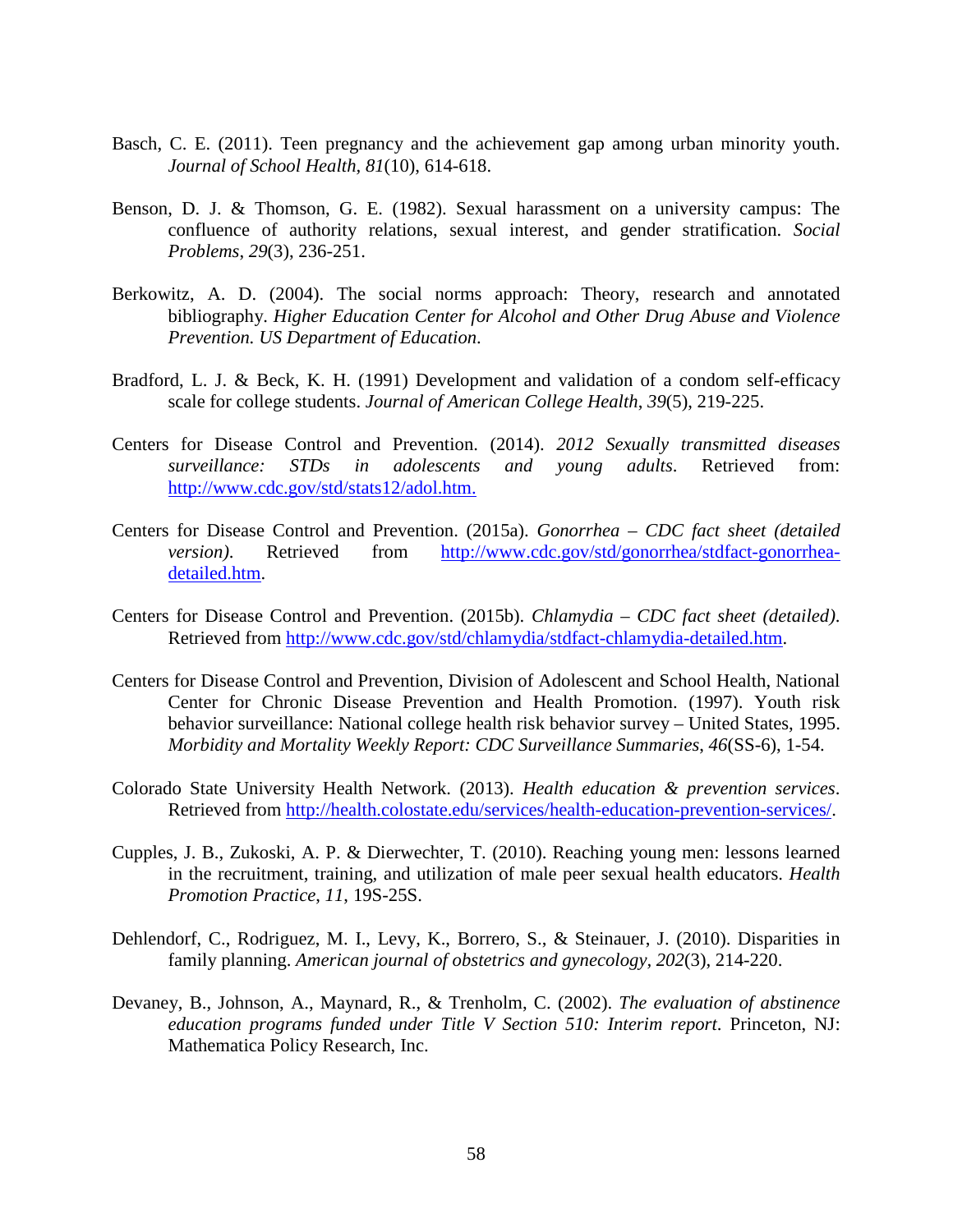- Doğan-Ateş, A., & Carrión-Basham, C. Y. (2007). Teenage pregnancy among latinas examining risk and protective factors. *Hispanic Journal of Behavioral Sciences, 29*(4), 554-569.
- Dooris, M. (2001). The "health promoting university": A critical exploration of theory and practice. *Health Education*, *101*(2), 51-60.
- Duncan, G. J., Boisjoly, J., Kremer, M., Levy, D. M., & Eccles, J. (2005). Peer effects in drug use and sex among college students. *Journal of Abnormal Child Psychology*, *33*(3), 375- 385.
- Eastman-Mueller, H., Zhang, T., & Roberts, C. M. (2015). *ACHA 2014 pap and sti survey for calendary year 2013 data: Survey data report*. Retrieved from [http://www.acha.org/documents/resources/survey\\_data/Pap\\_sti/ACHA\\_CY2013\\_PapTest](http://www.acha.org/documents/resources/survey_data/Pap_sti/ACHA_CY2013_PapTest_and_STI_Survey_fulldatareport.pdf) [\\_and\\_STI\\_Survey\\_fulldatareport.pdf.](http://www.acha.org/documents/resources/survey_data/Pap_sti/ACHA_CY2013_PapTest_and_STI_Survey_fulldatareport.pdf)
- Eisenberg, M. E., Bernat, D. H., Bearinger, L. H., & Resnick, M. D. (2008). Support for comprehensive sexuality education: Perspectives from parents of school-age youth. *Journal of Adolescent Health, 42*(4), 352-359.
- Ely, G. E., & Dulmus, C. N. (2010). Disparities in access to reproductive health options for female adolescents. *Social work in public health, 25*(3-4), 341-351.
- Ergene, T., Çok, F., Tümer, A., & Ünal, S. (2005). A controlled-study of preventive effects of peer education and single-session lectures on HIV/AIDS knowledge and attitudes among university students in Turkey. *AIDS Education and Prevention*, *17*(3), 268-278.
- Ethier, K. A., Kershaw, T. S., Lewis, J. B., Milan, S., Niccolai, L. M., & Ickovics, J. R. (2006). Self-esteem, emotional distress and sexual behavior among adolescent females: Interrelationship and temporal effects. *Journal of Adolescent Health*, *38*(3), 268-274.
- Eubanks, S. (2006). Millenials Themes in Current Literature. *Retrieved July 23,* 2010.
- Ford, J. L., & Forthofer, M. S. (2010). Social disparities in the receipt of contraceptive services among sexually experienced adolescent females. *Social work in public health, 25*(3-4), 352-367.
- Foubert, J. D. (2000). The longitudinal effects of a rape-prevention program on fraternity men's attitudes, behavioral intent, and behavior. *Journal of American College Health*, *48*(4), 158-163.
- Foubert, J. D. & Marriott, K. A. (1997). Effects of a sexual assault peer edcuation program on men's belief in rape myths. *Sex Roles*, *36*(3-4), 259-268.
- Frost, J. J., Finer, L. B. & Tapales, A. (2008). The impact of publicly funded family planning clinic services on unintended pregnancies and government cost savings. *Journal of Health Care for the Poor and Underserved*, *19*(3), 778-796.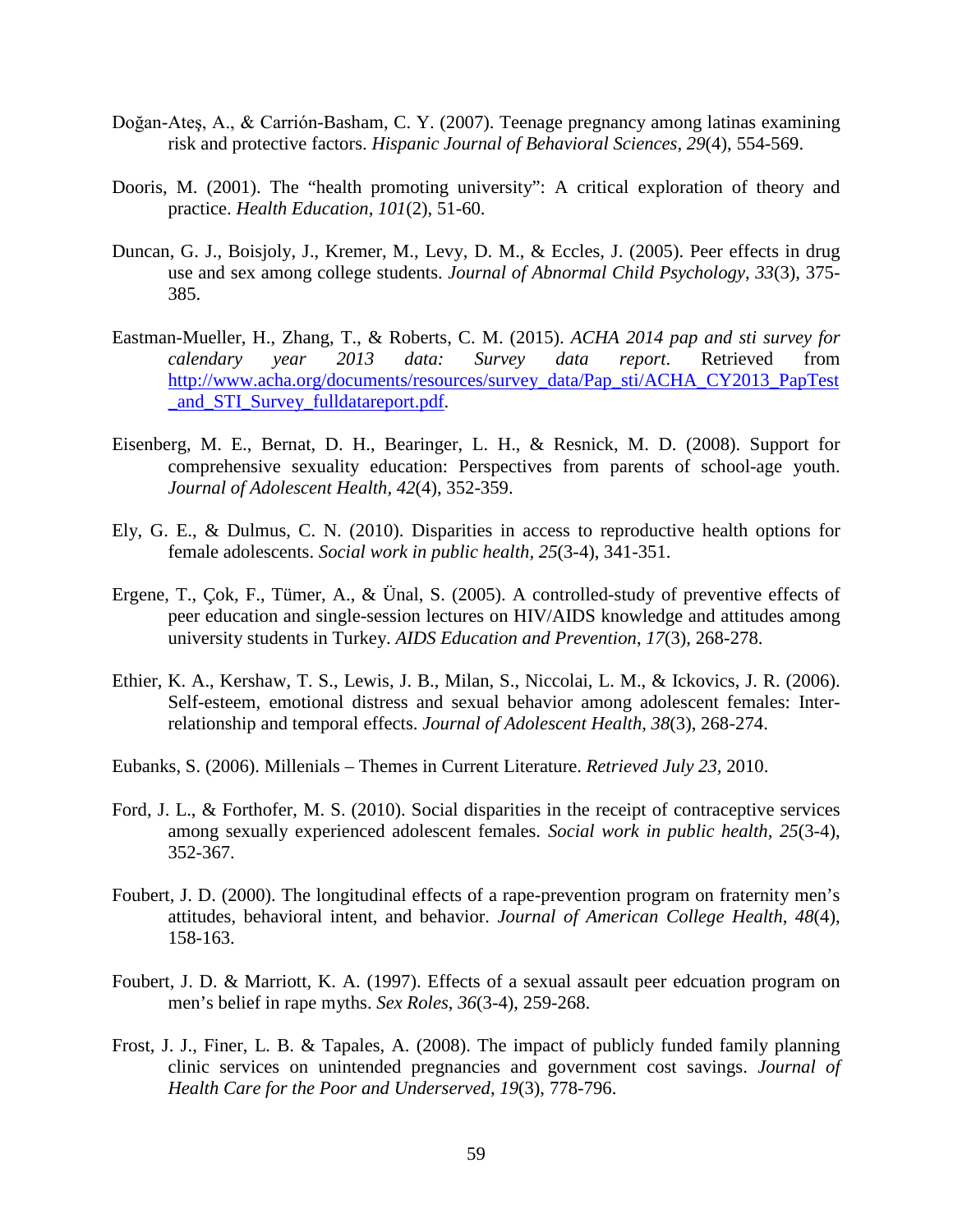- Goldenberg, J. L., Cox, C. R., Pyszczynski, T., Greenberg, J., & Solomon, S. (2002). Understanding abivalence about sex: The effects of stripping sex of meaning. *Journal of Sex Research*, *39*(4), 310.
- Goldenberg, J. L., Pyszczynski, T., McCoy, S. K., Greenberg, J., & Solomon, S. (1999). Death, sex, love, and neuroticism: Why is sex such a problem? *Journal of Personality and Social Psychology*, *77*(6), 1173.
- Guttmacher Institute. (2015). Sex and HIV education. *State Policies in Brief*. New York, NY: Guttmacher Institute.
- Hall, K. S., Moreau, C., & Trussell, J. (2011). Discouraging trends in reproductive health service use among adolescent and young adult women in the USA, 2002–2008. *Human Reproduction*, der184.
- Hall, K. S., Moreau, C., & Trussell, J. (2012). Associations between sexual and reproductive health communication and health service use among US adolescent women. *Perspectives on sexual and reproductive health, 44*(1), 6-12.
- Hoover, K. W., Tao, G., Berman, S. & Kent, C. K. (2010). Utilization of health services in physician offices and outpatient clinics by adolescents and young women in the United States: Implications for improving access to reproductive health services. *Journal of Adolescent Health*, *46*, 342-330.
- Houston, A. M., Fang, J., Husman, C., & Peralta, L. (2007). More than just vaginal intercourse: anal intercourse and condom use patterns in the context of "main" and "casual" sexual relationships among urban minority adolescent females. *Journal of pediatric and adolescent gynecology, 20*(5), 299-304.
- Jutte, D. P., Roos, N. P., Brownell, M. D., Briggs, G., MacWilliam, L. & Roos, L. L. (2010). The ripples of adolescent motherhood: Social, educational, and medical outcomes for children of teen and prior teen mothers. *Academic Pediatrics*, *10*(5), 293-301.
- Kavanaugh, M. L., Williams, S. L., & Schwarz, E. B. (2011) Emergency contraception use and counseling after changes in United States prescription status. *Fertility and Sterility, 95*(8), 2578-2581.
- Keene, M. (1 June, 2008) Integrating Evaluation into Program Design.
- Kim, C. R. & Free, C. (2008). Recent evaluations of the peer-led approach in adolescent sexual health education: A Systematic Review. *Perspectives on Sexual and Reproductive Health*, *40*(3), 144-151.
- Kinsey, A. C., Pomeroy, W. B., & Martin, C. E. (1948). *Sexual behavior in the human male.* Philadelphia: WB Saunders.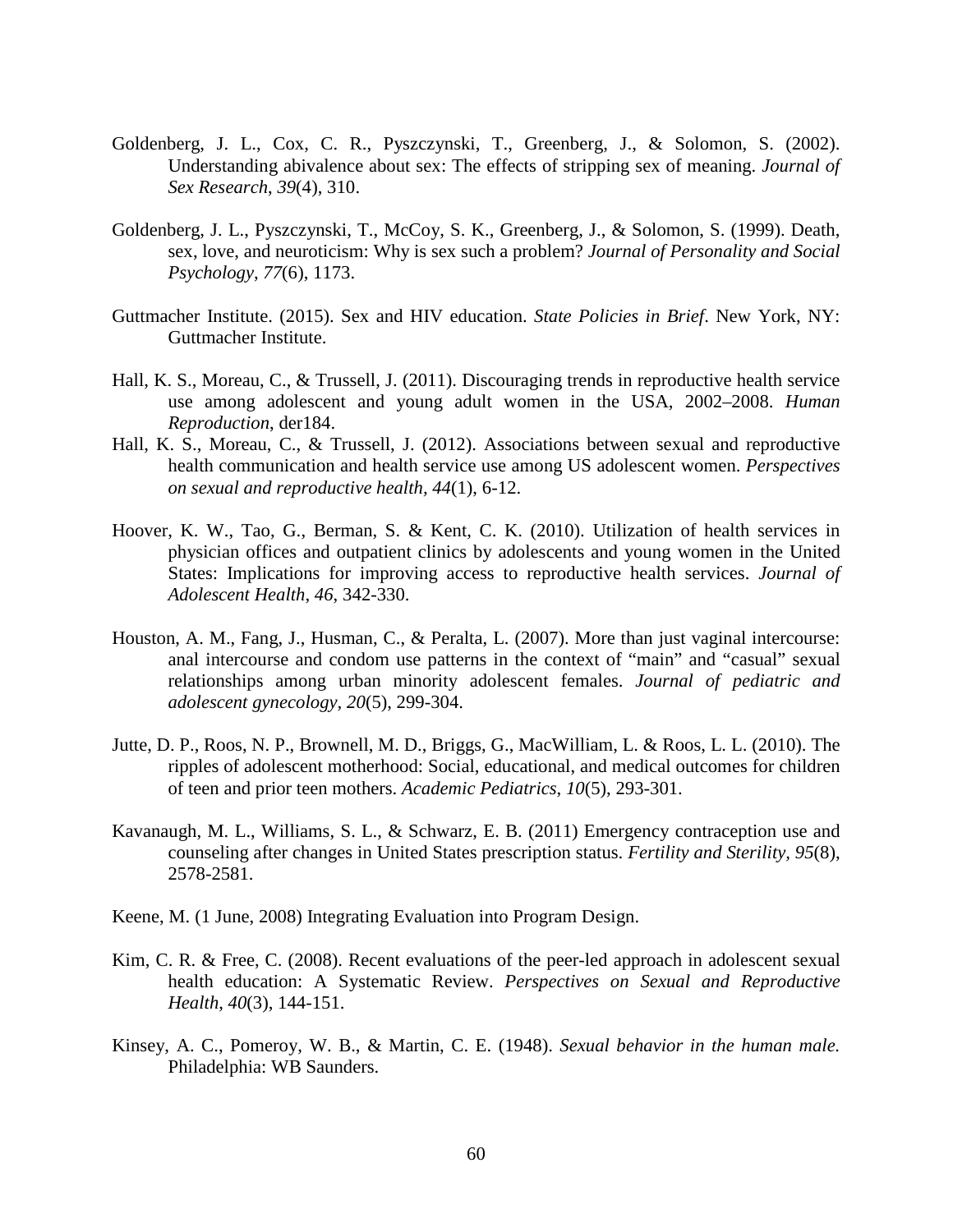- Kinsey, A. C., Pomeroy, W. B., Martin, C. E., & Gebhard, P. H. (1953). *Sexual behavior in the human female.* Philadelphia: Saunders.
- Kirby, D. B. (2008). The impact of abstinence and comprehensive sex and STD/HIV education programs on adolescent sexual behavior. *Sexuality Research & Social Policy, 5*(3), 18- 27.
- Kirby, D. & Laris, B. A. (2009). Effective curriculum-based sex and STD/HIV education programs for adolescents. *Child Development Perspectives*, *3*(1), 21-29.
- Kohler, P. K., Manhart, L. E., & Lafferty, W. E. (2008). Abstinence-only and comprehensive sex education and the initiation of sexual activity and teen pregnancy. *Journal of Adolescent Health*, *42*(4), 344-351.
- Koplan, J. P., Milstein, R., & Wetterhall, S. (1999). Framework for program evaluation in public health. *MMWR: Recommendations and Reports*, *48*, 1-40.
- Kreager, D. A. & Staff, J. (2009). The sexual double standard and adolescent peer acceptance. *Social Psychology Quarterly*, *72*(2), 143-164.
- Krause, J., Croft, D. P., & James, R. (2007). Social network theory in the behavioural sciences: Potential applications. *Behavioral Ecology and Sociobiology*, *62*(1), 15-27.
- Lamb, S. (2010). Toward a sexual health ethics curriculum: Bringing philosophy and society to bear on individual development. *Harvard Educational Review*, *80*(1), 81-105.
- Leslie, E., Sparling, P. B., & Owen, N. (2001). University campus settings and the promotion of physical activity in young adults: Lessons from research in Australia and the USA. *Health Education*, *101*(3), 116-125.
- Lindau, S. T., Tetteh, A. S., Kasza, K., & Gilliam, M. (2008). What schools teach our patients about sex: Content, quality, and influences on sex education. *Obstetrics & Gynecology, 111*(2, Part 1), 256-266.
- Lonsway, K. A., Klaw, E. L., Berg, D. R., Waldo, C. R., Kothari, C., Mazurek, C. J., & Hegeman, K. E. (1998). Beyond "no means no": Outcomes of an intensive program to train peer facilitators for campus acquaintance rape education. *Journal of Interpersonal Violence*, *13*(1), 73-92.
- Mahat, G., Scoloveno, M. A., De Leon, T., & Frenkel, J. (2008). Preliminary evidence of an adolescent HIV/AIDS peer education program. *Journal of Pediatric Nursing*, *23*(5), 358- 363.
- Martens, M. P., Page, J. C., Mowry, E. S., Damann, K. M., Taylor, K. K., & Cimini, M. D. (2006). Differences between actual and perceived student norms: An examination of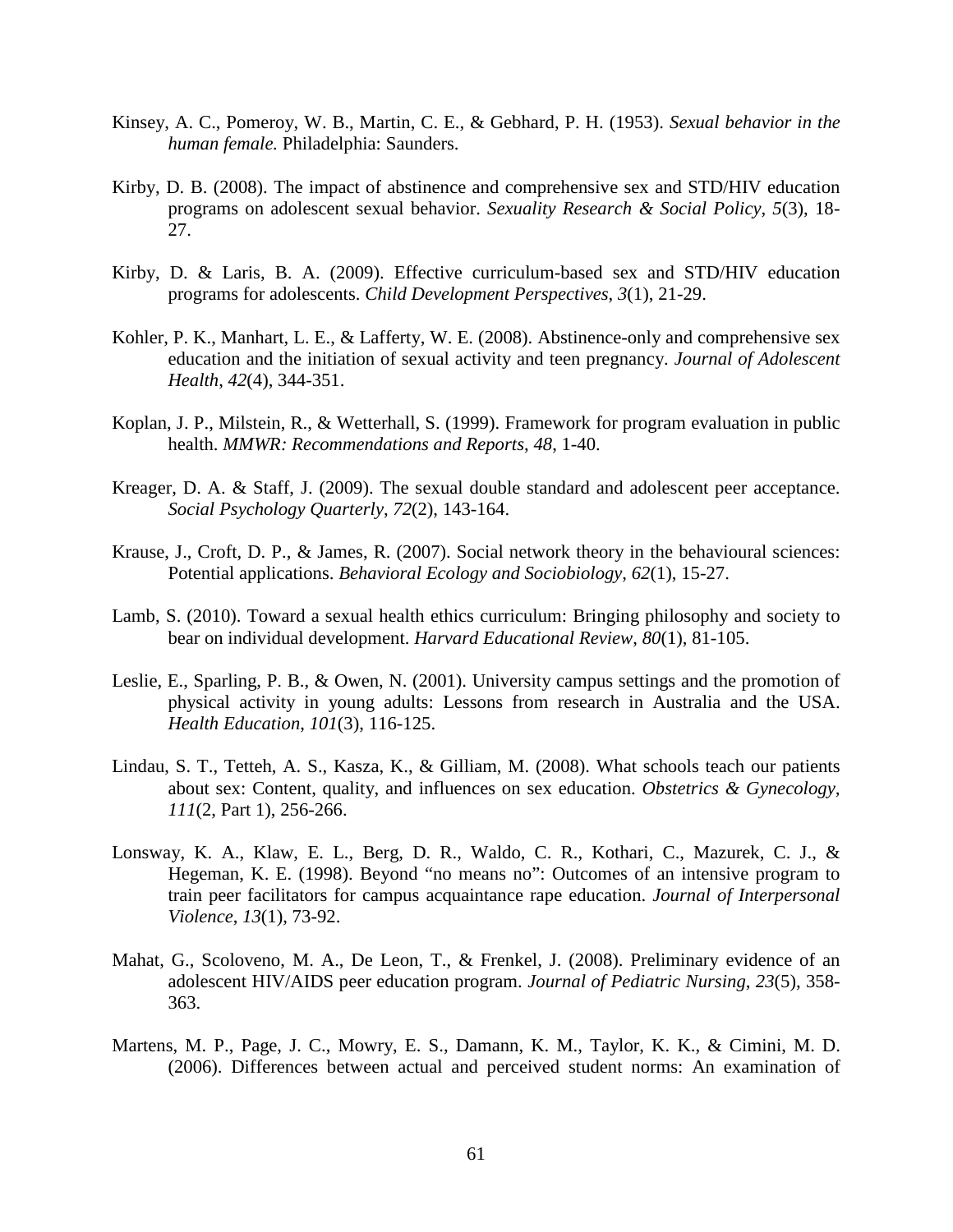alcohol use, drug use, and sexual behavior. *Journal of American College Health*, *54*(5), 295-300.

Masters, W. H. & Johnson, V. E. (1966). Human Sexual Response. *Boston: Little, Brown & Co.*

- Maynard, R. A., Trenholm, C., Devaney, B., Johnson, A., Clark, M. A., Homrighausen, J., & Kalay, E. (2005). *First-year impacts of four Title V, Section 510 abstinence education programs.* Princeton, NJ: Mathematica Policy Research, Inc.
- Mayo Clinic. (2015). *Diseases and conditions: Epididymitis*. Retrieved from [http://www.mayoclinic.org/diseases-conditions/epididymitis/basics/definition/con-](http://www.mayoclinic.org/diseases-conditions/epididymitis/basics/definition/con-20032876)[20032876.](http://www.mayoclinic.org/diseases-conditions/epididymitis/basics/definition/con-20032876)
- Meade, C. S., Kershaw, T. S., & Ickovics, J. R. (2008). The intergenerational cycle of teenage motherhood: an ecological approach. *Health Psychology, 27*(4), 419.
- Miller, L. M. (2011). College student knowledge and attitudes toward emergency contraception. *Contraception*, *83*(1), 68-73.
- Morokoff, P. J., Quina, K., Harlow, L. L., Whitmire, L., Grimley, D. M., Gibson, P. R., & Burkholder, G. J. (1997). Sexual Assertiveness Scale (SAS) for women: Development and validation. *Journal of Personality and Social Psychology*, *73*(4), 790-804.
- Murtaugh, P. A., Burns, L. D., & Schuster, J. (1999). Predicting the retention of university students. *Research in Higher Education*, *40*(3), 355-371.
- The National Campaign to Prevent Teen and Unplanned Pregnancy. (2013) Teen birth rate comparison, 2013: Among girls age 15-19. Retrieved from [https://thenationalcampaign.org/data/compare/1701.](https://thenationalcampaign.org/data/compare/1701)
- O'Brien, R. F., Warner, L., Blythe, M. J., Adelman, W. P., Breuner, C. C., Levine, D. A., . . . Murray, P. J. (2013). Condom use by adolescents. *Pediatrics, 132*(5), 973-981.
- Page, R. M. Hammermeister, J. J., & Scanlan, A. (2000). Everybody's not doing it: Misperceptions of college students' sexual activity. *American Journal of Health Behavior*, *24*(5), 387-394.
- Penn State University Health Services. (2015a). *HealthWorks*. Retrieved from [http://studentaffairs.psu.edu/health/wellness/healthWorks.shtml.](http://studentaffairs.psu.edu/health/wellness/healthWorks.shtml)
- Penn State University Health Services. (2015b). *Request a workshop*. Retrieved from https://pennstate.qualtrics.com/jfe/form/SV\_1F8jJ9eGO0aFKS1.
- Penn State University Health Services. (2015c). *Health promotion and wellness*. Retrieved from [http://studentaffairs.psu.edu/health/wellness/.](http://studentaffairs.psu.edu/health/wellness/)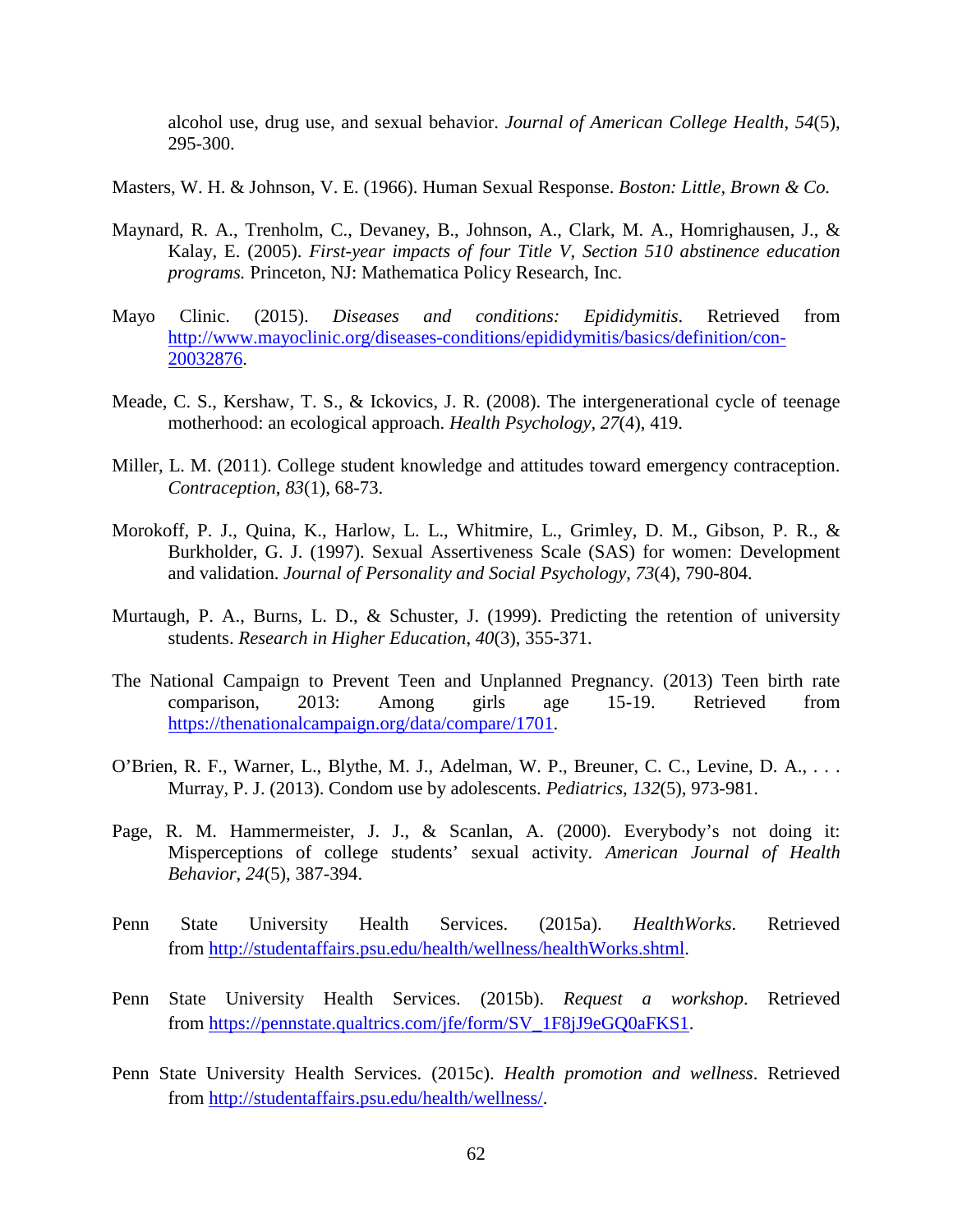- Porter, S. R. & Swing, R. L. (2006). Understanding how first-year seminars affect persistence. *Research in Higher Education*, *47*(1), 89-109.
- Potter, J., Trussell, J. & Moreau, C. (2009). Trends and determinants of reproductive health service use among young women in the USA. *Human Reproduction*, *42*(12), 3010-18.
- Prince, A. & Bernard, A. L. (1998). Sexual behaviors and safer sex practices of college students in a commuter campus. *Journal of American College Health*, *47*(1), 11-21.
- Rasmussen, M. L. (2010). Secularism, religion, and 'progressive' sex edcuation. *Sexualities*, *13*(6), 699-712.
- Roberts, S. T. & Kennedy, B. L. (2006). Why are young college women not using condoms? Their perceived risk, drug use, and developmental vulnerability may provide important clues to sexual risk. *Archives of Psychiatric Nursing*, *20*(1), 32-40.
- Sales, J, M., DiClemente, R. J., Rose, E. E., Wingood, G. M., Klein, J. D., & Woods, E. R. (2007). Relationship of STD-related shame and stigma to femal adolescents' condomprotected intercourse. *Journal of Adolescent Health*, *40*(6), 573.e1.
- Santelli, J., Ott, M. A., Lyon, M., Rogers, J., Summers, D., & Schleifer, R. (2006). Abstinence and abstinence-only education: A review of US policies and programs. *Journal of Adolescent Health*, *38*(1), 72-81.
- Sawyer, R. G. & Pinciaro, P. (1997). How peer education changed peer sexuality educators' selfesteem, personal development, and sexual behavior. *Journal of American College Health*, *45*(5), 211-217.
- Scholly, K., Katz, A. R., Gascoigne, J., & Holck, P. S. (2005). Using social norms theory to explain perceptions and sexual health behaviors of undergraduate college students: An exploratory study. *Journal of American College Health*, *53*(4), 159-166.
- Schry, A. R. & White, S. W. (2013). Sexual assertiveness mediates the effect of social interaction anxiety on sexual victimization risk among college women. *Behavior Therapy*, *44*(1), 125-136.
- SHEP Talk. (2015). *About SHEP*. Retrieved from [https://sheptalk.wordpress.com/about/.](https://sheptalk.wordpress.com/about/)
- Stanger-Hall, K. F., & Hall, D. W. (2011). Abstinence-only education and teen pregnancy rates: why we need comprehensive sex education in the US. *PloS one, 6*(10), e24658.
- Stoner, S. A., Norris, J., George, W. H., Morrison, D. M., Zawacki, T., Davis, K. C., & Hessler, D. M. (2008). Women's condom use assertiveness and sexual risk-taking: Effects of alcohol intoxication and adult victimization. *Addictive Behaviors*, *33*(9), 1167-1176.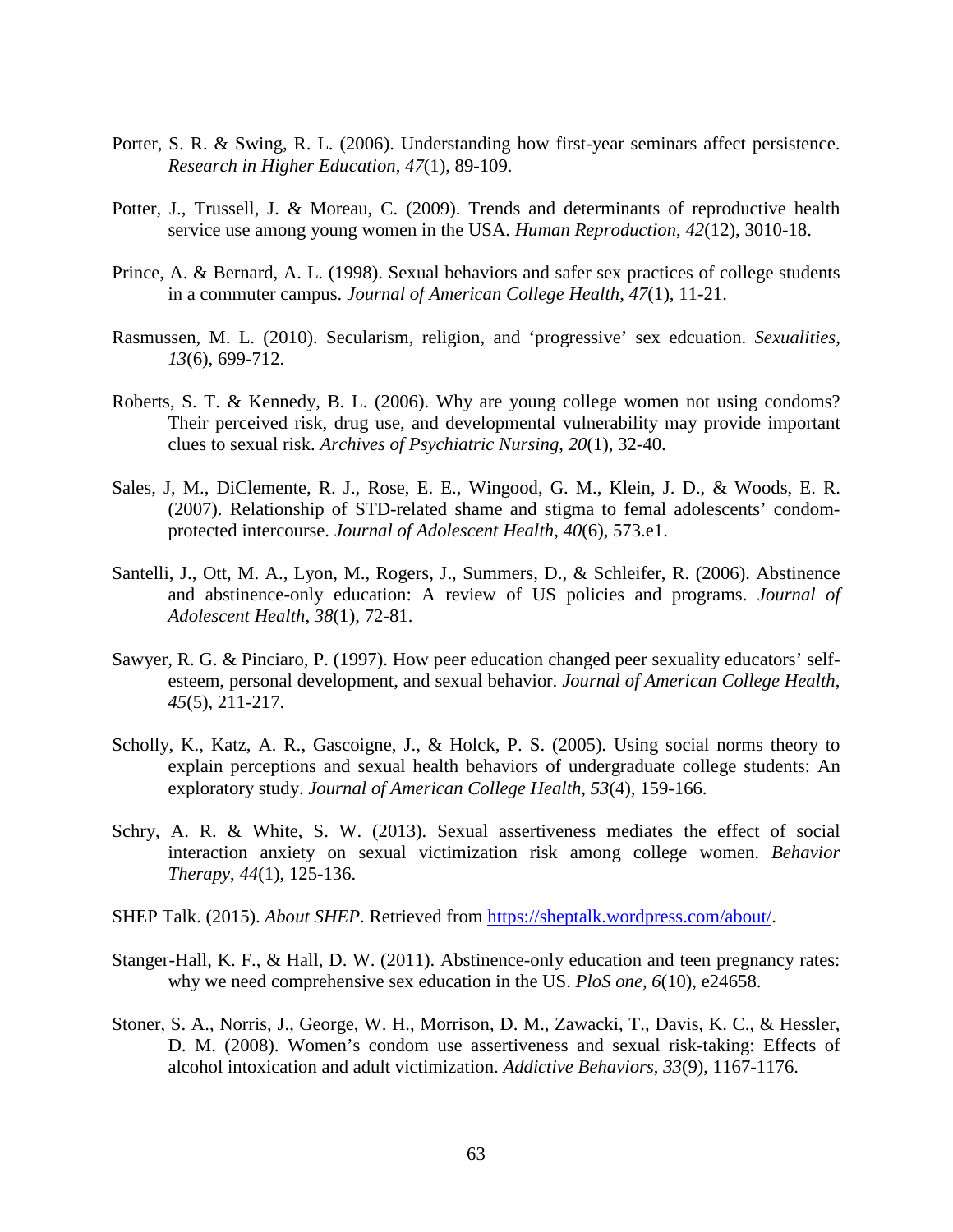- Sullivan, K., Clark, J., Castrucci, B., Samsel, R., Fonseca, V., & Garcia, I. (2011). Continuing edcaution metigates the negative consequences of adolescent childbearing. *Maternal and Child Health Journal*, *15*(3), 360-366.
- Texas A&M Student Health Services. (2015). *Women's clinic*. Retrieved from [http://shs.tamu.edu/womensclinic.](http://shs.tamu.edu/womensclinic)
- Texas A&M Offices of the Dean of Student Life. (2015). *Peer health education: The sex project*. Retrieved from [http://studentlife.tamu.edu/hp/thesexproject.](http://studentlife.tamu.edu/hp/thesexproject)
- Trenholm, C., Devaney, B., Fortson, K., Quay, L., Wheeler, J., & Clark, M. (2007). *Impacts of four Title V, Section 510 abstinence education programs: Final report.* Princeton, NJ: Mathematica Policy Research, Inc.
- University Health Services at Berkeley. (2015a). *Health promotion services*. Retrieved from [http://uhs.berkeley.edu/students/healthpromotion/.](http://uhs.berkeley.edu/students/healthpromotion/)
- University Health Services at Berkeley. (2015b). *Do YOU!* Retrieved from <http://uhs.berkeley.edu/doyou/>
- University Health Services at Berkeley. (2015c). *Health worker program*. Retrieved from [http://uhs.berkeley.edu/students/healthpromotion/healthworker.shtml.](http://uhs.berkeley.edu/students/healthpromotion/healthworker.shtml)
- University of Michigan University Health Services. (2015a). *Sexual health*. Retrieved from [https://www.uhs.umich.edu/sexual-health.](https://www.uhs.umich.edu/sexual-health)
- University of Michigan University Health Services. (2015b). *Women's health clinic*. Retrieved from [https://www.uhs.umich.edu/women.](https://www.uhs.umich.edu/women)
- U.S. Department of Health and Human Services, Office of Disease Prevention and Health Promotion. Family Planning. (2014). *Healthy people 2020.* Retrieved from [http://www.healthypeople.gov/.](http://www.healthypeople.gov/)
- Upadhya, K. K., Breuner, C. C., Trent, M. E., Blythe, M. J., Adelman, W. P., Levine, D. A., … & Seigel, W. M. (2012). Emergency contraception. *Pediatrics*, *130*(6), 1174-1182.
- World Health Organization. (2012, July). *Emergency contraception: Fact sheet N<sup>o</sup> 244*. Retrieved from [http://www.who.int/mediacentre/factsheets/fs244/en/.](http://www.who.int/mediacentre/factsheets/fs244/en/)
- White, S., Park, Y. S., Israel, T., & Cordero, E. D. (2009). Longitudinal evaluation of peer health education on a college campus: Impact on health behaviors. *Journal of American College Health*, *57*(5), 497-505